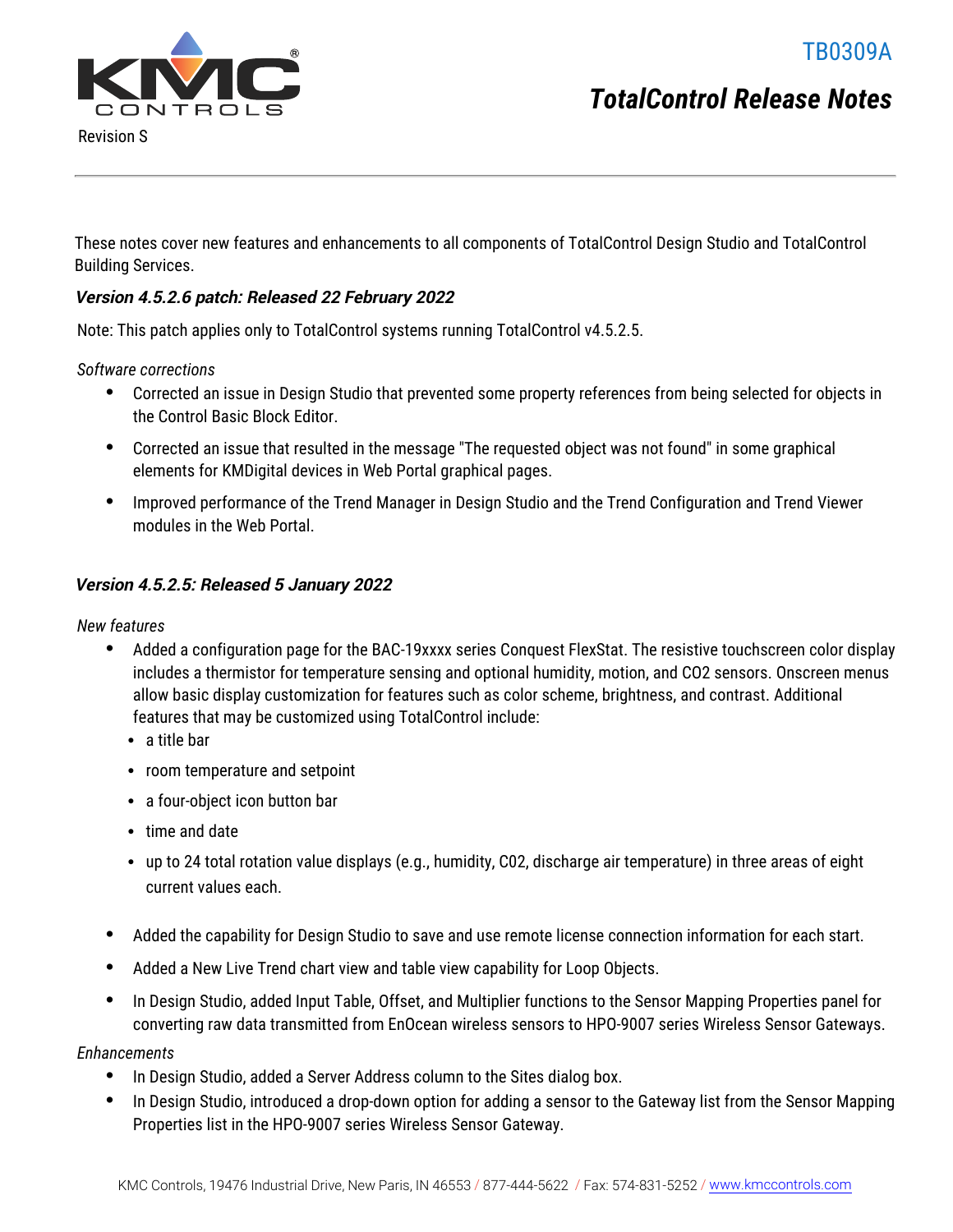# **Version 4.5.2.5: Released 5 January 2022 (continued)**

- Added CAN expansion module object, address and terminal identifying information as tooltips and in input and output configuration forms in the Network Manager and the Resource Manager.
- In Design Studio, added a Cancel button to the Add Category and Add Group windows in Trend Configuration for the Web Portal.
- Redesigned the Loop Configuration form for ease of use by grouping common properties and reducing the amount of form sections.
- Updated the Autotune features in Loop Properties to reflect changes in loop processing in KMC Conquest devices.
- Added right-click menu import and export options for KMD devices in the Network Manager.
- In the Add Category dialog box in the Web Portal Trend Group configuration page, added a remaining character count label and a Cancel button.
- Added a Report Export Options dialog box (accessible from the Site Properties dialog box) to select which type of Web Portal report(s) (e.g., Alarm, Trend, Audit Log, etc.) may be exported in which file format(s) (PDF, Excel, Word).
- Expanded the types of properties that can be used with timed overrides in a published graphical page in the Web Portal.
- Added a "No data in selected timeframe" label to empty time frames in the Web Trend View.
- Added navigation buttons to the top of the All Points Report page for KMD devices in order to access other KMD report pages.
- Updated the user interface in Sensor Port Objects configuration tabs to improve clarity. .

- Corrected an issue in the Alarm Routing Manager that prevented adding an email address for a user who was previously deleted and subsequently restored.
- In the Site Explorer, individual pages within deleted sub-folders now delete correctly.
- Corrected an issue in the Control Basic Code Editor that allowed the Auto Line Number Increment by Value option to be set to 0.
- In the Design Studio Security Manager, creating a group name with more than 64 characters no longer causes an exception error.
- In Design Studio, Loop Object property names bound to elements are now labeled consistently in the property selection menu and the configuration page.
- Property names in the NFC Properties section are now labeled consistently in the device configuration window.
- Restoring a site from a backup created in TotalControl version 3.2.0.3 no longer causes an error.
- Installing TotalControl without creating a site before launching Design Studio no longer results in a "MachineName value is invalid" error.
- Corrected an issue that prevented some hardware keys from being read or updated by ReadKeys and UpdateKey executable files.
- The Web Portal Audit Log Viewer filter now sorts according to only the most recently selected checkbox.
- Deleted user names can now be used in the Web Audit Log Viewer filter.
- Corrected an issue that prevented KMDigital scheduled backup files from saving correctly.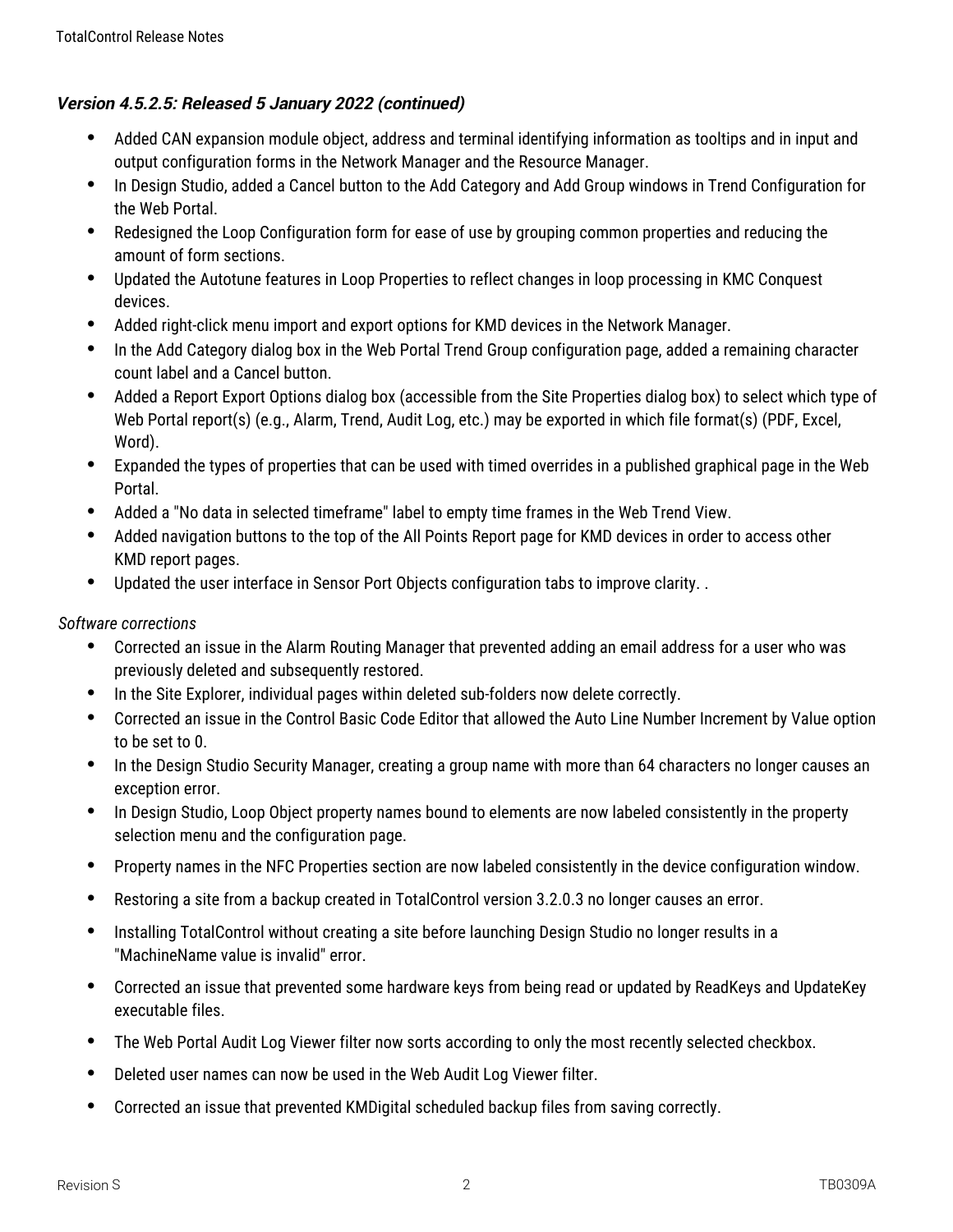## **Version 4.5.2.5: Released 5 January 2022 (continued)**

- Copying an EnOcean Gateway configuration file from the Network Manager to the Resource Manager no longer results in an error.
- TotalControl no longer generates a "Could not close the view" message in the error log and output log when a site is closed.
- Dragging a DS object from the Resource Manager to another DS object in the Network Manager no longer result s in incorrect data transfer.
- Corrected an issue that prevented KMDigital network numbers greater than 65535 from displaying and being logged properly in the Notification Service.
- Opening a KMDigital program in the Resource Manager without having created a full device backup no longer results in an "Object reference not set" error.
- The Web Alarm Details screen in the Web Portal no longer displays fields that pertain to BACnet only.
- In the Web Portal, trends displayed in the Trend Viewer using a browser with Quick View now update correctly when clicking "Now" followed by "Update Trend" in the Trend Viewer Controls box.
- Corrected an issue that prevented EnOcean Gateway Sensor objects from being deleted when the corresponding EnOcean Gateway device is converted to a NetSensor device.
- Corrected an issue that prevented EnOcean Gateway Sensor objects from being deleted when their EnOcean Gateway device is deleted.
- The Trend Wizard now accepts the underscore (\_) in an object search.
- The Alarm Wizard now accepts the underscore (\_) in a search.
- A BACnet object search in the Device and Object fields now accepts the question mark (?) as a wildcard character.
- A BACnet object search in the Device field now accepts the asterisk (\*).
- An Audit Log search in the Device and Object fields now accepts the underscore (\_).
- Corrected an issue in Control Basic that prevented the Netpoint statement from functioning at priorities other than level 9 in the priority array.
- The DS1Sensor Port Object dragged from the Resource Manager to the Network Manager now points to references in the appropriate local Sensor Port Object.
- Opening a page from a folder in the Site Explorer, executing a Save As command and then selecting "Yes" to save the new page in the current site no longer generates an error.
- Corrected an issue that prevented the Web Portal Trend Configuration window from showing custom trend information if "Custom" was selected previously.
- Changing the Auto Refresh properties in Table View no longer generates a "None of the Property Names sent were found in the column list" error.
- Selecting menu items in the Table View when Auto Refresh is operating no longer results in an exception error.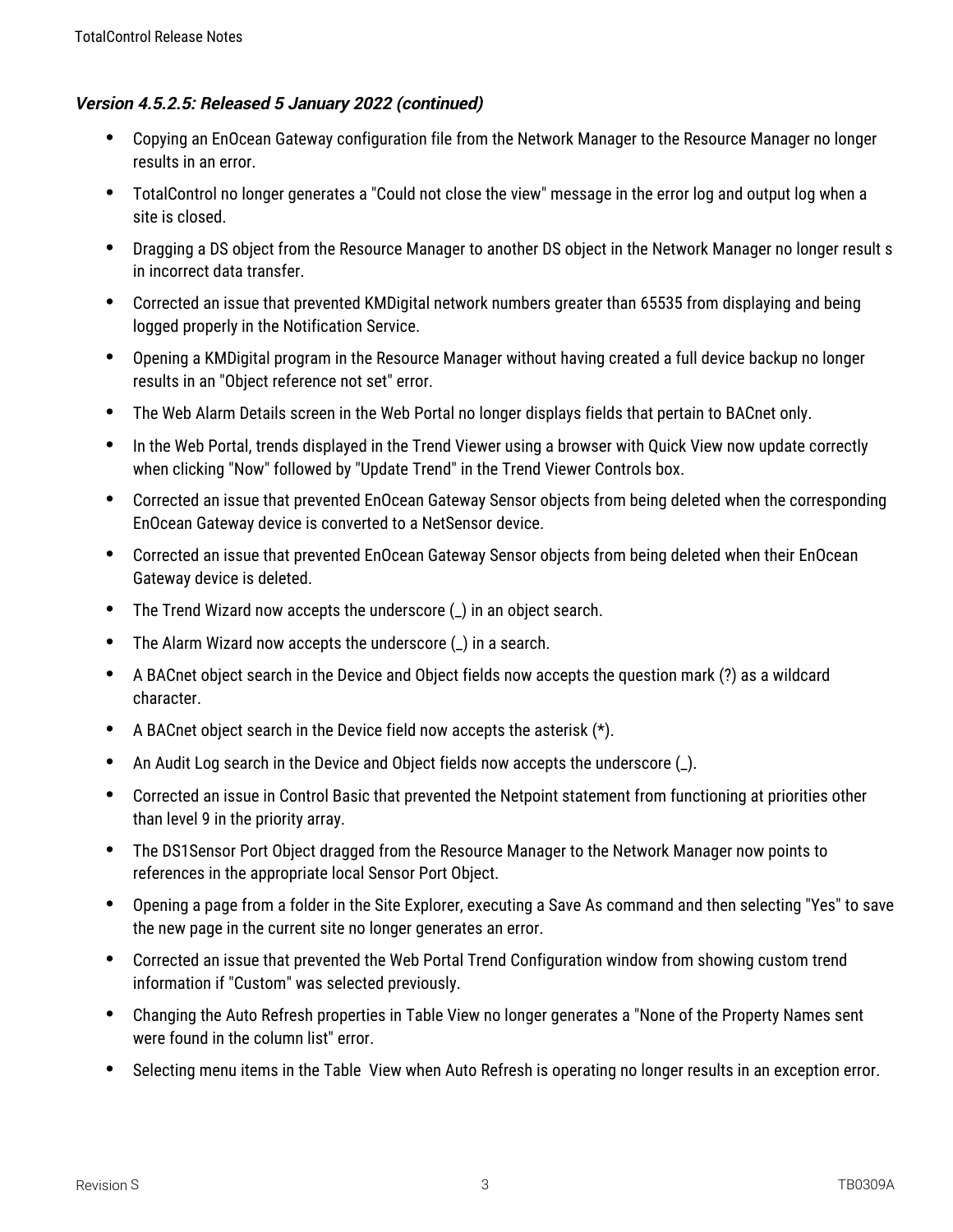## **Version 4.5.2.5: Released 5 January 2022 (continued)**

- In the Device Backup Manager, right-clicking in the device area and selecting View Status History from the shortcut menu when no device is selected no longer generates an error.
- The Trend Viewer now updates PC Trends with information from the database or reads data from a device if the Auto Update time is less than the database trend poll time.
- Gauges in graphical pages now invert correctly.
- KMDigital output and analog and binary variable objects attached to an interactive element on a published graphical page now update correctly when the Manual Override setting is modified in the Web Portal.

# **Version: 4.5.1.21 Released 22 June 2021**

*Software corrections*

Corrected an issue that caused an error when opening the Control Basic Block Editor.

# **Version 4.5.1.19: Released 2 June 2021**

*New features*

- In Design Studio, added the Object Locate feature to bring into focus the source of an object that has become hidden due to scrolling.
- Introduced the Name/Mnemonic switching feature to allow toggling between name and mnemonic object references in Control Basic programs.
- In Control Basic, can now add or replace objects in a program open in the Text Editor by dragging them from the Network Manager or Resource Manager.
- Can now create scheduled device backups for KMDigital controllers.
- The Trend Service now retrieves Trend Log data accumulated before the previous "buffer ready" notification as necessary to fill in gaps.
- An audit log entry is now created when a user changes his or her expired password.
- Updated the HASP hardware license key driver to the most recent version.

*Enhancements*

- Added support for Windows Server 2019.
- Added support for MS SQL Server 2019.
- Improved security when installing TotalControl by requiring the server name or IP address to be typed rather than selected from a browse button or drop-down list. The default is the machine name on which the installer file is running.
- When upgrading a site, can now choose to log in using Database login credentials or TotalControl login credentials.
- Added feedback to the SQL database connection test to assist with troubleshooting unsuccessful attempts.
- Added a tooltip for the "Auto Commit and Restart" check box in the Firmware Upgrade Manager.
- Updated the icon in Design Studio for the "View in Web Portal" command.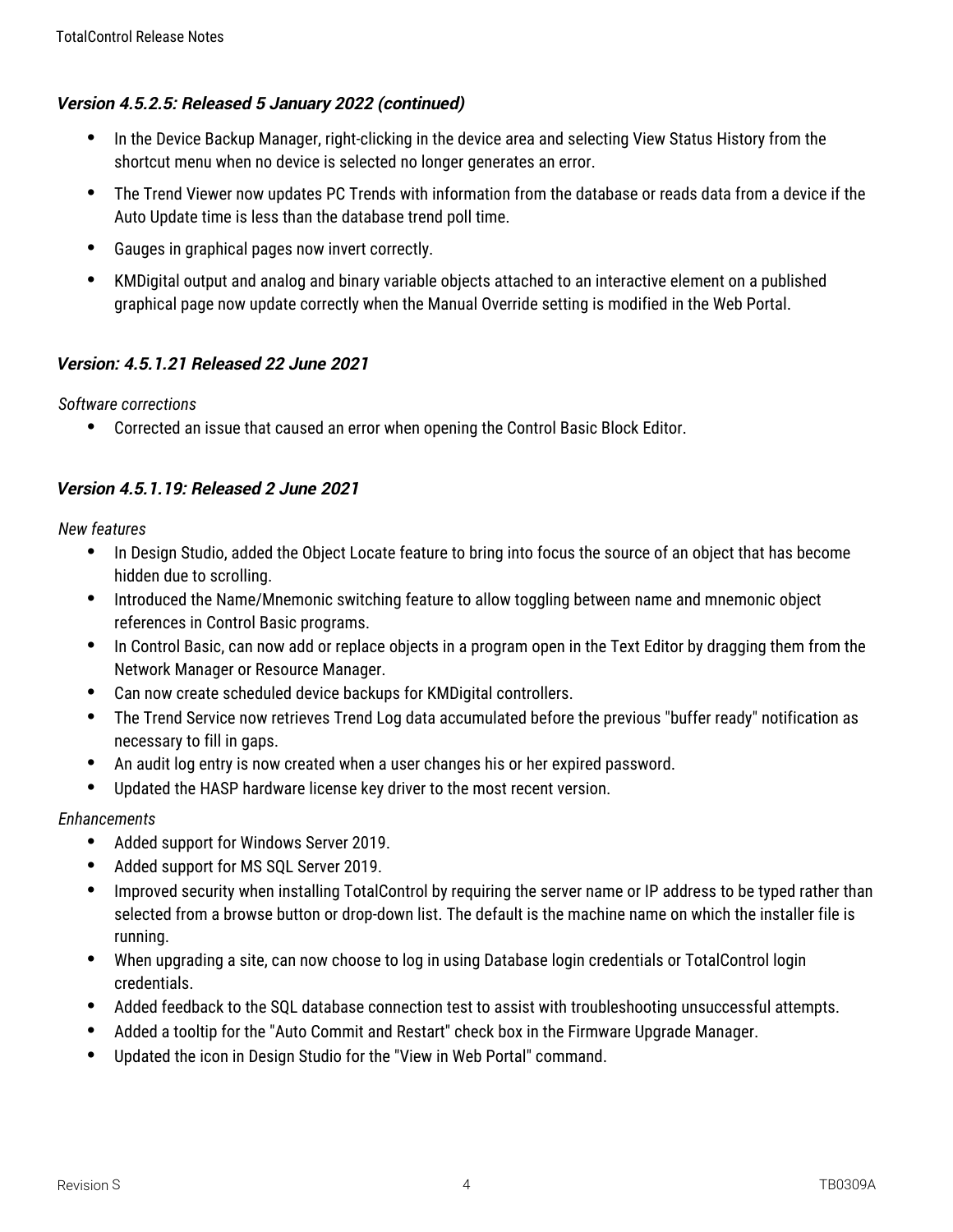- Linear gauge accuracy is now consistent for graphical pages rendered in HTML5 and Flash.
- Labels on graphical pages rendered in HTML5 do not appear now when the LabelVisible property is set to False.
- Linear gauge opacity now works correctly on graphical pages rendered in HMTL5.
- Linear gauge measurement indicator colors now work correctly for graphical pages rendered in HTML5.
- The Auto Refresh function in Table View now works correctly when clicking Refresh.
- Navigation buttons with two lines of text now display correctly on pages rendered in HTML5.
- Corrected an issue that caused the font size and background color in a DynamicText element to render incorrectly in a published graphical page.
- Corrected an issue in TotalControl v4.5.0.8 that caused the top border of input boxes in the Alarm Override window to display incorrectly in the Chrome browser.
- Accuracy of linear gauge graphic elements created in Design Studio Graphics Designer is now consistent.
- Corrected an issue that caused an error message in the Output window when publishing a graphical page containing a COV subscription.
- Corrected an issue that caused the letter "T/t" to be deleted when used as a variable in a Control Basic program.
- Corrected an issue in Design Studio that caused a change in group roles when a user was added.
- Re-opened KMD Table Views now display information in columns correctly.
- Corrected an issue that caused an error when inserting a KMD point in Table view and then selecting "Select auto refresh properties".
- Corrected an issue in Design Studio Security Manager that prevented users from being added when creating a new group.
- Units of measurement selected in DynamicText in the Design Studio Graphics Designer now display correctly in graphical pages viewed using HTML5.
- Corrected an issue that caused existing schedules in the Device Backup Manager to be obscured when creating a new schedule until the configuration is saved.
- Corrected an issue that prevented the TotalControl Installation file from detecting when SQL Server 2019 was already installed.
- Corrected an issue in the Alarm Configuration Wizard that caused an error when regenerating a device and then attempting to select an Event Enrollment object.
- Corrected an issue in NetSensor configuration that prevented changes from being saved when a minimum or maximum value was configured to use a variable and a hardcoded value was used instead.
- Corrected an issue that prevented graphical pages from publishing on Windows 7 systems with few or no updates.
- Corrected an issue that allowed users with a Reader-level security role to make changes on web pages published in HTML5.
- Corrected an issue that prevented Web Schedule Backup files from importing from sites with certain older versions of TotalControl.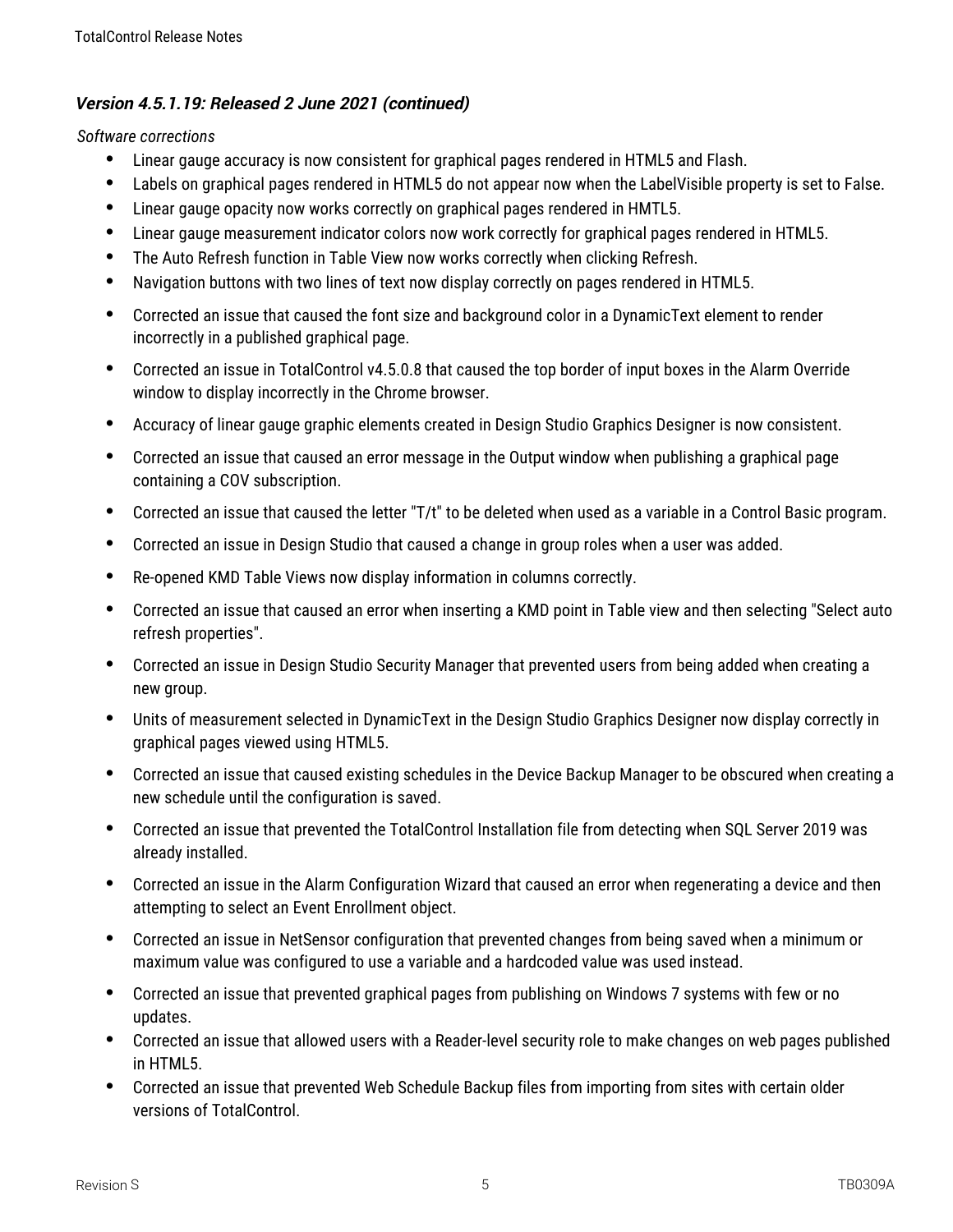- Corrected an issue that a caused an error when attempting to publish a duplicate file entry in an animation sequence created in Graphics Designer.
- Corrected an issue that prevented retrieval of trend data from some third-party BACnet devices.
- Corrected an issue that prevented some navigation elements from rendering correctly in graphical pages published to HTML5.
- Corrected an issue that prevented the Toggle button element from rendering properly in graphical pages published to HTML5.
- Corrected an issue that caused text in a paragraph text element to be truncated when the PositionType property was changed to PinPoint from the default of MiddleRight.
- Corrected an issue that prevented graphic elements using image names beginning with the plus (+) sign from rendering properly on graphical pages published in HTML5.
- Corrected an issue that resulted in a error when attempting to add a user group in the Web Administrator web module.
- Corrected an issue that prevented text in navigation buttons less than 24 pixels in height created in Graphics Designer from rendering correctly in Internet Explorer 11, Chrome, or Edge browsers on a Windows 10 system.
- Corrected an issue that caused incorrect images to display when reusing image names for different graphic elements.
- Corrected an issue in the Information icon slideout in graphical pages published to the Web Portal that prevented editing an Out of Service item even when editing for the element was enabled in Graphics Designer.
- Corrected an issue in the Information icon slideout in graphical pages published to the Web Portal allowed the use to relinquish a priority level when Relinquish Default was not enabled for the element in Graphics Designer.
- Corrected an issue in the Information icon slideout in graphical pages published to the Web Portal allowed the user to relinquish a priority level when "Is Writable" for the priority level was not enabled in Graphics Designer.
- Corrected an issue in which the Information icon did not consistently show when an object was overridden (i.e., had a value at a priority with a numeric value equal to or less than 8).
- Corrected an issue in which the version of TotalControl displayed in various locations throughout the software was inaccurate.
- Line endpoints in graphical pages created in Design Studio are no longer truncated when viewed in the Web Portal.
- An empty configuration file no longer prevents the TotalControl KMD Service from hosting a connection.
- Limit Monitoring Interval and Pulse Rate in Accumulator objects created in a Conquest series device (e.g. BAC-5901CE) now function correctly when opened in the Resource Manager.
- Design Studio configuration files in the Network Manager can no longer be copied between MS/TP and Ethernet devices by dragging.
- Corrected an issue that prevented sites with special characters (such as letters with diacritical marks) in their names from displaying HTML5 graphical pages in the Web Portal.
- Corrected an issue that prevented graphical pages with drop-down boxes containing an apostrophe (') as part of their state text from rendering in HTML5.
- Corrected an issue that prevented an open kiosk window from closing when a site was closed.
- Corrected an issue that caused an error when attempting to open the Web Administrator module before a user group or web user was added in Design Studio Security Manager.
- Corrected an issue that caused an error when opening Trend Manager with no Trend Groups defined.
- Corrected an issue that caused an error when zooming in on a blank Trend Log Multiple chart.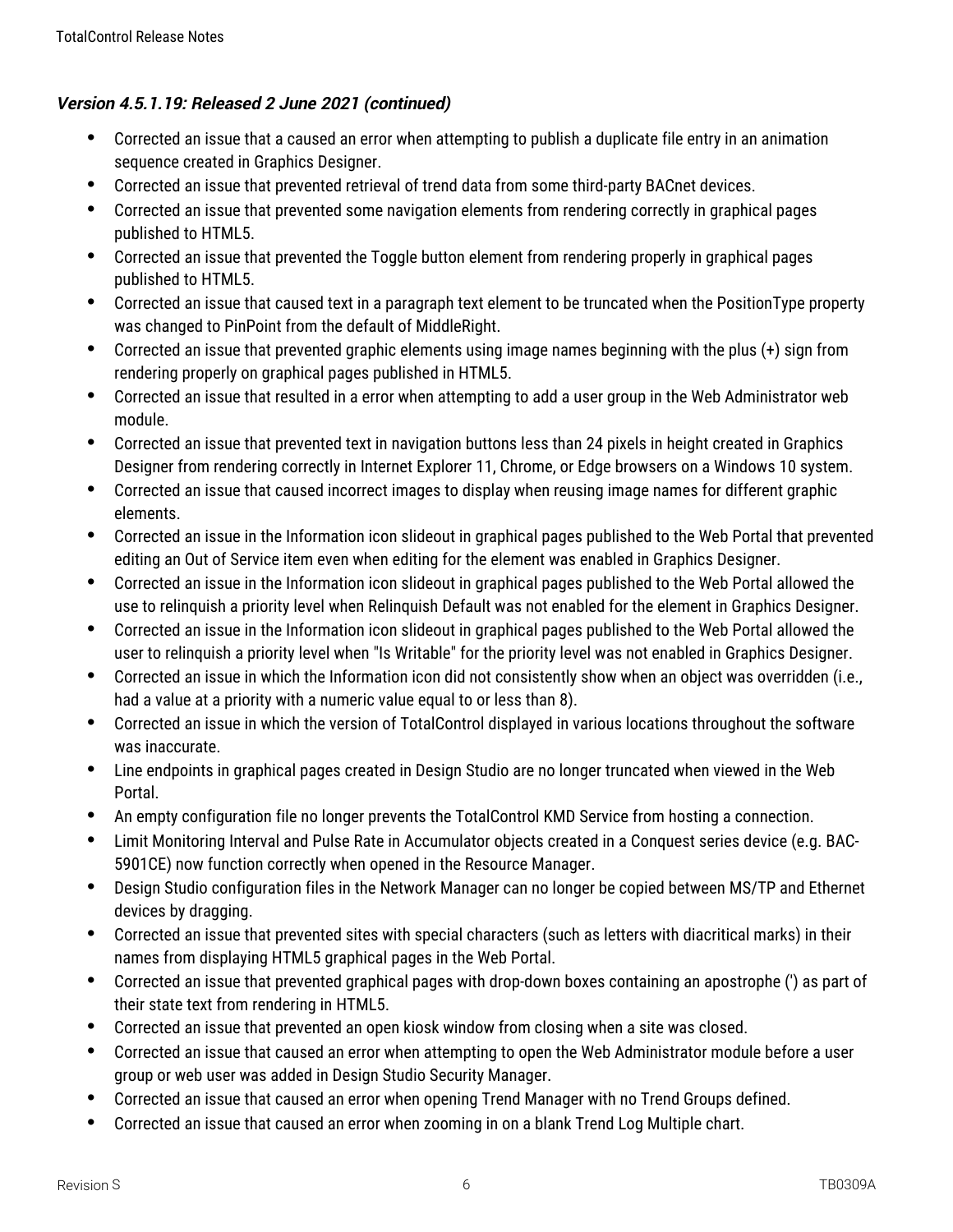- The label for a NetSensor configuration panel in a Table View tab now lists device and object identifying information.
- Corrected an issue that prevented Control Basic programs in Conquest .bnd files written in TotalControl v3.3.7.x from being written when dragged into the Network Manager.
- Corrected an issue that caused an error when selecting or deselecting the Binary State check box for a KMD Input object.
- Corrected an issue that caused an error when selecting or deselecting the Binary State check box for a KMD Input object.
- Corrected an issue that caused an error when saving a . kmd table containing an incorrectly formatted data value (e.g., too many decimal points, space between digits, etc.).
- Corrected an issue that caused an "Error Adding Workspace Form" message to display when multiple Configuration tabs or Control Basic programs are open.
- Corrected an issue that prevented TotalControl from displaying a message stating that a file copied from the Resource Manager did not compile.
- Trend charts in operating systems set up for languages that use a comma (,) rather than a period (.) as a decimal separator now function correctly.
- Corrected an issue that prevented Device Backup and Site Schedule Backup files from showing AM or PM designations on some operating systems. Twenty-four hour time format is now used automatically for operating systems that use the 24-hour clock.
- Corrected an issue that prevented the Chart View in Trend Viewer from displaying certain changes in Boolean values.
- Corrected an issue that caused an error message to display in the Output window when attempting to create a Table View for non-KMC Controls BACnet devices.
- Corrected an issue that prevented KMD Annual Schedules from being edited correctly in Design Studio and the Web Portal.
- Corrected an issue that caused DynamicText set to PinPoint PositionType to render above the correct location in a published graphical page.
- Corrected an issue that caused a "Cannot resolve collation..." error when attempting to install, restore, or upgrade a site from TotalControl v3.5.x.x to v4.5.0.8.
- Corrected an issue that allowed Input objects without a parent device to be convertible in the Resource Manager.
- Corrected an issue that caused an error when choosing "Yes" in the "Close program without saving?" dialog box for KMD Control Basic programs.
- Corrected an issue that caused attempts to restore a TotalControl site using a site backup file created in TotalControl v3.3.5.3 to fail.
- Modified password references in Sensor Port objects used with an HPO-9001 NetSensor Distribution Module now save correctly.
- Corrected an issue that caused restorations using TotalControl site backup files on some SQL servers to to fail.
- Corrected an issue that caused some Foreign Keys in a restored TotalControl site to have "Check Existing Data on Creation or Re-Enabling" set to "No".
- Corrected an issue that alllowed Object names created in one KMD network currenty being accessed by TotalControl to be used in all KMD devices in all open KMD networks to which the TotalControl site has access.
- A device with a space at the end of its name in an open KMD netwok no longer prevents the copying of a KMD Device or the copying or editing of a Control Basic program .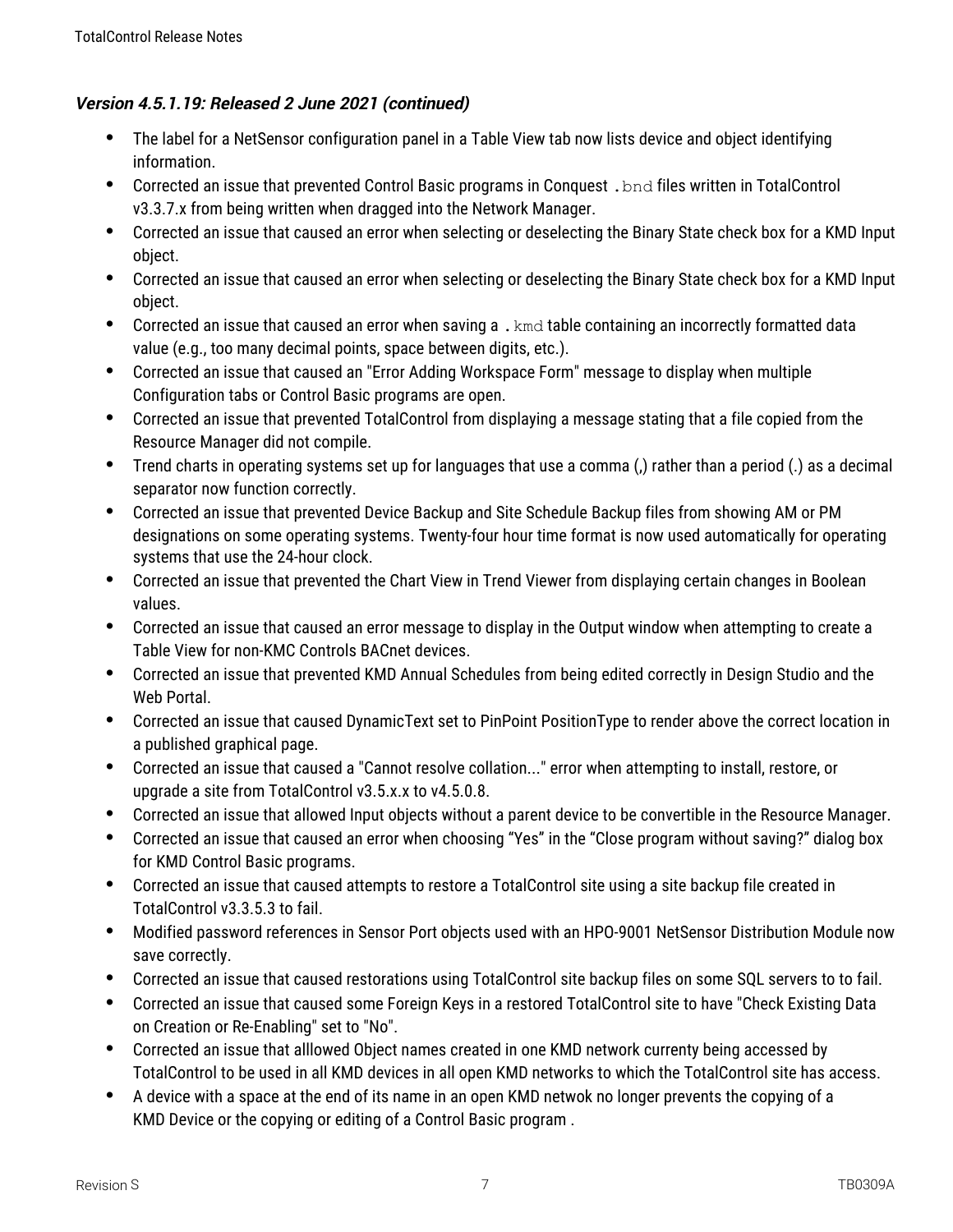Writing an object name to a KMD-5802 with v8.09 firmware now functions correctly.

## **Version 4.5.0.13 patch: Released 27 January 2021**

**Note:** TotalControl must be upgraded to version 4.5.0.8 or later to use this patch.

*New features*

 Added the Advanced Publishing Options - Legacy Publishing feature to correct an issue in which some elements on graphics pages created in Design Studio Graphics Designer may not render correctly in HTML5 mode. Legacy Publishing attempts to publish pages in HTML5 mode to match graphic element placement characteristics in legacy Flash Player.

- Navigation buttons with two lines of text now display correctly in the Web Portal in HTML5 mode.
- Corrected an issue that caused an exception when the Out of Range list in the Animation Builder in Design Studio Graphics Designer was left empty. When the Out of Range list is empty, the first frame from the In Range image list will be used.
- Corrected an issue that allowed the Read-Only Web User role to change values on published web pages in HTML5 mode.
- A duplicate file entry in an animation sequence created in Frameset Builder or Animation Builder no longer causes a duplicate key exception when publishing.
- Corrected an issue in pages created in Design Studio Graphics Designer that may have truncated text in paragraph elements when the Position Type property was changed from its default of Middle Center.
- Corrected an issue that caused elements created in Design Studio Graphics Designer that use image file names starting with a plus sign (+) to display incorrectly in HTML5 mode. The plus sign (+) used at the beginning of an image file name will be replaced with "pls". If a file name already includes the characters "pls", "pls#", in which the number sign (#) represents an automatically incremented number, will be substituted to prevent duplication.
- Graphic elements created in Design Studio Graphics Designer that are specified with fractional numbers for properties such as location and size now render correctly on host operating systems that use a comma (,) rather than a period (.) as a decimal separator.
- Accuracy of linear gauge graphic elements created in Design Studio Graphics Designer is now consistent.
- Units of measurement in Dynamic Text now display properly in the Web Portal.
- Vertical alignment for Dynamic Text elements now functions correctly in HTML5 mode.
- Tooltips with a backslash (\) in the text now render correctly in HTML5 mode.
- The HTML5 Timed Override now functions correctly with Binary Variables in KMD devices.
- Trend data retrieval from a third-party device now works correctly.
- The TotalControl Service Control Panel now functions correctly when using a remote SQL server with permissions that do not allow remote SQL access.
- Corrected an issue that caused page publishing to fail on devices running Windows 7 with few or no updates.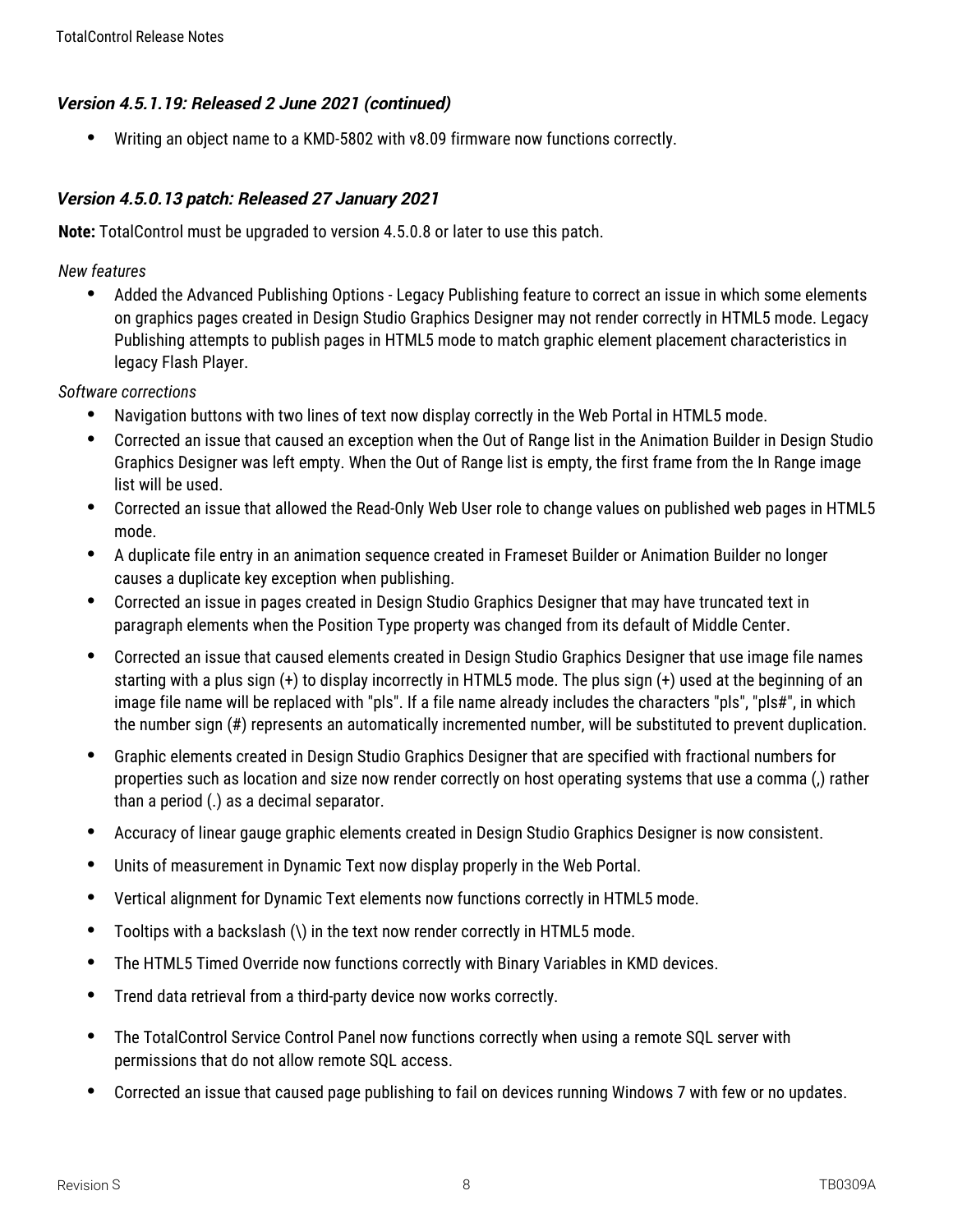## **Version 4.5.0.13 patch: Released 27 January 2021 (continued)**

- $\bullet$  The slideout dialog box for the Information icon  $\circledcirc$ ) in HTML5 graphical pages now works correctly.
- The Override Value input dialog box in graphical pages now displays correctly in the Chrome browser.

## **Version 4.5.0.8 Released 18 March 2020**

*New features and enhancements*

- Added a Republish Pages command to the Site Explorer. Republish Pages publishes only those pages that have been previously published.
- Upgrades to the Web Portal and publishing for HTML 5 browsers.
	- Flash is no longer required to view graphic pages, but Flash can still be used as determined by local policy. Pages need only a compatible HTML 5 browser for animations, text boxes and toggle switches.
	- In Web Portal pages, users can apply timed overrides to BACnet Value objects and KMD Variable points that are represented by text boxes or toggle button elements. Permission to use timed overrides is granted by user security group.
	- The device and object are now included in the BACnet priority array slide-out. The value for Relinquish Default is displayed in gray text to indicated that it is for information only.
	- Information icons can be set to either large or small.
	- Added additional Information icons as listed in the following table:

| Color       | <b>Condition</b>                                                    |
|-------------|---------------------------------------------------------------------|
| <b>Blue</b> | Data is loading.                                                    |
| Red         | Data is not available.                                              |
| Purple      | The point is using the timed override value.                        |
| Green       | The point is operating normally, but a timed override is scheduled. |

## **Table 1: Information icons**

Added support for Conquest wireless sensors and gateway.

- To increase publish speed, publishing no longer waits for COV to respond before moving on to publishing pages.
- The Audit Log now correctly captures changes to User Group roles.
- Days in the Time Range drop-down and the Days check boxes in the Add Schedule Dialog in the Web Portal Schedule Manager will change to match each other.
- When updating an existing user in the Security Manager, leaving the password text box empty now leaves the existing password unchanged.
- In the Web Portal, the All Points report now correctly exports KMD points to an Excel file.
- In the Graphics Designer, corrected a problem when connecting lines to connection points of a graphic element.
- Administrators can no longer delete a security group that has users assigned to it.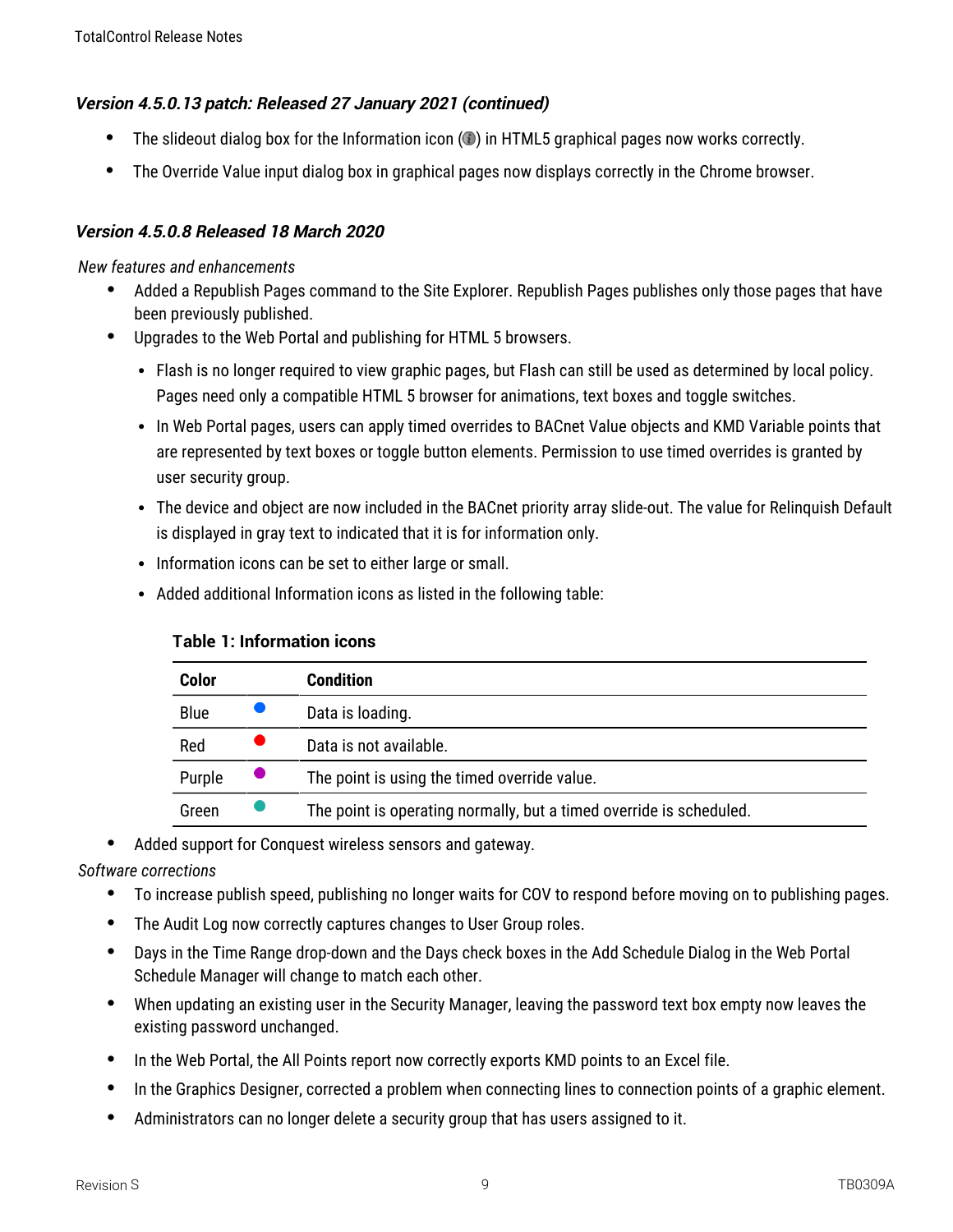## **Version 4.5.0.8 Released 18 March 2020 (continued)**

- Closing Design Studio when there is an unsaved schedule in the Device Backup Manger no longer causes an unhandled exception error.
- In Control Basic, object names in a CAN-5900 are now correctly referenced. Previously, the object name was a reference to an Analog Value object.
- When installing or upgrading from a backup file, the installation no longer stops when the backup configuration contains credentials.
- The Firmware Update Manager will now correctly cancel an update if an error occurs.
- In the Site Backup tab, added time and date to the Annual, SemiAnnual and Weekly selections for Period Type.
- A scheduled site backup no longer fails if the date and time settings in the Site Backup tab are not in the U.S. format.
- In a KMD-5210 Lan Controller, Variable Points 97 and above now open correctly.
- In the Web Portal Alarm report, the End Date calendar is now positioned correctly.
- In the Web Portal Schedule Viewer module, partial dates that are otherwise valid for KMD schedules are now handled correctly.
- Users with expired passwords can no longer log on to the Web Portal.
- In Graphics Designer, corrected issues with tooltips not updating correctly for KMD points.
- In the Security Manager, the default role for new groups is now Reader.
- In the Security Manager, user groups can now be renamed.
- Updated the Web Administrator role in the Web Portal Web Administrator module. The Web Administrators can no longer assign users to the Administrator group or change their own account.
- In the Web Portal Web Administration module, Web Administrators can now only see groups to which they belong.
- Site Explorer folders named with an apostrophe (') no longer cause problems with publishing.
- Correct several issues with the Web Portal Schedule Manager module.
- Sorting by "System Monitor Service" in the Web Portal Audit Log viewer now yields the correct result.
- Improved the speed to view a KMD-5270 Annual Schedule in the Web Portal Schedule Viewer Module.
- When KMD points are saved in a Table View and the view is reopened, the columns are now displayed correctly.

# **Version: 4.0.5.12 Released 28 August 2019**

- The Repeats property for the KMD PID Controller is now limited to 455 minutes or 4:15 hours.
- A message is added to the Output Window to indicate that a graphics page has been saved.
- In STE-9000 series NetSensors with firmware E5.1.0.15 and earlier, the list of objects in the Home Screen Upper and Lower Display Values lists cannot be left empty.
- The Web Portal Schedule Viewer module no longer requires Flash.
- Can now change the order that the pages are displayed in the kiosk.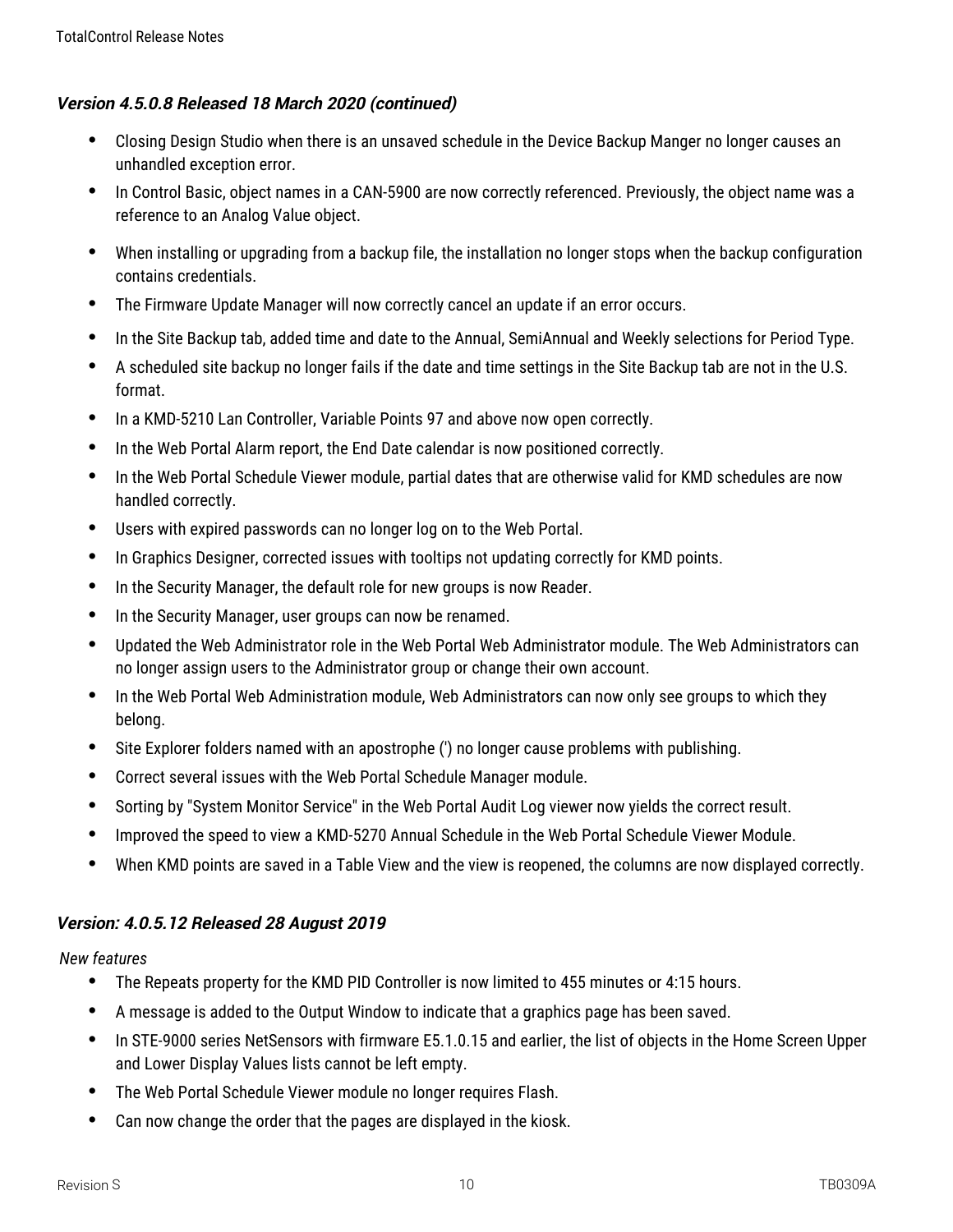- In the Design Studio Alarm Viewer, the next alarm in the list is selected after an alarm is acknowledged.
- Added humidity and CO2 offset support for STE-9000 series NetSensors.
- Can now enable individual STE-9000 series NetSensors when using an HPO-9001 distribution module.
- In the Firmware Upgrade Manager tab, devices are now listed by model in ascending alphabetical order.
- A hardware key with either BACstage or WCXL+ cannot be converted to a soft key with HardKeyToSoftKey.exe that is distributed with TotalControl.
- Added Check All and Clear All buttons to the BACnet Backup Devices dialogs.
- In the Schedule Manager, the KMD network name is now added to the Schedule Group name.
- Added a right-click shortcut menu to select or delete devices to the BACnet Backup Devices dialogs.
- Added icons to the Schedule and Trend Manager Exclude User dialogs.

- The Update and Refresh buttons now work correctly in the View Trend area of a KMD Trend Log point.
- The Update and Refresh buttons now work correctly in the View Runtime area of a KMD Runtime Log point.
- Corrected the label for the Open Control Basic Program dialog when opening from File.
- In the Web Portal Schedule Manager, the Select Schedule Group list can now be expanded for long schedule names.
- In the Grahics Designer, changing the Fill Color property for an UpDownButton element no longer causes a problem when publishing a page.
- Can now edit the name for NetSensor objects in the configuration tab.
- Graphic .diagram files will now open from the Application Selection tool.
- In the Trend Viewer, changing Auto Update Interval now takes place immediately after a change. Previously, Auto Update Interval had to be selected and then cleared.
- Can no longer drag objects from the Resource Manager to a schedule group.
- Added choices to the Never Refresh Every list in the Web Portal Audit Log View module
- Corrected a problem with KMD Table points that caused an exception error if a space was entered for a value.
- In the Security Manager, names of buttons have been changed to be consistent with the associated dialogs.
- In the Web Administrator module, the number of characters is now limited to 64 for First Name, Last Name, and UserName. The length of Answer is limited to 128 characters.
- Exporting KMD Runtime Log points now works correctly.
- Group Names in the Trend Manager are now limited to 128 characters.
- In Design Studio Schedule Manager, a group name is now limited to 128 characters.
- In the Site Backup Schedule tab, the default value for a One Time schedule is now set to the next occurring midnight.
- In the Design Studio Security Manager, the confirmation dialog for deleting groups is now named correctly.
- In the Web Portal Audit Log Viewer module, corrected a problem with buttons not working.
- Corrected problems with scrolling and refreshing in the Design Studio Audit Log.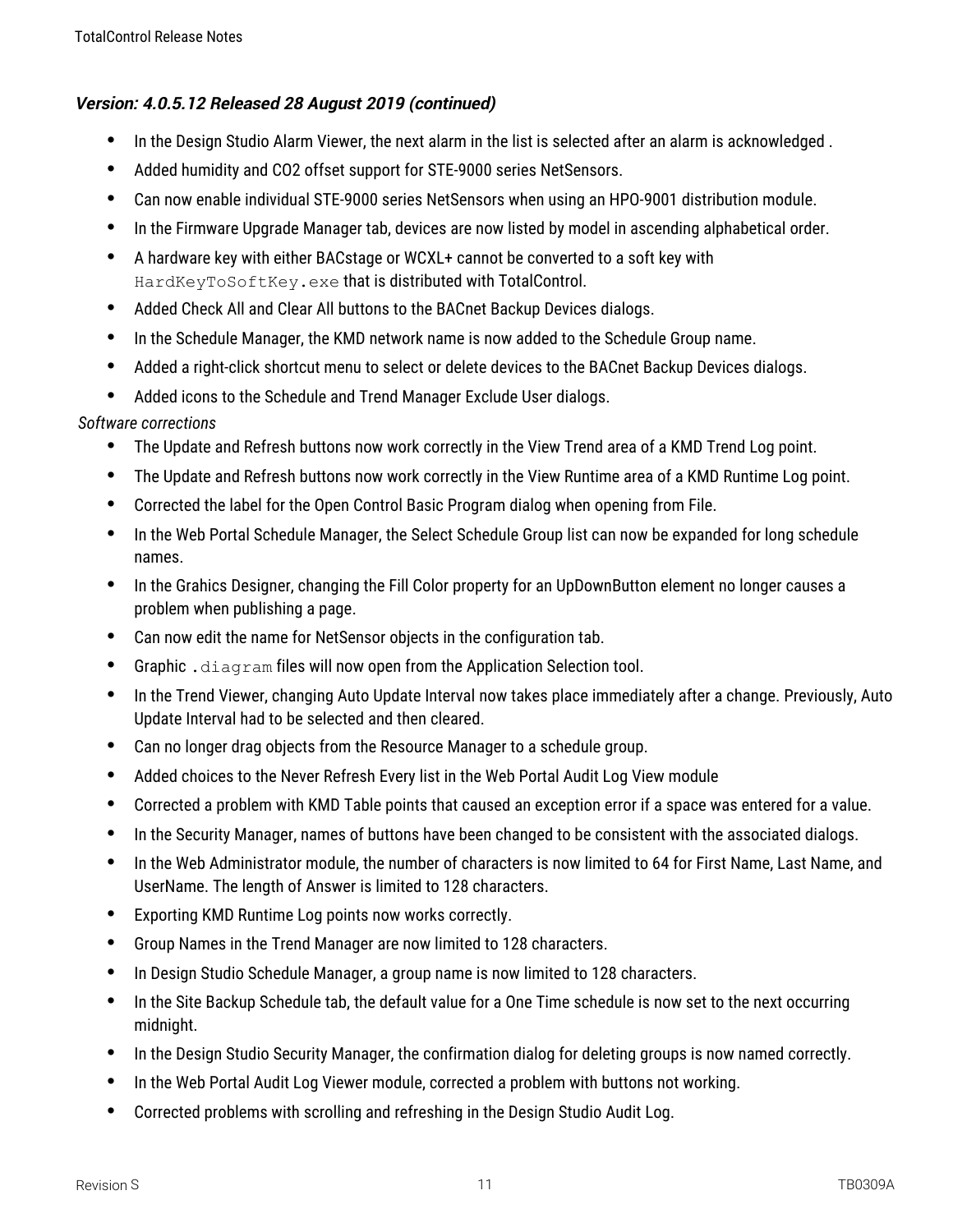- The Alarm Routing Manager now limits the number of characters for a person's name.
- The Alarm Routing Manager Alarm Message Delivery Details now limits the number of characters.
- In the Web Portal Web Administrator module, corrected problems with leaving a password unchanged when editing a user.
- In the Design Studio Alarm Viewer module, filters no longer have to be reset when the page refreshes.
- Corrected several problems when purging the Web Portal Audit Log report.
- In the Security Manager, users must confirm they are closing without saving.
- In the Web Portal Alarm Viewer module, selecting or clearing the Archive check box now selects or clears the check box on all pages.
- Corrected a problem with selecting a custom date for password expiration in the Web Portal Web Administrator module.
- When setting up a site backup, a valid location is now required in the Backup File Folder text box.
- Corrected a problem in the Table Viewer when changing a property in one of the monitored objets.
- In the Graphics Designer, corrected problems editing frames in the Animation Builder element.
- Expanded the capabilities of Find and Replace in the Graphics Designer.
- In the installer, corrected a problem with using the Database User Name and Password instead of Windows Authentication.
- Attempting to save changes in a Program Object when the Reason For Halt is Error no longer causes an exception error.
- Corrected a problem that prevented any Windows drag-and-drop operations while a drag-and-drop from the Network Manager to the Resource Manager is running.
- In the Network Manger, corrected problems when editing the KMD System name.
- When closing a graphics page, a confirmation dialog opens to confirm that changes should be saved.
- Unique properties for NetSensors and Control Basic are now written correctly when dragging a .bnd file from the Resource Manger to the Network Manager.
- In the Design Studio Trend Viewer, a Trend Log Multiple trend will now refresh correctly when clicking Update From Device.
- In Design Studio, editing a user in the Security Manager will no longer delete the user's home page entry.
- Maximum values in the Display Range List in the Dynamic Text element property are now handled correctly.
- Corrected page layout problems for the Web Schedule Manager module.
- Corrected problems with KMD page level binding.
- Corrected problems with alarm printing that also prevented email messages from being sent.
- Removed the limit on the number of categories and schedules in the Design Studio Schedule Manager.
- When restoring a site from Design Studio, KMD Network IP addresses are no longer changed to machine names.
- The passwords for STE-9000 series NetSensors are now saved correctly.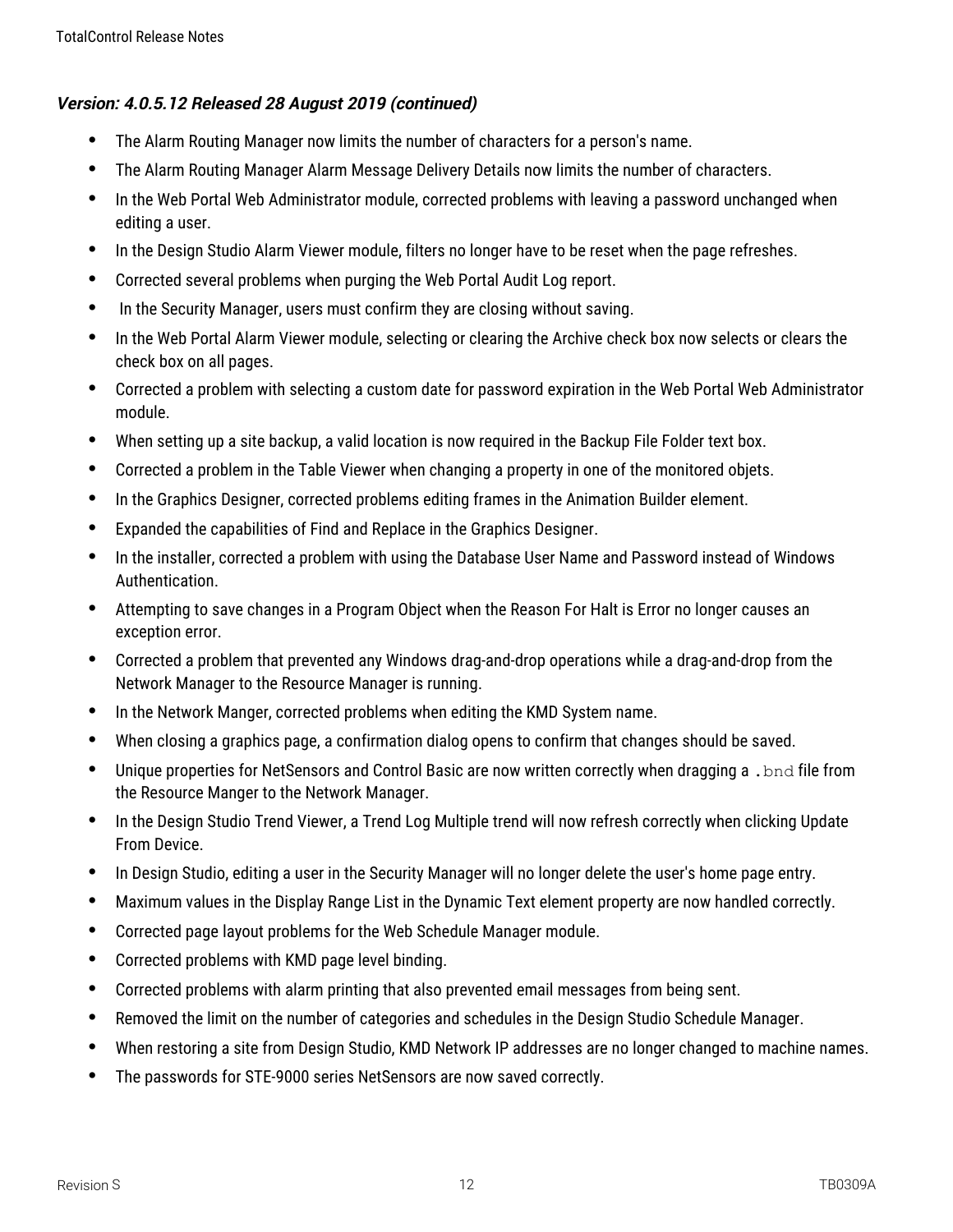- Copying the password property from an STE-9000 series NetSensor now copies only the password instead of all the NetSensor properties.
- Configuration forms for KMD points now show the KMD network name and number.
- Changing models of the STE-9000 series NetSensor now uses the correct configuration.
- The STE-9000 series NetSensor lower display scale setting now works correctly.
- Values from binary and multistate objects now display correctly in the STE-9000 series NetSensor.
- Corrected problems with auditing a custom application.
- KMD runtime logs are now saved correctly.
- In the Service Control Panel, corrected a file not found exception error for the KMD Protocol Driver Service.
- Corrected problems when deploying custom application files.
- Can now add devices to an existing Device Backup Schedule.
- Improved the process of restoring large sites that were backed up with TotalControl versions earlier than 4.0.4.4.
- Creating an new Alarm Category no longer cause an exception error.
- In the Security Manager, the user's security question is now saved correctly.
- When restoring a KMD controller from a .kmd file, all of the points (objects) are now copied correctly.
- When closing the configuration form for the STE-9000 series NetSensor, user's are prompted if there are unsaved changes.
- Corrected layout problems with the Web Portal Trend Report.
- In a table view, converting a KMD analog output point to binary when the Delay column is hidden no longer causes an exception error.
- In the Graphics Designer, tooltips now publish correctly.
- In the Schedule Manager, importing a schedule with KMD weekly schedules now works correctly.
- In the Graphics Designer, the Service ID, Device Instance, and Network ID properties in grouped elements can now be change with page level binding.
- Improved publishing large graphic pages to correct an SWF ImageSet error.
- Can no longer duplicate network names in the Network Manager.
- In the Web Portal, corrected a problem with the Audit Log Viewer module that caused an exception error if the last day is selected.
- **Can now open a** .  $diagram$  graphics page from the Document Selection List in the Application Selection Tool.
- Changes made in Design Studio are no longer tagged to a user that was automatically logged out and another user logged in.
- Corrected a problem when auditing BAC-8000 (SimplyVAV) controllers.
- Corrected problems with grouped elements on a graphics page.
- When renaming a network, the network name can no longer be left empty.
- Trend Group names are now limited to 128 characters.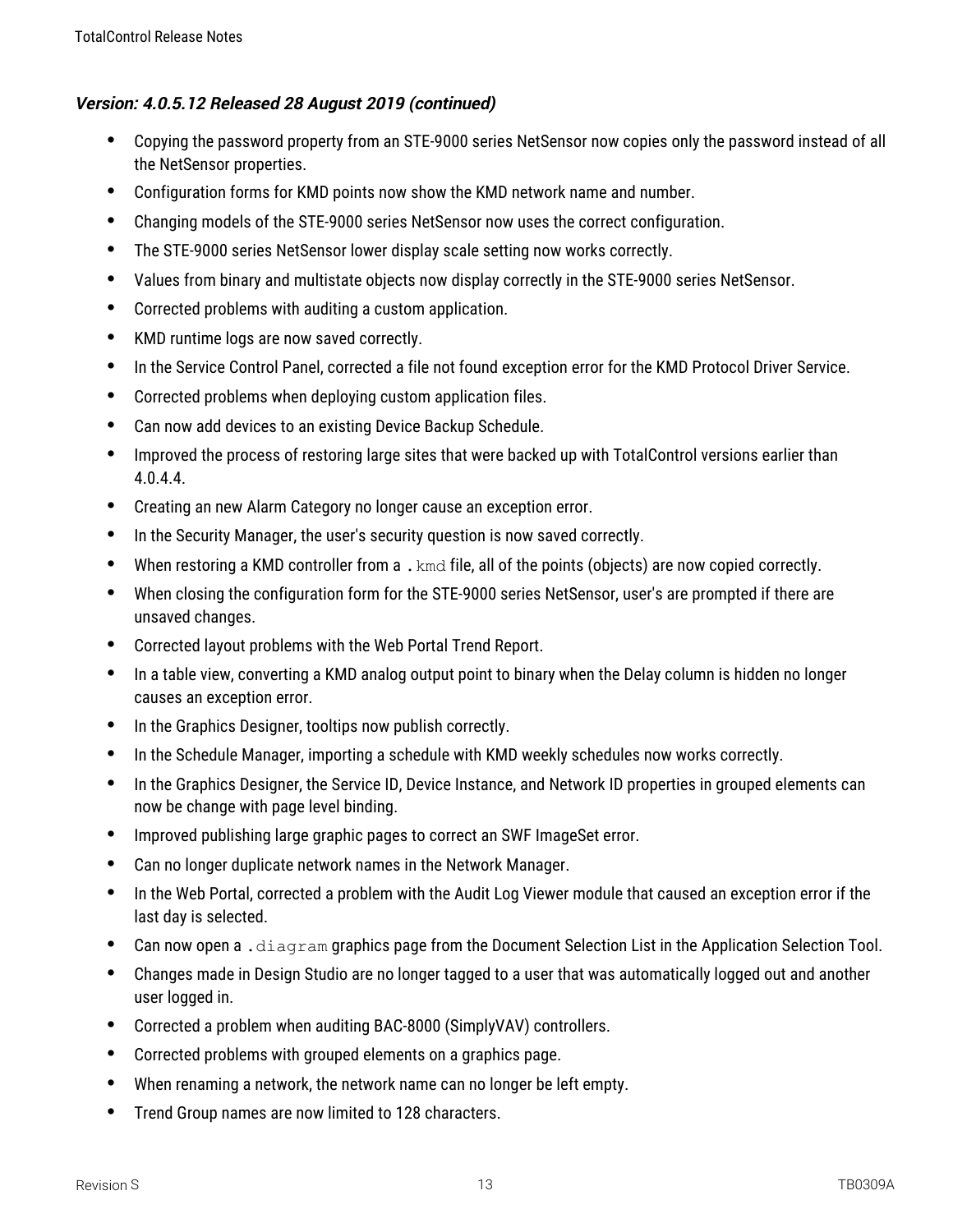- In the Web Portal, corrected problems when archiving alarms that caused the Alarm Viewer module to close unexpectedly.
- Adding a Routing Class name that is over 50 characters long to the Alarm Configuration Wizard no longer causes an exception error.
- In the Alarm Group Manager, renaming a group now works correctly.
- In the Trend Manager, renaming a group no longer causes a duplicate name error.
- Changing the Routing Class Name in the Alarm Configuration Wizard no longer causes an error.
- Changing a Group or Category name in the Schedule Manager no longer causes a duplicate name error.
- In the Web Portal, clicking ACK for an active alarm no longer causes an error.
- Entering a page number less than 1 in the Web Portal Audit Log Viewer module no longer generates an exception error.
- A new process added to the Protocol Gateway Service will now start without restarting the Protocol Gateway Service.
- Improved the naming of devices when adding a KMD service or network to the Schedule Manager for both Weekly and Annual schedules.
- Corrected tooltips for the icons in the Alarm Group and Trend Managers.
- Clicking New Job in the Application Selection Tool no longer causes an error.
- Corrected a problem that caused an exception error when creating a new category name in the Schedule Manger
- Corrected a problem that caused an excption error when creating a new category in the Trend Manager.
- Changing the Session Timeout in Design Studio no longer causes a problem in the Web Portal if a user is logged in.
- The Cancel button in the Firmware Upgrade form no longer changes to Upgrade if the user clicks on another part of the form.
- The KMD Array point now saves correctly if the length is changed.
- Canceling when renaming a Trend Group no longer results in a duplicate name error.
- Creating a new category in the Schedule Manager no longer expands an existing, collapsed category.
- Anonymous Access will now allow more than one user.
- Corrected the error message that opens when attempting to create a Schedule Group without a name.
- Corrected problems in the Web Portal Audit Log that showed an anonymous user logged in.
- The Web Portal session now times out correctly if a user leaves the Trend Viewer module open.
- To conserve memory, the Output Window is limited to 5000 rows. A message will be added to the message list that older messages are in the TotalControlDesignStudioOutput.log file in the Resource Manager Logs folder.

# **Version 4.0.4.8 patch: Released 19 February 2019**

#### *New features*

.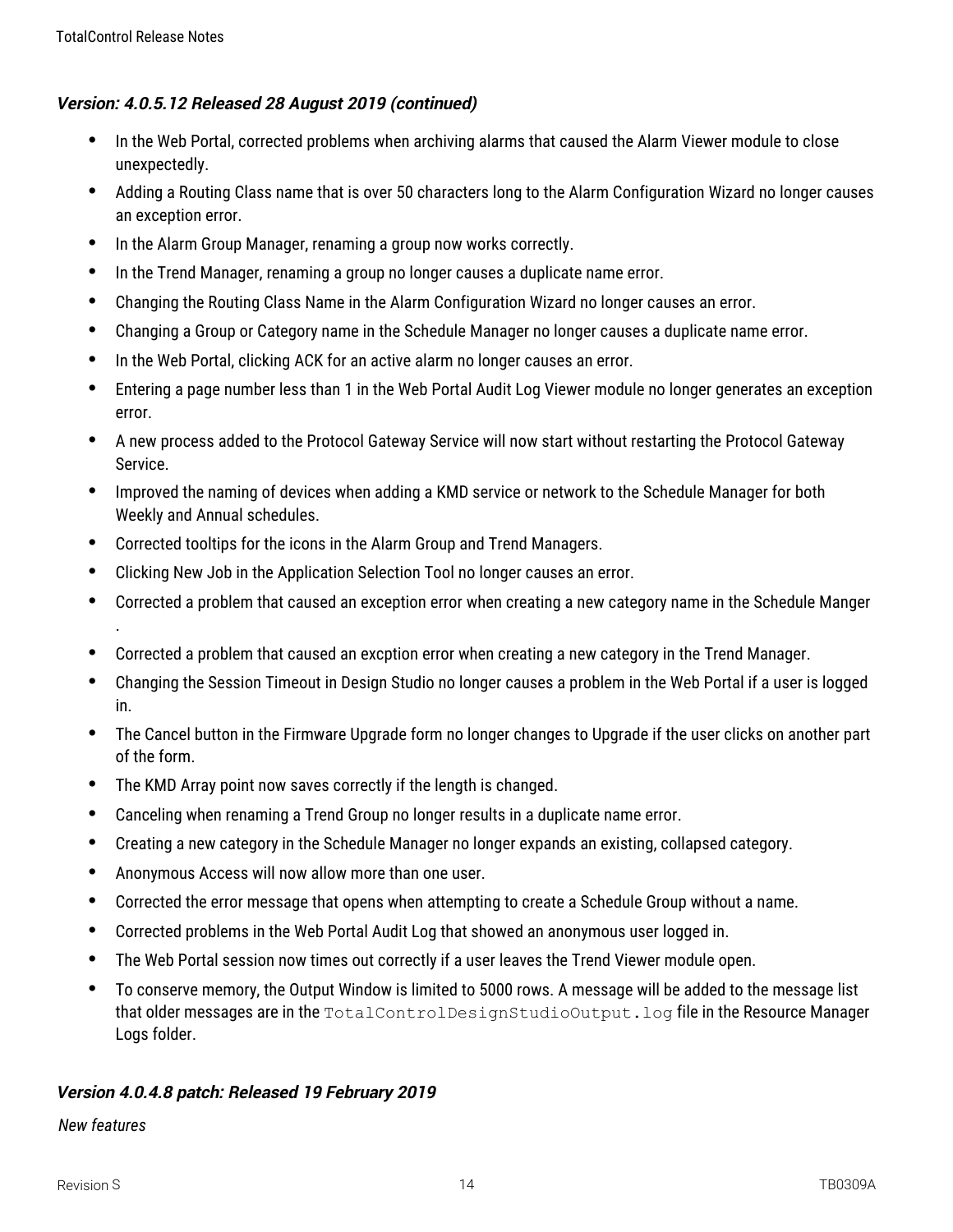## **Version 4.0.4.8 patch: Released 19 February 2019 (continued)**

Several changes to improve speed when reading KMD points.

#### *Software corrections*

- On web pages with graphic elements bound to KMD points, the error that contains "does not contain definition for" has been corrected. This correction also corrects a problem with graphic elements bound to KMD points that display the red dot error  $\Box$ .
- The prefixes F: and R: for KMD network IP addresses now work correctly.
- Improved the speed when reading KMD points by requesting multiple points from the same controller with a single request instead of several individual requests for multiple points.
- TotalControl is now reading only the KMD System Group that is opened. Previously, TotalControl was reading all System Group points in the controller when a single group was opened.
- When using Soft Key licensing, system components now license correctly.

#### **Version 4.0.4.4 Released 14 May 2018**

**Note:** With this release, TotalControl no longer supports SQL Server 2005. See Service Bulletin SB180410A, Upgrading TotalControl from SQL Server 2005 for the procedures to upgrade a site that is using any edition of SQL Server 2005.

- Added the KMDigital, Protocol Gateway, and OPC services protocols.
- Can now connect to a KMDigital Tier 2 network without going through a Tier 1 controller.
- Added an MS/TP Automatic MAC Address report to Design Studio.
- Users in the Security Manager can now be sorted by user name, first name, or last name.
- In the Web Portal, when assigning users to a home page with the Web Administrator module, the Home Page selection button now displays folders.
- In the Web Portal, the default names for the Audit Report are now more descriptive of the actual report data.
- The Wep Portal Audit Log can now be exported as a  $. \cos v$  file.
- Added a progress indicator for the Audit Log purge process.
- Can now set the Web Portal session timeout period in the Design Studio Site Properties dialog.
- Added an option to enable or disable the Alarm Monitor Bar from opening when an alarm is received in the General Options dialog.
- If the SQL server is not running when Design Studio opens, the user will now be prompted to start the server.
- Can now edit the Alarm Values property for multistate input and value objects.
- Now supports clearing the Factory Test Mode in the Network Manager.
- Added support for adding properties of data type integer to trend logs.
- When an object name changes in the Network Manager, the name will now changed in the Alarm Group Manager.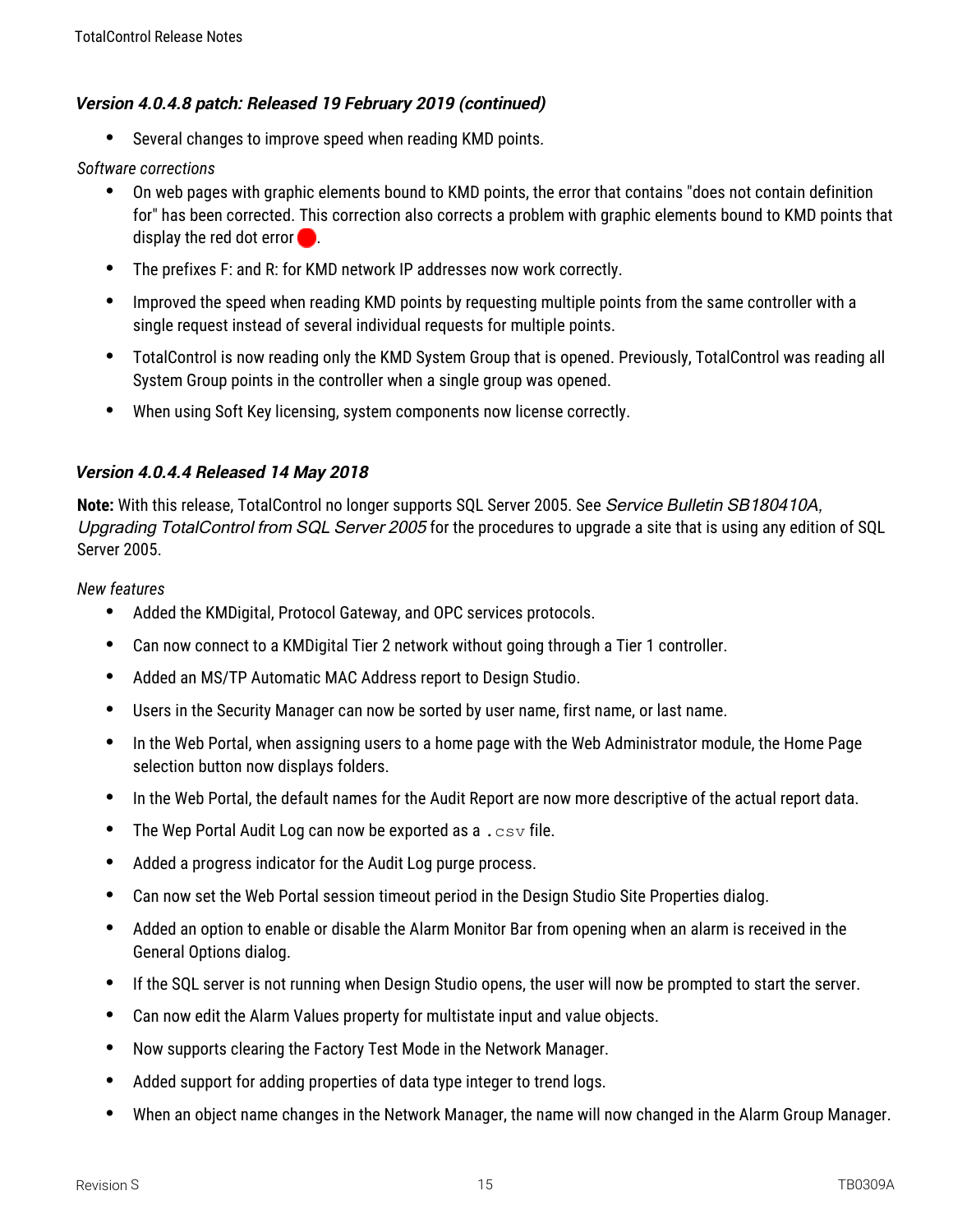- In the Design Studio Alarm Viewer, the BACnet and KMD alarm details have been improved to be more consistent.
- Added the Device Backup Manager to schedule individual devices for a backup.
- Added an Auto Commit and Restart check box to the firmware upgrade form. When selected, the update process automatically commits the new firmware to the controller.
- When backing up all controllers the second time by dragging a network from Network Manager to the Resource Manager, the user will be prompted to backup or skip all controllers. Previously this required a click for each controller.
- In the Control Basic Line Editor, hovering over a BACnet object displays a tooltip with the value of the object. Display Live Values must be selected.
- A user's secret question is no longer visible in the Security Manager or the SQL database.
- Added Help to the Web Portal.
- The Web Portal no longer requires Silverlight.
- In the Web Portal Schedule Manager moduel, schedules can now be copied from one day to another.
- Improved Web Portal to improve compatibility with Google Chrome, Mozilla Firefox, and Microsoft Explorer and Edge.
- Can now copy device configurations from most devices that previously were not interchangeable by dragging from device to device in the Network Manager.
- In the Trend Viewer, added a tooltip that displays the full device name when hovering over a device name.
- The Firmware Upgrade Manager now logs both the old and new versions of firmware in the Output Window.
- Objects with a Present Value property that are of data types Float or Double now use a value of 1.0 for the default COV increment. This includes Analog Input, Analog Output, Analog Value, Lighting Output, Large Analog Value, Loop, Pulse Converter, Trend Log Multiple, and Trend Log objects.
- Can now monitor integers—properties of data type Signed—with Trend Log and Trend Log Multiple objects, and the live trend viewer.
- Can now add or remove text for Event Message Text and Event Message Configuration properties for Multistate Input and Multistate Value objects.
- Can now copy device configurations from most devices that previously were not interchangeable by dragging from device to device in the Network Manager.
- Live values for BACnet objects are now displayed in the Control Basic Line and Block editors.
- BACnet objects in the Network or Resource Managers can be compared by pressing and holding Shift while dragging one object to another.
- Improved the vertical scroll bar in the Trend Viewer table view.
- Added Export button to the Audit Log viewer.
- Can now configure Logging Object and Logging Record properties in an Accumulator object.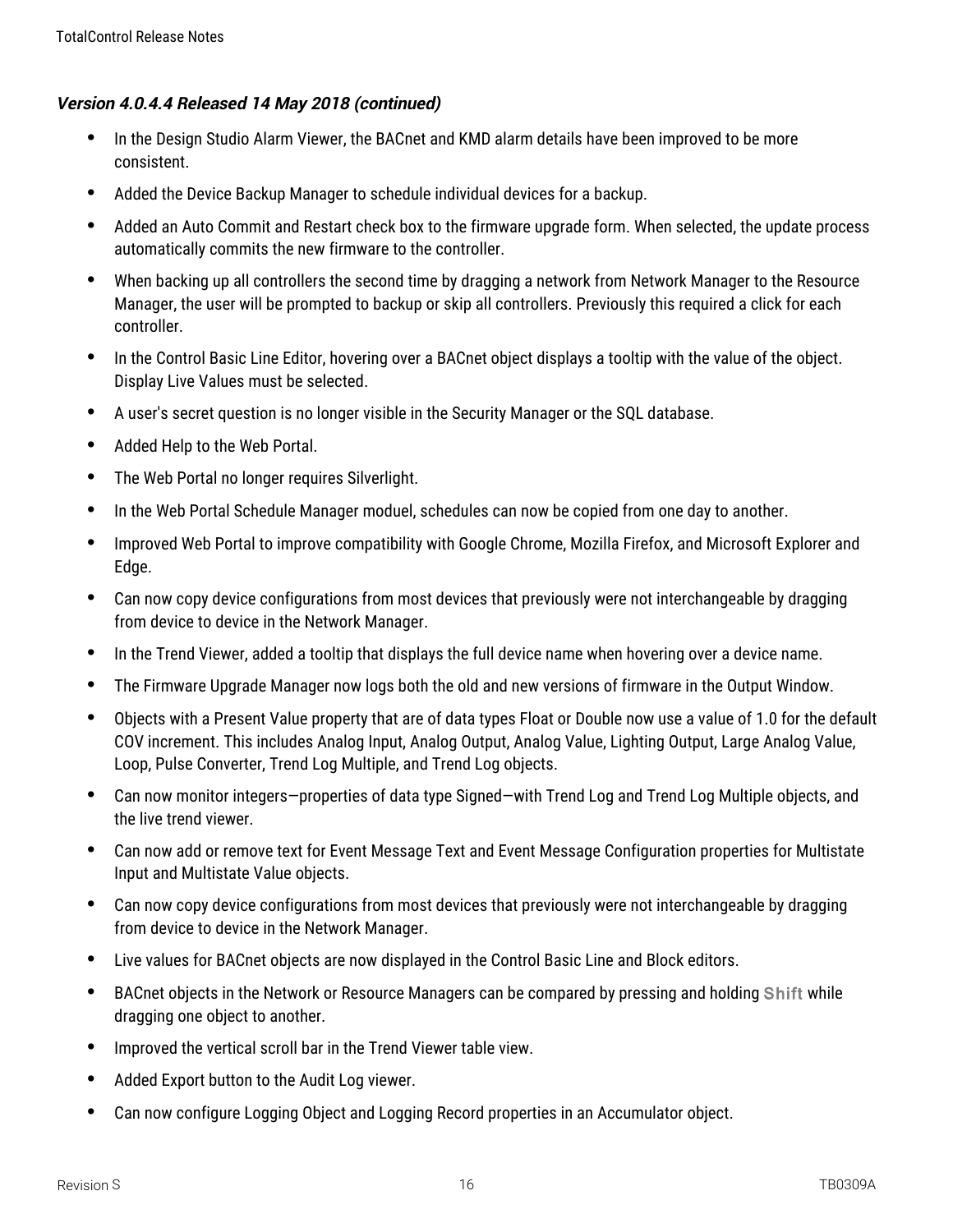- Can now select individual devices when exporting .  $bnd$  backup files from a service or network.
- Added network and service level BACnet back up service. Includes individual device selection.
- Added KMD-5551E as a recognized KMC device.
- Reduced time for BACnet backups and exporting .  $bnd$  files. Multiple controllers are now simultaneously backed up or restored.
- Added an Analog Output Wizard to configure BACnet Analog Output objects.
- Added a refresh timer, page selection, and other navigation tools to improve performance of the Audit Log viewer.

- Can now restore or install TotalControl with site backup files from version 3.3.
- The default value for End Date in the Audit Log Viewer is now automatically set to the current date maintained in the computer.
- When saving trend data to an  $\ldots$   $\ldots$  file with the Trend Archive Tool, the data is now saved correctly.
- When deleting trend data with Trend Archive Tool schedule, data is now deleted correctly.
- The Web Portal Web Audit Log Viewer module can now be set to never refresh.
- Using drag-and-drop to add entries to the Exclude User Groups list in the Alarms Group Manager now works correctly.
- Using drag-and-drop to add entries to the Exclude User Groups list in the Schedule Manager now works correctly.
- Purging the Audit Log now works correctly.
- Installing or restoring from a site backup file on a 64-bit Server 2012 R2 now works correctly.
- The expiration date for a user name can now be added in the Web Portal Web Administrator Module.
- When linking from a web page to a trend group, users can now choose views other than "1 Week" in the Quick View list.
- The user is prompted to save changes when closing the Create/Edit Groups dialog in the Security Manager.
- Corrected a problem with deleting database trends.
- Can now delete a schedule group that contained an excluded group that had previously been deleted.
- Removed extra scaling lines when displaying PC trends from the Design Studio Trend Viewer.
- Improved adding schedules with drag-and-drop in the Schedule Manager.
- Corrected a problem that prevented the Services Control Panel from opening.
- In the Web Portal, alarms linked from a graphic page are now correctly filtered by user permission.
- In the Web Portal Alarm Viewer module, the automatic refresh period can now be set to Never.
- In the Web Portal Alarm Viewer module, alarms selected for archiving are not cleared when the page refreshes.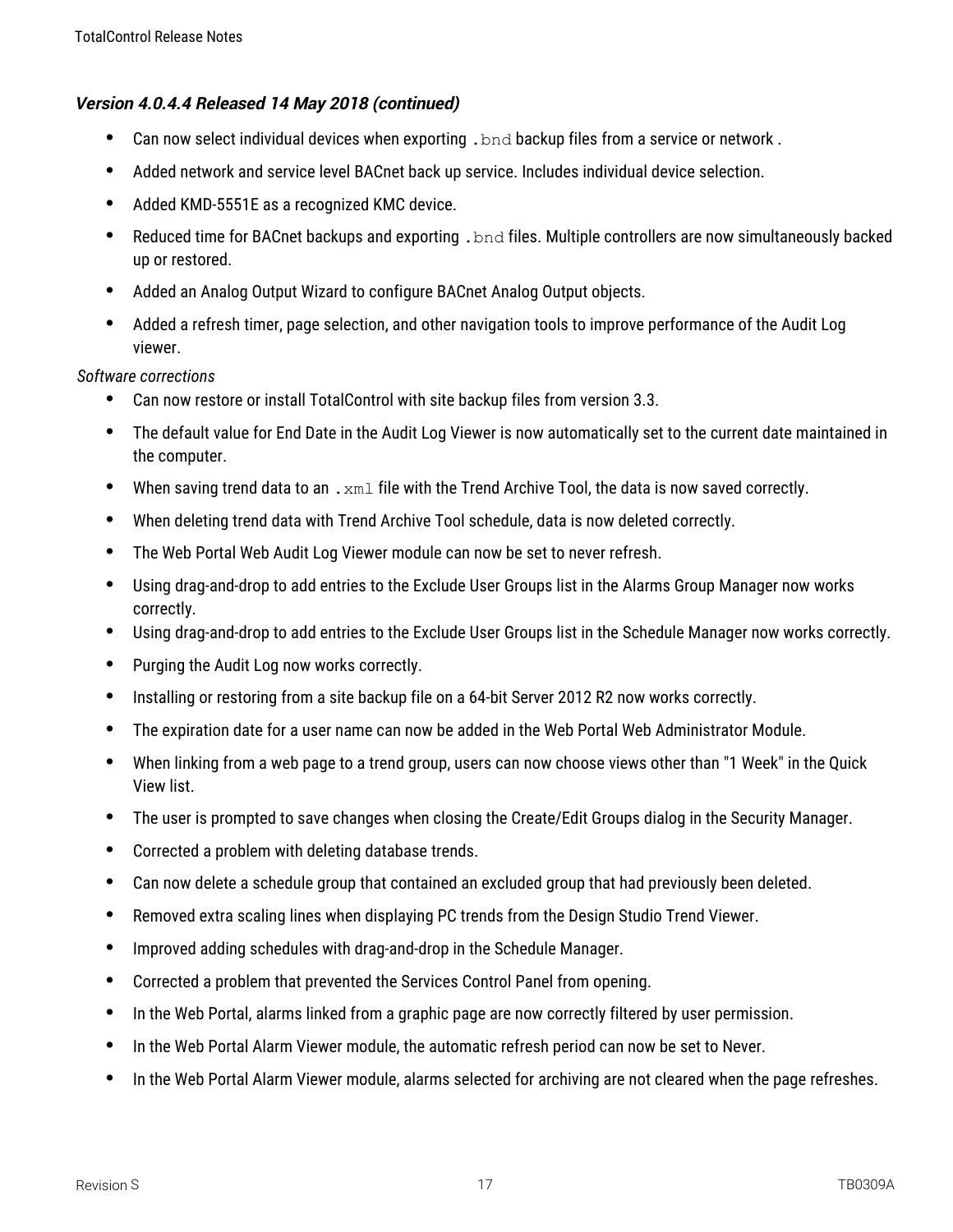- In the Web Portal Alarm Viewer module, selecting an alarm for archiving in the Alarm History list will automatically select all newer notifications of the same alarm.
- If the Alarm History list is open in the Web Portal Alarm Viewer module, selecting Archive in Quick View will automatically select alarms in the Alarm History list.
- Corrected problems with restoring or installing from a site backup file saved in a previous version.
- Corrected compatibility issues between versions 3.3 and 4.0 of the Hard Key To Soft Key conversion tool.
- Job names for Application Selection are limited to prevent errors with path names that are too long for Windows. The exact length will depend on the length of the application name.
- In Application Selection, deleting jobs now works correctly.
- Clicking Cancel while the Applications Custom Wizard is loading now works correctly.
- Can now clear KMD want-points.
- Alarms are now synchronized among the Design Studio Alarm Viewer, the Alarm Monitor Bar, and the Alarm Viewer Web Portal module.
- Alarms from different KMD points that use the same alarm text message are now handled correctly.
- In the Web Portal Web, new user names are now limited to 64 characters, the same as Design Studio.
- Automatic logout now works correctly for the Web Portal Anonymous and Kiosk modes.
- In the Web Portal, users can now hear the alarm sound when viewing graphic pages.
- A PC trend set to start on a future date now starts on the correct date instead of starting immediately.
- Corrected a problem with imported graphic pages that were not storing relative bound points.
- In the Design Studio Schedule Manager, a Schedule object can no longer be added to multiple schedule groups.
- In a Table View, the sort order for the Select Auto Refresh Object dialog is now alphanumeric.
- Multistate Value objects created in devices in the Resource Manager now have valid Present Value and Relinquish Default properties.
- Closing a Table View with unsaved changes to properties now now opens a dialog with the choice to save the changes.
- On the Group object configuration form, changing the object name now updates the automatic refresh.
- In the Resource Manager, creating an object while editing Control Basic in the same device will no longer discard unsaved changes.
- The BACnet service now uses the BACstac maximum request property. This will reduce the number of BACSTAC\_ STATUS\_OUT\_OF\_RESOURCES messages.
- The "increment" argument for the COV statement now works correctly. Previously a decimal point had to be added. For example 1.0 would work correctly but not 1. Applies to Generation 5 Control Basic only.
- In Control Basic, integer division using a backslash (\) now works correctly in Conquest controllers.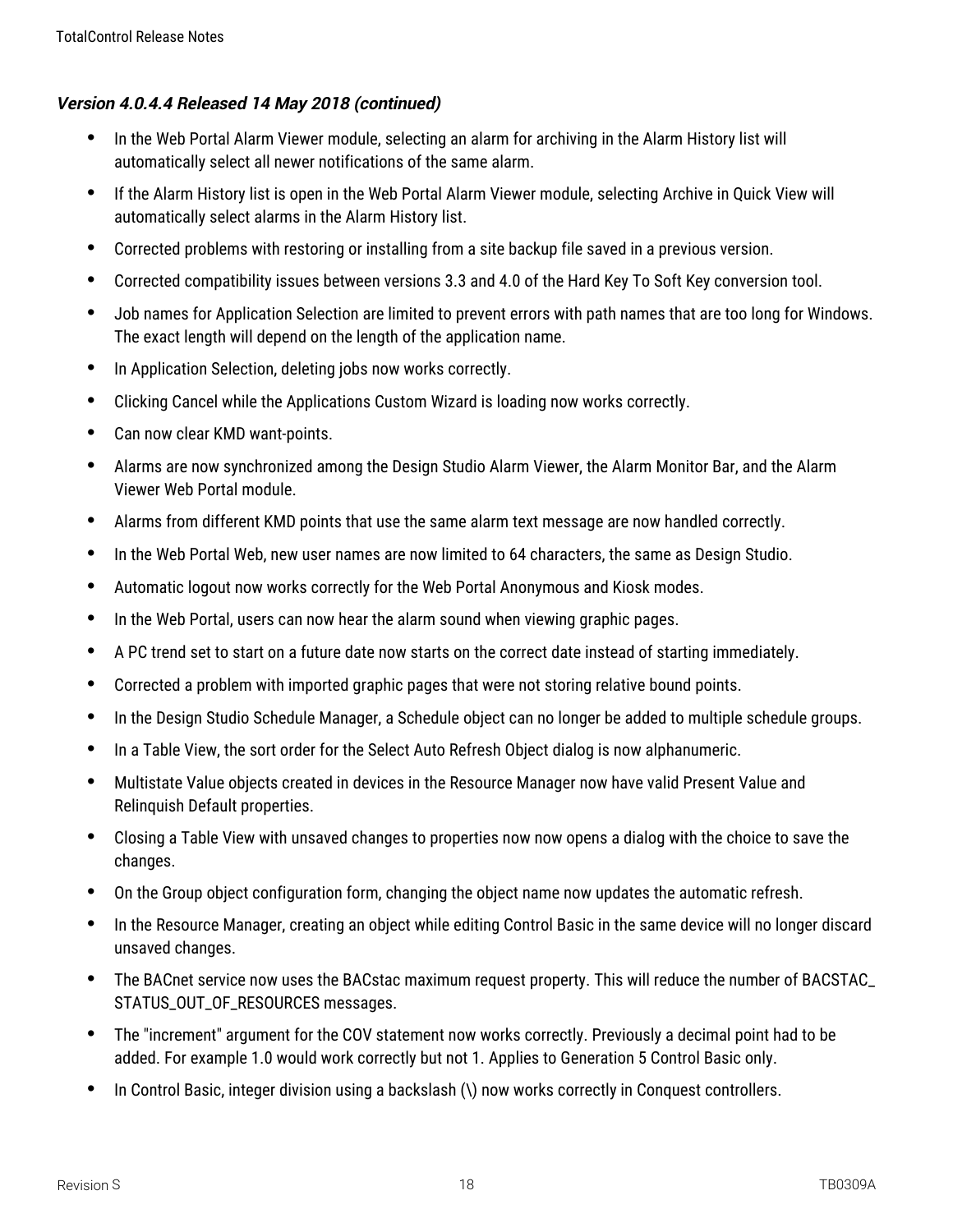- Corrected a problem when changing polarity in the Binary Input Wizard.
- When setting up an STE-9000 series NetSensor, only Multistate Value objects can now be selected from the Mode Object list under the User Setpoints tab.
- Trend Viewer now shows the correct times and dates when opened from the Trend Manager.
- When using the Time Synchronization shortcut menu from a Network Manager service or network, the Time selection box now works correctly.
- Event Enrollment objects are now deleted without errors.
- Multiple Trend Log objects can now be deleted without errors.
- A message is now added to the Output Window after exporting a single device to the Resource Manager.
- Converting input objects to a different type no longer causes unhandled exception errors.
- Changing the input and output object types in BAC-5800 series and BAC-7000 series controllers no longer causes an error to be added to the Output Window.
- When dropping a .bnd file on a device, deleted objects are now handled correctly.
- Corrected a problem with using object names in Macro blocks in the Control Basic Block Editor.
- When dropping a . bnd file on a device in the Network Manager list, new objects are created in the correct sequence to compile Control Basic programs without errors.
- During a BACnet restore, objects in the restore file, but not in the controller, are now created. Previously this caused an error.
- Closing and opening the Output Window now retains the messages in the window.
- Opening a .bnd file in an older version of TotalControl no longer results in errors.
- Messages added to the Output Window for programs that fail to run are more consistent .
- Dragging an offline device from the Network Manager to the Devices area of the Audit application no longer causes Design Studio to fail.

# **Version 4.0.0.18 Released 23 May 2017 (Limited release)**

Corrected problem with Trend Archive and Delete Option.

# **Version 4.0.0.17 Released 6 January 2017**

**Note:** TotalControl 4.0 supports only the BACnet protocol. Do not use this version to upgrade systems with the KMD or OPC protocols.

## *New features*

TotalContol 4.0 adds the following major features previously introduced in KMC Connect.

 Full support for Conquest controllers including upgrading firmware over the network and setting the network communications for Ethernet, IP, or IP foreign device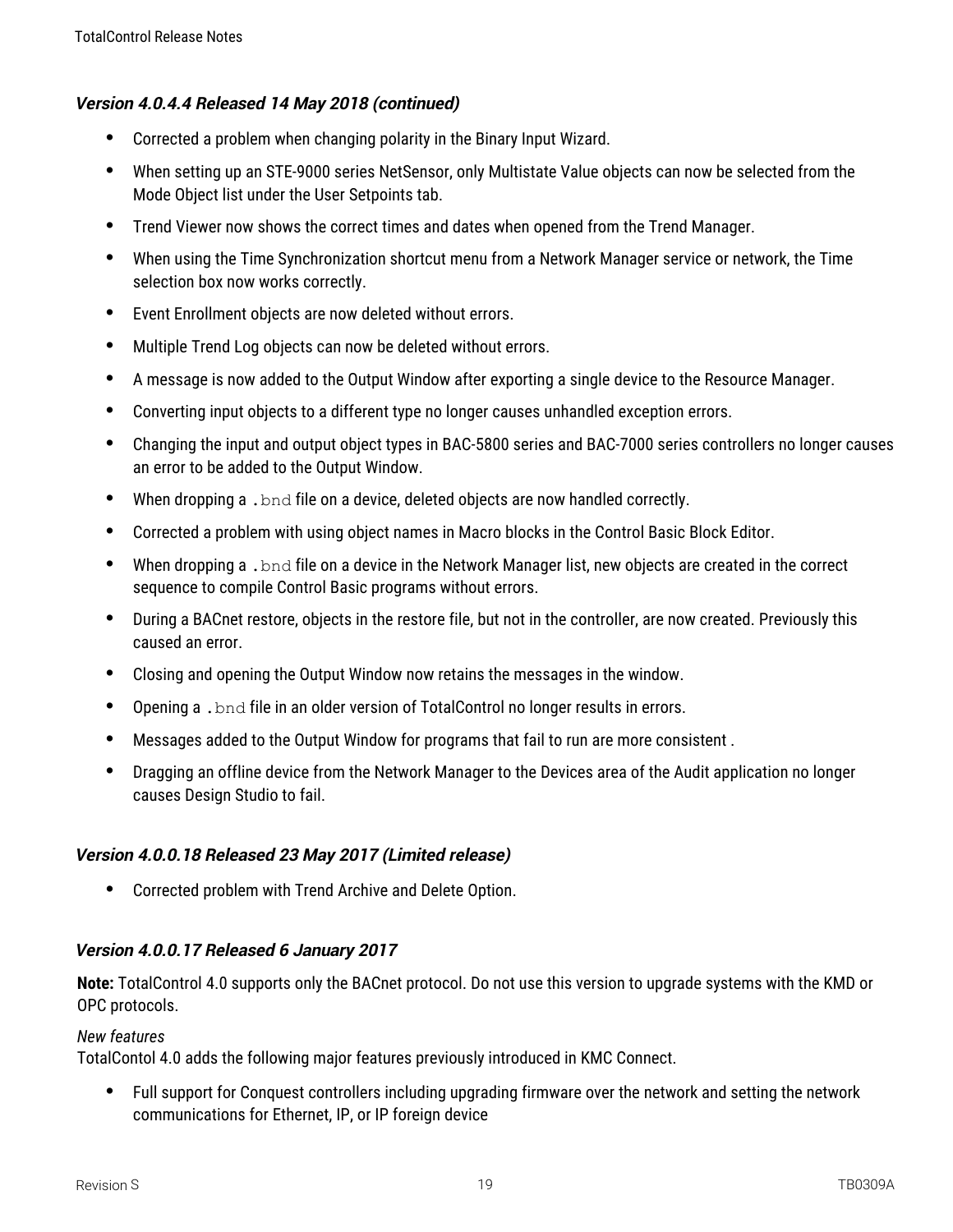- Input, Trend, and Alarm wizards
- VAV balancing and airflow monitoring tool
- Audit tool
- Application tool to select, configure, and deploy standard applications
- Custom application wizard
- Live trend viewer for multiple objects
- Support for Generation 5 Control Basic and block programming.

### *Enhancements to existing features*

- Can now use drag and drop in the Schedule Manager to move objects between schedule groups.
- Can create a partial backup  $(.\text{bnd})$  file by holding CTRL while dragging and object to the Resource Manager.
- Can now restart BACstac from the BACnet service icon in Network Manager.
- BACnet networks can now be named in Network Manager.
- Under Exception Schedule in a Schedule object, the Calendar Object now includes the name of the Calendar object.
- The Web Portal now supports Mozilla Firefox browser.
- In BACnet Multistate Value objects, the numerical value is now shown next to the text in the State Text property box.
- In a Notification Class object, can now change time by scrolling.
- When restoring an object from the Resource Manager, the listing order is changed so that AV2 follows AV1 instead of AV10, BV2 follows BV1, etc.
- Added columns for Device Name and Device ID in Table View.
- An End User License Agreement is now included in the installer.
- Added Anonymous mode for the Web Portal.
- In the Resource Manager you can now create a backup of an object or group of objects by holding the ALT key and dragging the objects out of a backup file.
- Added Use COV check box to the Graphics Designer Options dialog to enable or disable all COV subscriptions on graphic pages.
- When copying a device from the Resource Manager to a device in the Network Manager, a dialog prompts the user for permission to compile and run Control Basic programs.
- Can now copy File objects from the Resource Manager to a Network or Service Icon.
- When installing TotalControl from a restored site, the restored site is automatically added to the Design Studio known sites list as the default site.
- Added a Purge button to the Audit Log to delete entries by start and end dates.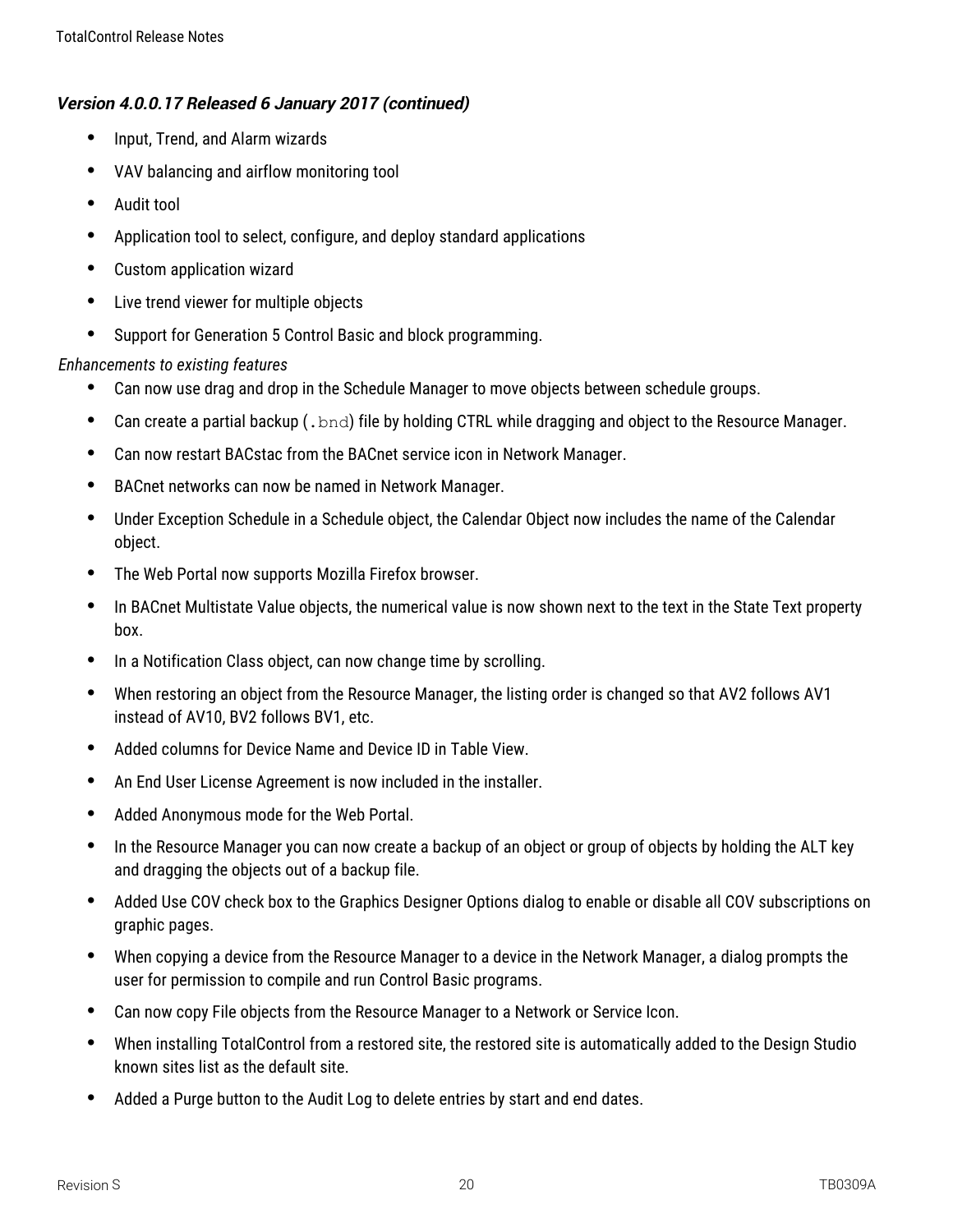The Alarm Group and Schedule Managers now create unique default names when a new category or group is added.

- Excluded user groups no longer cause an exception error in the Web Portal.
- Alarm pop-up and audible alarm now works if "Ack Required" is not set.
- In Event Enrollment objects, the Low and High Limit properties are now saved correctly when the Event Type is set to Signed Out Of Range or Unsigned Out Of Range.
- Improved the time to open a Web Portal on large systems.
- Site backup dialog now closes when the current site is closed.
- In Table View, can now sort columns by clicking the column header.
- Corrected problems with the Archive and Delete options for trend logs.
- Improved the responsiveness for the Alarm Viewer, Alarm Monitor Bar, and Alarm pop up.
- In the Design Studio Trend Manager, the names for groups and categories now increment with each new group or category.
- In the Design Studio Trend Manager, the name dialog for groups and categories now shows the number of remaining characters that can be used for the name.
- In the Web Portal Alarm Viewer module, the icon for alarms that do not require an acknowledgment icon  $\left| \hat{\mathbf{c}} \right|$  now matches the icon in the Design Studio Alarm Viewer.
- In the Web Portal, the reports generated from the Alarm Viewer module no longer have odd or unusual symbols.
- Can no longer move files from the Custom Application Library folder in the Resource Manager.
- In the Web Portal Schedule Manager module, the Start Date cannot be later than the Stop Date.
- In an Exception Schedule in a BACnet Schedule object, the Start Date entry can no longer be later than the Stop Date entry.
- In the Web Portal Schedule Manager module, an entry for a Start Date in an Exception schedule cannot be later than the Stop Date entry.
- In the Web Portal Schedule Manager module, groups no longer expand unexpectedly.
- In the Web Portal Trend Manager, groups no longer expand unexpectedly.
- Added tooltips to the icons in the Building Controller Site Manager.
- Corrected problems with daylight saving time configuration in the Device object for a BAC-1616 Building Controller.
- In the Web Portal Web Administrator module, existing passwords are no longer cleared when editing a security questions.
- Restarting the Trend service no longer duplicates trend data.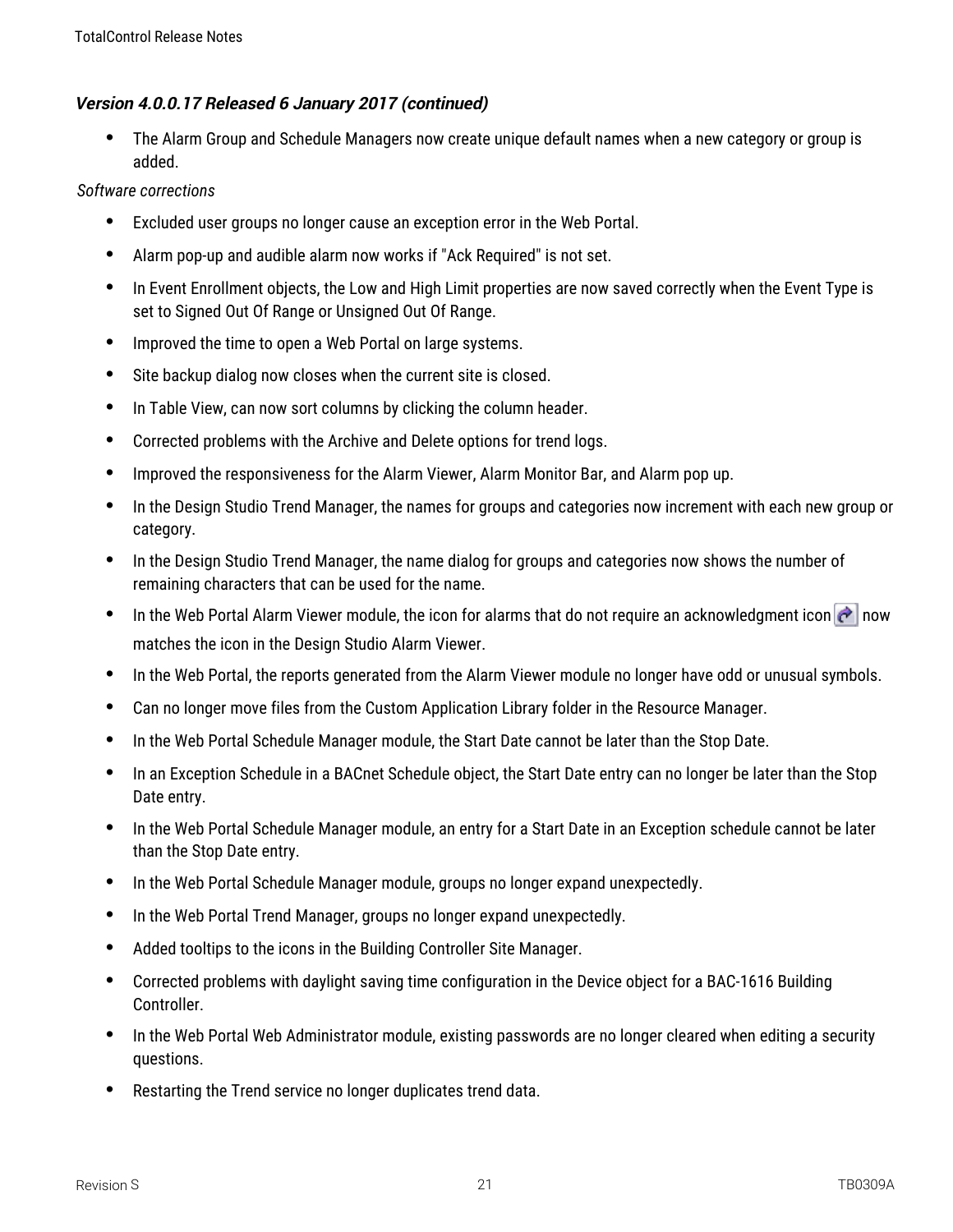- Improved the time it takes to load the Audit Log in the Web Portal.
- Corrected the scroll bars in the Building Control Site Manager.
- Renaming a graphics page in Site Explorer or Resource manager now works correctly.
- When adding a new service in the Network Manager, pressing Enter no longer opens the service configuration form.
- An open graphics page can no longer be deleted.
- Corrected a problem with the Site Explorer Find and Replace that caused an unhandled exception error.
- Corrected tooltips for air handler graphic elements.
- In the Web Portal, removed an extra border when a single trend is selected.
- Corrected a problem in the Graphics Designer Find and Replace that did not change a device instance on a page with page level binding.
- In the Web Portal Trend Viewer module, corrected a problem with the "Update From Device" hyperlink disappearing.
- Design Studio can no longer be closed while Grahics Designer is publishing a page.
- In Site Explorer, the Remove From Web Server command will now remove folders of pages.
- In the Graphics Designer Find and Replace now will make changes on the Comm Service on pages with page level binding.
- The Format String property for a Dynamic Text graphic element no longer reverts to the default value when binding.
- Text boxes on configuration forms now turn red when writing to an object fails.
- When running Find and Replace from the Site Explorer, the user now has an option to check out pages.
- Design Studio now confirms that Design Studio and the web services are connected to the same site before publishing pages.
- Corrected a problem with page numbers in the Web Portal Audit Log Viewer.
- Repositioned the Go button in the Web Portal Audit Log viewer to prevent repositioning with high page numbers.
- In the Web Portal Trend Viewer module, corrected a problem with the "Update From Device" hyperlink for Trend Log Multiple objects.
- When dragging an object to the Device, Object and Property box of an Event Enrollment object, the Event Type automatically changes to Change of State.
- Select Database Type dialog removed from installer.
- The Device Application Library and the Device Templates are now listed as components in the installer.
- Corrected a problem when clicking No after canceling an installation.
- Added the BACnet Event Message Text to several objects in the Event/Alarms properties section.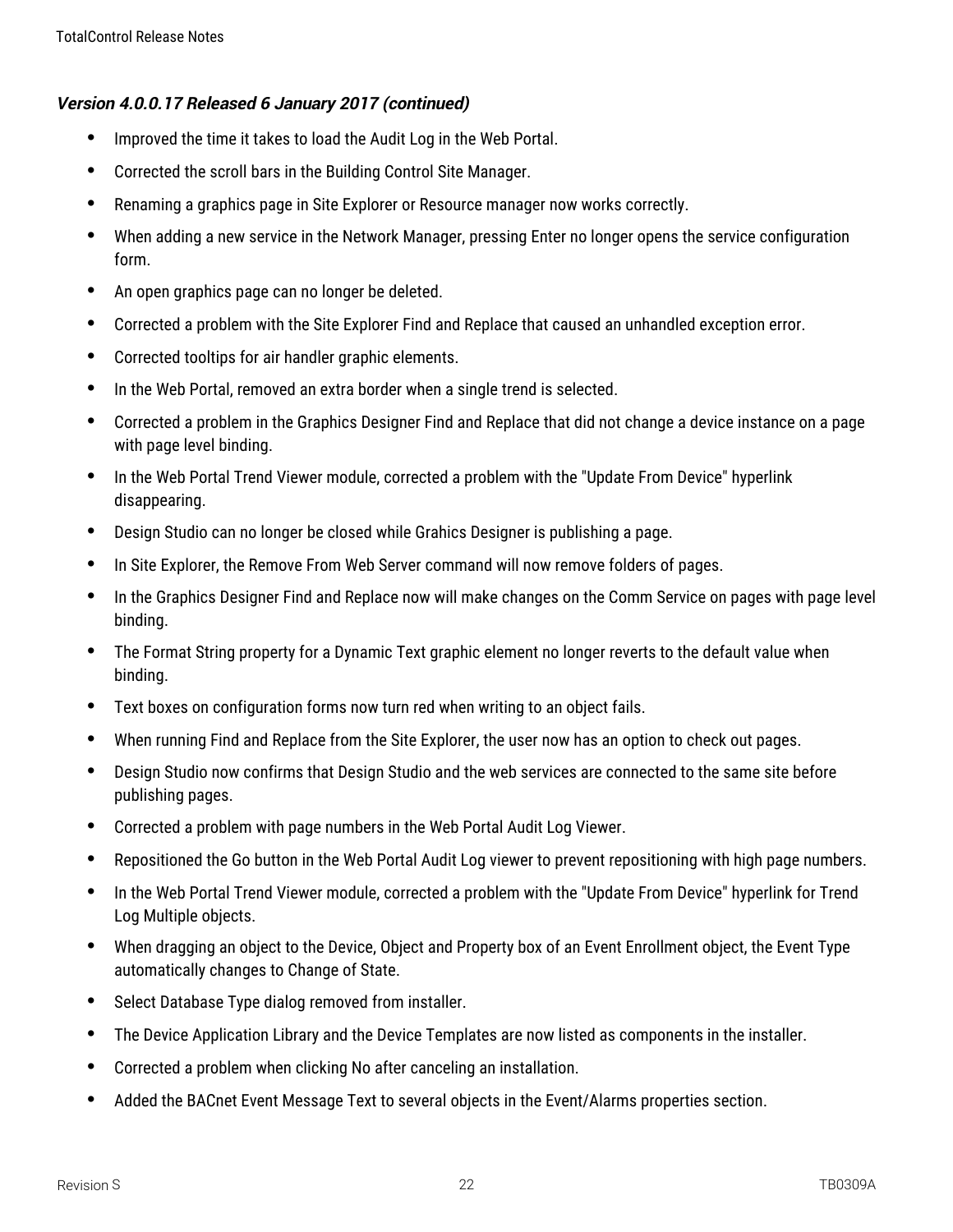- Improved performance of the Schedule Manager that contains a large number of groups and categories.
- Corrected a problem in the Alarm Viewer when acknowledging an alarm and the acknowledgment didn't register.
- Can no longer add folders to the Deleted folder in the Site Explorer.
- Corrected a problem in the Alarm Viewer that caused acknowledged alarms to revert to unacknowledged after a second alarm was acknowledged.

## **3.3.7.7 Released 6 January 2017**

- Corrected a problem with the Web Portal Schedule Manager. It became unresponsive when loading a large number of schedules.
- Now displays tooltips correctly in Design Studio Graphics Designer.

## **3.3.7.5 Released 28 July 2016**

*New features*

Added a check box in the Graphics Designer Options dialog to force tooltips to update when rebinding elements.

*Software corrections*

- Web Portal tooltips are now updated when graphic elements are rebound.
- COV subscriptions are no longer added automatically for BACnet Loop objects.
- Corrected a problem with the BACnet service to prevent freezing with a high number of COV subscriptions.
- COV subscriptions for devices that are unreachable can now be removed from the BAC Service configuration form.
- Improved Flash performance in the Web Portal. Previously, the alarm monitor and graphic pages would stop rendering and display a gray or white rectangle.
- On a graphics page, a copy of a dynamic text element is unlinked from the original. Previously, changing the copy would change both.
- In Graphics Designer, binding an object to a graphic item that is already bound to an object, the object property from the existing binding is retained. Previously, the new binding would automatically change to the Present Value property.
- In the Graphics Designer, tooltips now updated when an object or device binding changes with Find and Replace.

# **3.3.7.1 Released 29 February 2016**

- Added page level binding for Navigation button links to trend logs and schedules.
- Added .bnd files for BAC-7001, BAC-7003, BAC-7051 and BAC-7053 with application version 2.2.
- Added tooltip tagging for device names and object names.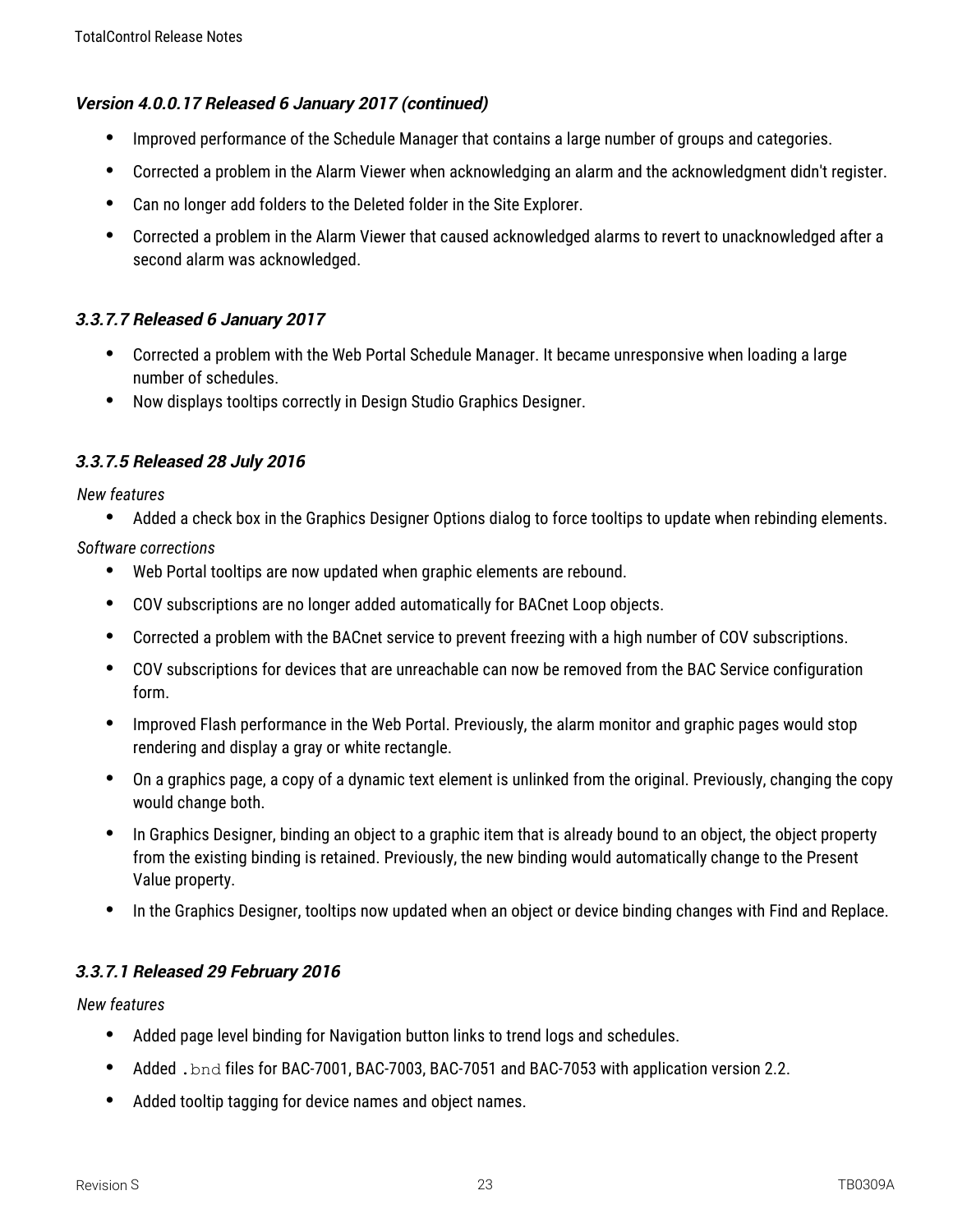# **3.3.7.1 Released 29 February 2016 (continued)**

*Software corrections*

- When linking a Navigation button to a trend or schedule, double-clicking a trend or schedule in the selection dialog now selects the trend or schedule. Previously, dragging the trend or schedule was the only method to select it.
- The Refresh button in the dialog that links a trend to a Navigation button is now correct.
- The dynamic text box bound to a KMD point now updates when animation is tested.
- A dynamic text box bound to the name of a KMD device now works correctly.
- Graphic Designer can no longer have multiple pages from the same page level binding group open at the same time.
- Web portal logon time reduced for systems with a large amount of graphic pages.

#### **3.3.6.1 Released 5 May 2014**

- Added an enhanced table view to the Configure Objects feature in Network manager. Users can now hide properties, add objects from other controllers, and save custom tables in the Resource Manager.
- Added Page Level Binding to simplify replicating graphic pages that are bound to controllers with identical configuration.
- In Graphics Designer, the items in the Binding Elements List can now be edited.
- Added an option to automatically use the KMD system name when adding a new KMD network to Network Manager.
- When dragging a program object from the Resource Manager to a controllers, Design Studio now prompts to run the program.
- Improved BACnet backup and restore. Files are now saved as a . bbk file type.
- Added support for Windows 8.1 and Server 2012 R2.
- Improved the trend view for BACnet trend log objects in Design Studio.
- Added support for the following BACnet objects: Date Pattern Value, Date Value, DateTime Pattern Value, DateTime Value, Integer Value, Large Analog Value, Octet String Value, Positive Integer Value, Time Pattern Value, and Time Value.
- Navigation buttons added to graphic pages can now link to specific schedules.
- Added a Log Out option to the navigation buttons in Graphics Designer.
- Simplified KMD schedules in the Web Portal Schedule Viewer module.
- The header, footer, and menu bar in the Web Portal are now optional for the site.
- Group permission for a graphic page are now maintained when the page is duplicated.
- Added support for the Calendar and DST properties in BAC-4000 series controllers (AppStat).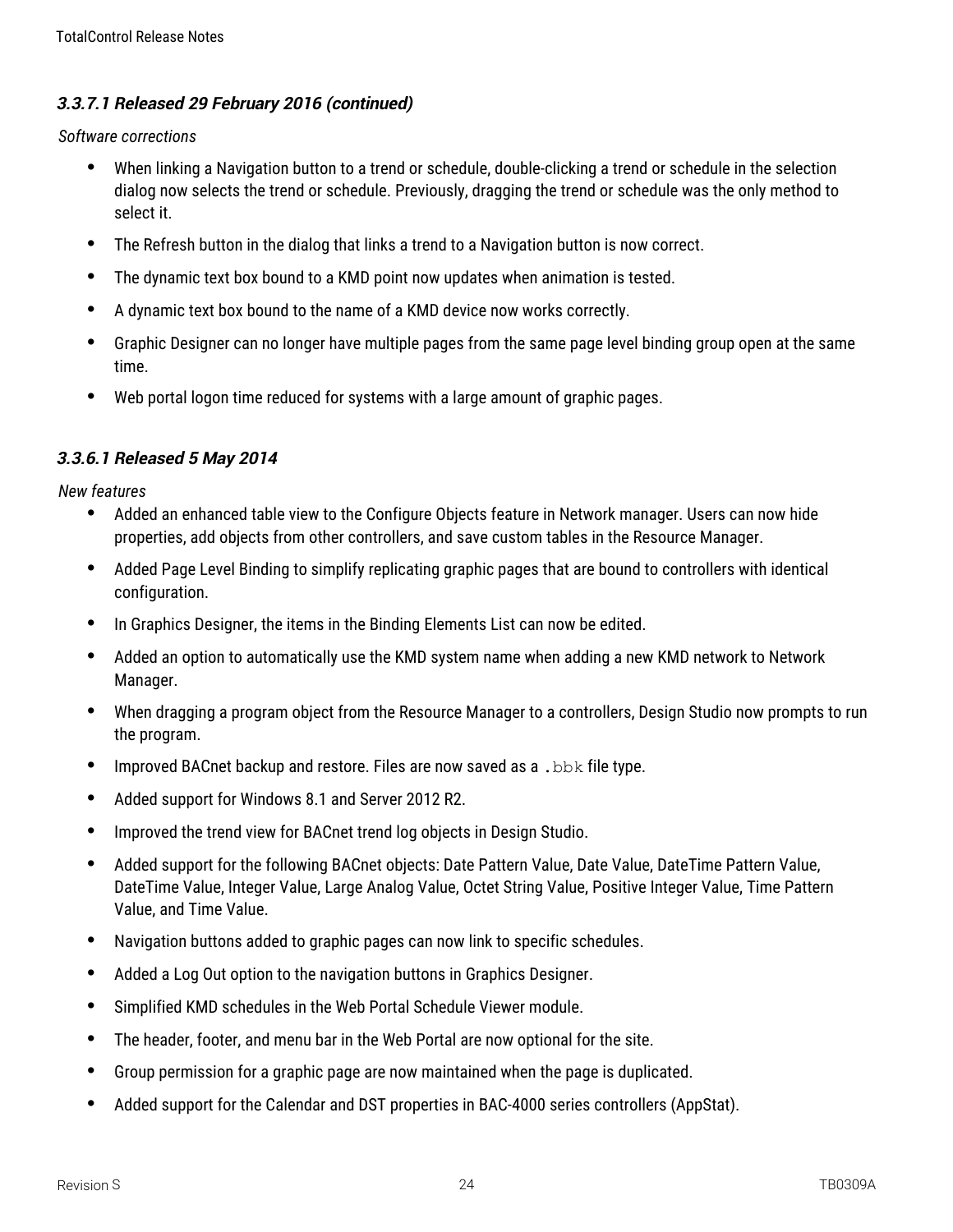#### **3.3.6.1 Released 5 May 2014 (continued)**

• Installs with BACstac 6.4c.

#### *Software corrections*

- Activity logs now show the user names in the logs.
- The alarm count in the Web Portal Alarm View module now shows only the count of alarms that a user has security permission to view.
- Audit logs now show web users logging in and logging out.
- Changes to a KMD variable points are now saved correctly.
- Corrected a problem with the Test button in Design Studio Site Properties that produced the error "This is not a valid web server" on Windows 8 computers.
- Input table objects will now open correctly when the Regional and Language settings are set to French( Canada).
- Added a progress bar to show activity when dragging Control Basic programs from Resource Manager to the controllers in the Network Manager list.
- In the Resource Manager, right-click shortcut menus are now available for BACnet backup files.
- Can no longer make changes to cells that represent unsupported properties in table view.
- Opening a Control Basic program on a computer running a French version of Windows no longer cause an error.
- Changing a KMD binary input to an analog input no longer causes an error on a computer running a French version of Windows.
- Changing the name or length of a KMD array no longer causes an error.
- When running on a computer with a French version of Windows, the values for objects bound to dynamic text boxes with fractional font sizes now display correctly in the Web Portal.

#### **3.3.2.4: Released 1 July 2013**

- To improve the capability to add new models between released versions of TotalControl, device characteristics are now stored in an .xml file.
- Added Graphical Program Language and .  $kqpx$  template files.
- Design Studio no longer limits the number of Calendar objects in BAC-A1616BC building controllers to six.
- Copying .bnd files between devices and the Resource Manager is now less restrictive for similar types of controllers. For example, .bnd files are interchangeable between a BAC-5801 and a BAC-5802.
- In BAC-A1616BC building controllers, TotalControl made it easier to add device and object instances for remote devices to Schedule objects.
- In the Security Manager Groups dialog, multiple groups can now be modified and new groups can be added without closing the dialog.
- The Update Key utility distributed with this version now supports connecting through a proxy server.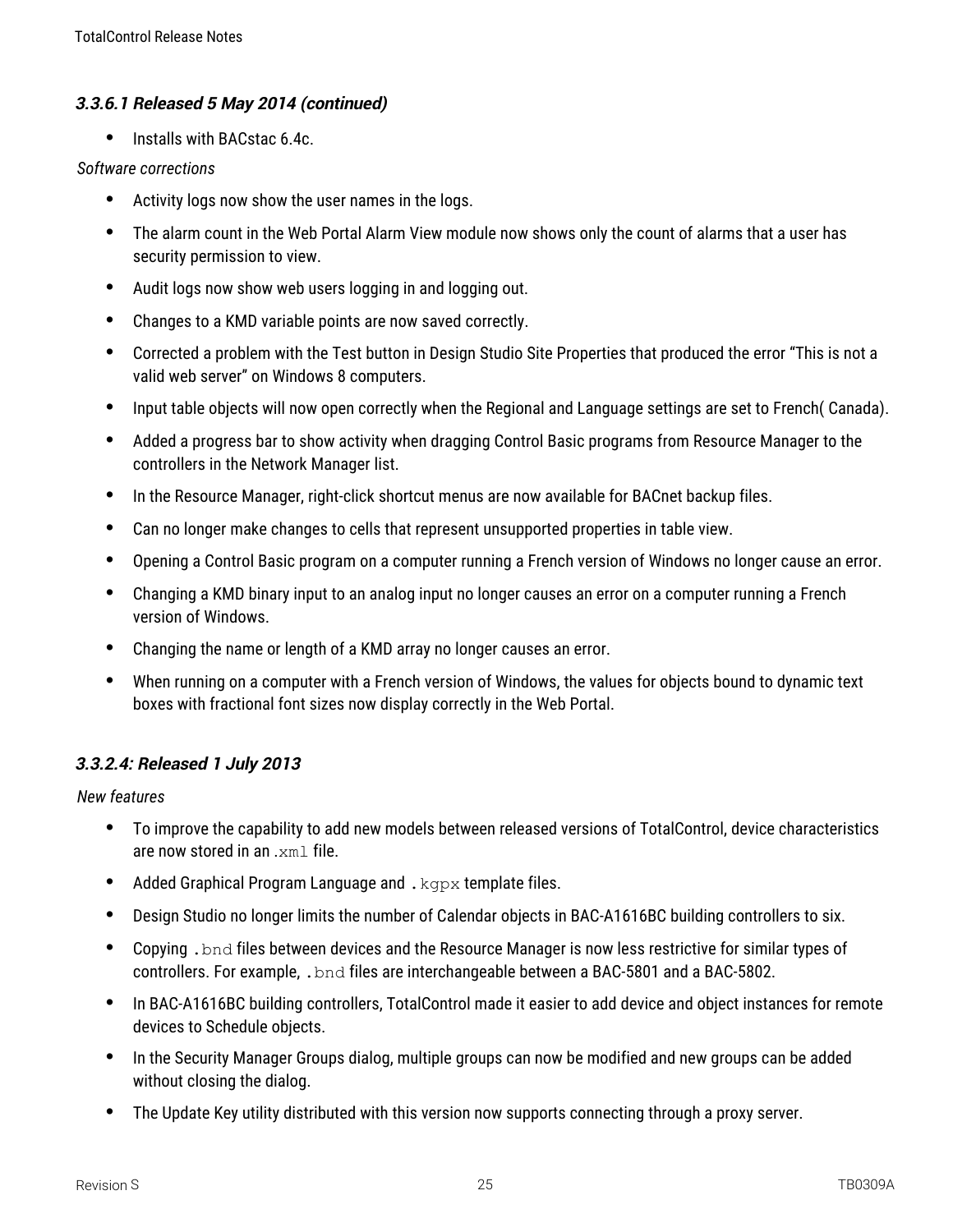- Can now drag objects from the Network Manager or the Resource Manager to the Assignment column when configuring a NetSensor.
- The Relinquish Default property is now in the General part of the object entry tab instead of with Priority Array tab.
- In the Web Portal, a Now button has been added to trend charts.
- When opening a Trend Report from the Trend Viewer page in the Web Portal, the start and ending times and dates from the page are now used to open the report.
- When adding a new site in Design Studio, the process now starts from the Open Site dialog which lists all of the known sites.
- Added a dialog to add or delete BAC-A1616 building controllers from a connection list when opening the Building Controller Site tool.
- When closing a page in Graphics Designer, can now close the page with saving, without saveing or leave the page open.
- When installing a new site, can now choose a specific BACnet device instance for the BACnet PDS.
- When adding a recipient to the Recipient List in a Notification Class object, the device instance of the BACnet PDS is now the default value.
- In the Web Portal, when alarms are acknowledged and the audible alarm is silenced in one Web Portal browser session, the alarm is silenced in all other open browser sessions.
- When dragging a folder of objects from a . bnd file in the Resource Manager to a device that can add or delete objects in the Network Manager list, an option was added to delete all old objects before adding new objects of the same type. This eliminates a mix of old, irrelevant objects and new objects.
- When dragging a device from the Resource Manager, added a right-click shortcut menu to select similar groups of objects.
- User is now prompted to save changes before an object configuration tab is refreshed.
- Improved BACnet reliability when restarting the BACstac service from the Service Control Panel.
- When upgrading sites that have the Web Portal resolved to a URL instead of an IP address, the URL is maintained.
- Design Studio limits the calibration of the NetSensor input to +/- 3.4° F.
- After installing the BACnet PDS, a dialog opens to remind the installer to set up BACstac.
- In the Control Basic editor, added Bookmarks to the Edit menu to manage lines bookmarked with Find and Replace.

- Design Studio no longer limits the number of Schedule objects in a BAC-A1616 building controller to four.
- Corrected problems with Design Studio recognizing a license key.
- In Design Studio, the alarm dialog now clears correctly after an alarm from a KMC controller is acknowledged.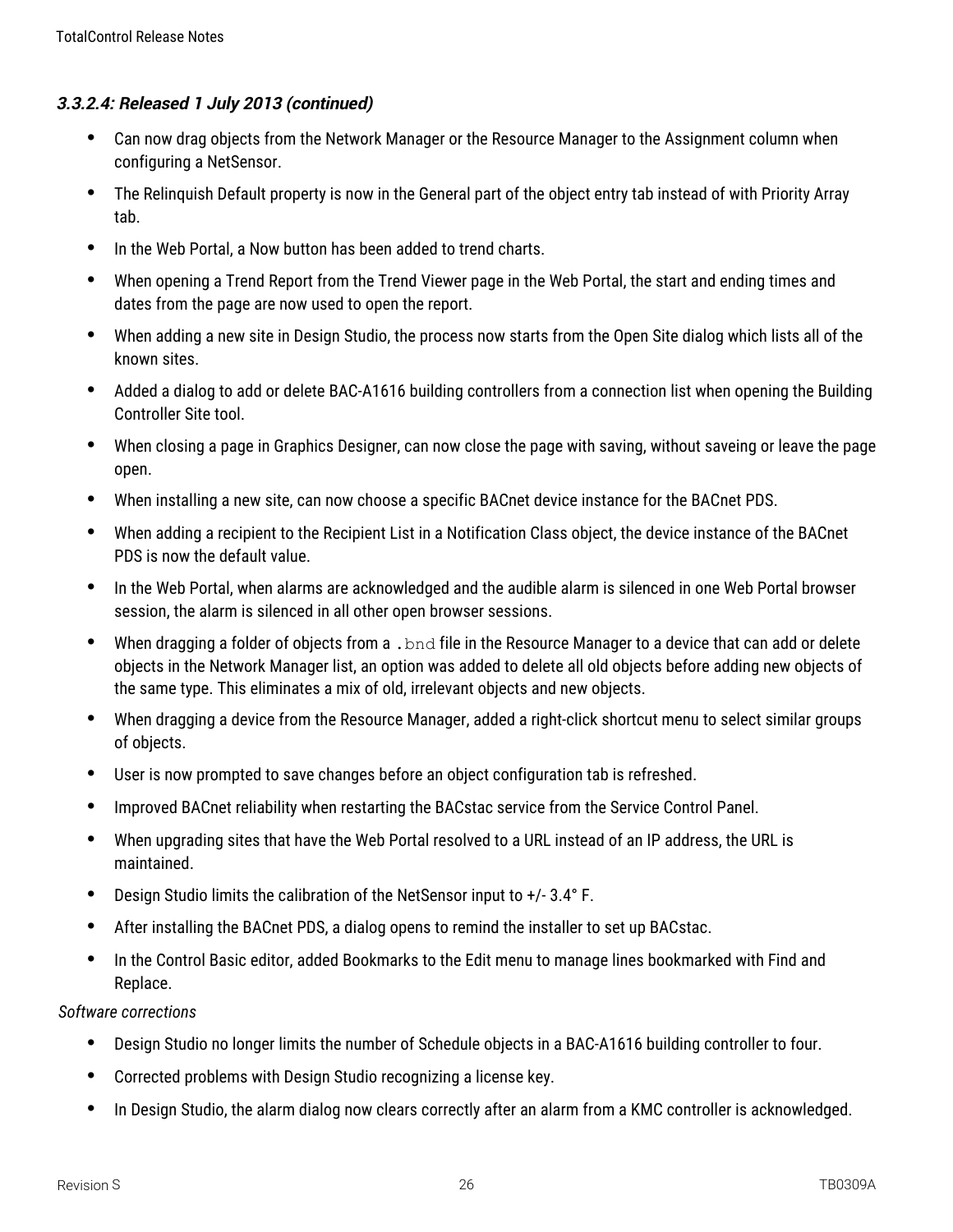- In the Network Manager, the Generate Object Names for KMD devices now works correctly.
- Improved the way TotalControl reads Exception Schedule properties.
- When the Code By Device Object Name check box is selected for Code Editor options, Control Basic programs now open correctly with object names instead of mnemonics.
- The TotalControl Service Control Panel no longer appears to stop when using remote licensing and the remote license service is no longer available.
- Checking the Mute Audio Alert check box for General Application options now works correctly.
- Changing the Auto Numbering To On for Code Editor options now works correctly.
- When working with a . bnd file in the Resource Manager, saving Control Basic that does not compile no longer deletes the Control Basic from the editor.
- The Design Studio Alarm Viewer now correctly creates a history instead of multiple entries for the same alarm.
- In the Web Portal, the Web Schedule Viewer module now handles BACnet schedules for binary objects correctly.
- In the Web Portal, corrected issues with archiving alarms with the Archive button.
- In the Web Portal, when an alarm is in the alarm list and the controller is no longer online, a dialog opens to archive the alarm. Previously this caused an error.
- When configuring the Notification service in Design Studio, the Test Connection button now works correctly.
- Setting security levels for KMD output points now works correctly.
- In KMD Tier 1 controllers, TotalControl can now correctly select the Timer and Repeat Minutes check boxes when setting up programs.
- In Design Studio, corrected problems with the Web Trend Manager when a KMD controller was removed from the network.
- Corrected problems in the Web Portal, with Audit log snapshots not completing and causing errors for BACnet reports.
- In the Web Portal graphics page, changing an interactive element bound to an out-of-service property now works correctly.
- Corrected an issue when collecting a trend log for a BACnet multistate value object. The trend now stores the correct state.
- In the Web Portal, corrected an issue that would sometimes open an error message when logging off.
- In the Web Portal, changing a schedule with the Web Schedule Viewer module no longer causes an error.
- When converting BACnet input objects to a different type (analog, binary, accumulator) an error message is no longer added to the Output Window list.
- Changing or deleting custom messages for BACnet Event Enrolement objects now works correctly.
- In the Web Portal, AM/PM in the header for the Trend report is no longer cut off and the names are properly aligned.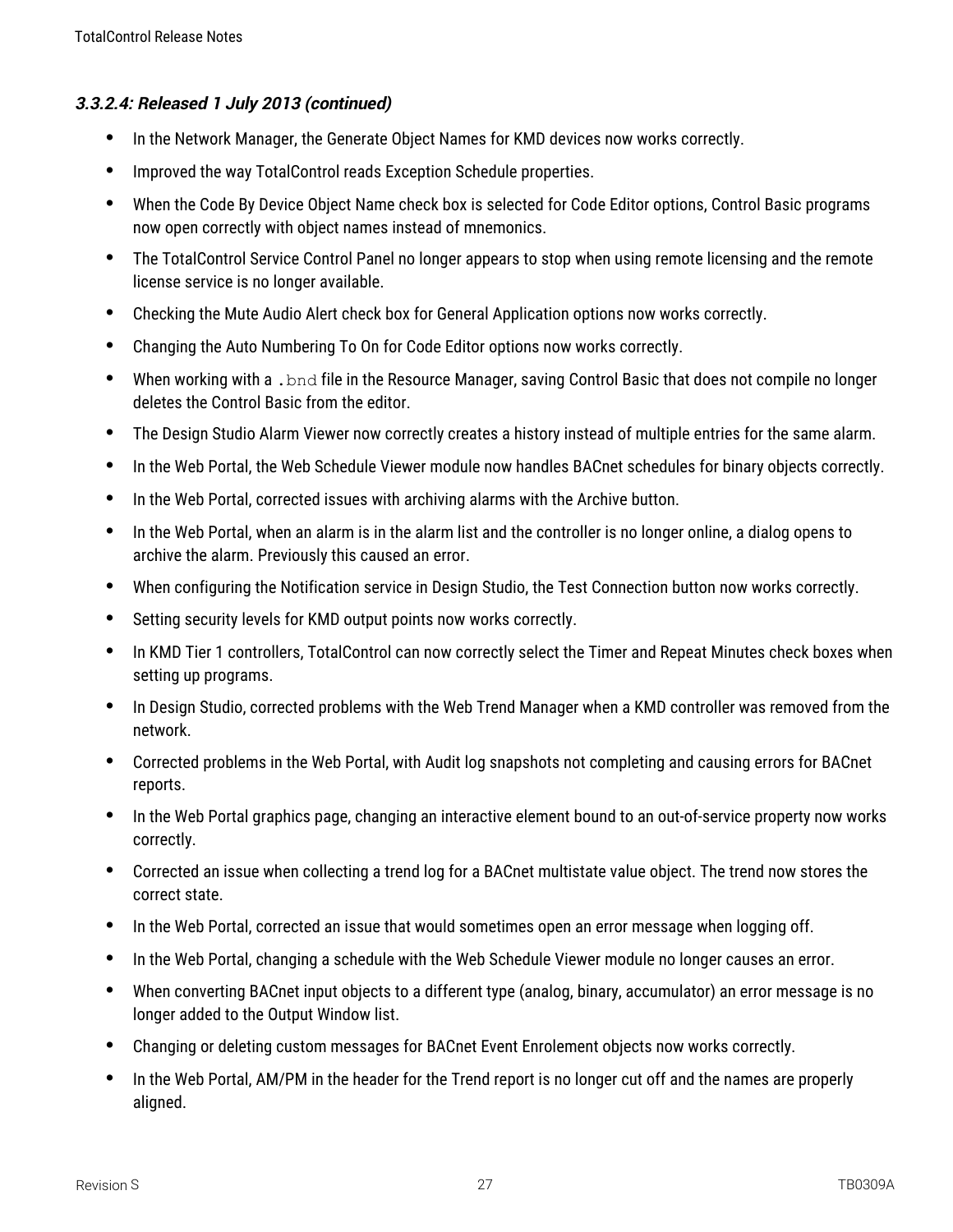- When editing the State Text property for a multistate object in Design Studio, the Backspace key now works correctly.
- Corrected a problem when setting up a program in a KMC-5210 LAN Controller that deleted the Name and Description text after selecting the On or other check boxes.
- When dragging a graphics page to a KMD system group and the page has more points in it than the allowable number of points for the group, a dialog opens with a list of points that will not be added to the group.
- Can now clear Control Basic programs in a BAC-A1616 building controller without seeing error messages in the output window.
- Corrected a problem in the Web Portal Alarm Viewer that caused an error when setting an early Start Date.
- Corrected a problem that caused graphic page publishing to fail in some new building controllers.
- In the Web Portal Alarm Viewer, corrected a problem with reports from sites with a very large alarm list.
- Corrected a problem with the TotalControl service icon  $\bigoplus_{\hat{z}}$  in the notification area. The icon now changes to indicate a service, such as BACstac, is not running  $\bullet$ .
- When opening Design Studio, corrected the dialog about missing license keys.
- In the Web Portal, a Web Administrator can now modify any user entry without being part of the user's group.
- The installer program will now halt installation if the name of the computer on which the web components are being installed is composed of characters other than letters, numbers, or a hyphen(-).
- Changing the order of the columns in the tab for a group of objects (for example right-clicking a folder for inputs in the Network Manager and choosing Configure Inputs) no longer causes an error.
- Deleting device template files from the Resource Manager no longer requires that Design Studio be reinstalled.
- The BACnet PDS will now automatically remove any COV subscriptions for unknown objects and the Network Manager will refresh the subscription list.
- Corrected a problem with large weekly schedules in Schedule objects.
- Corrected problems that caused the back up to .bnd file to stop because of a problem with a required property.
- The delete folder no longer expands when publishing or removing a page from the Site Explorer list.
- Setting the end date prior to a start date in Trend View, Trend Report and Alarm Report is not permitted. This previously caused an error.
- In the Web Portal Trend Viewer module the View Trend Report link no longer disappears. when user clicks on trend group in web twice
- In the Web Portal, Web Administrators can now change a user's home page.
- Corrected a problem with the Notification Monitor service for Web Portals that use a resolved URL instead of the default URL.
- Corrected an installation issue when upgrading from older versions and the newer version is not installed on the same disk as the previous version.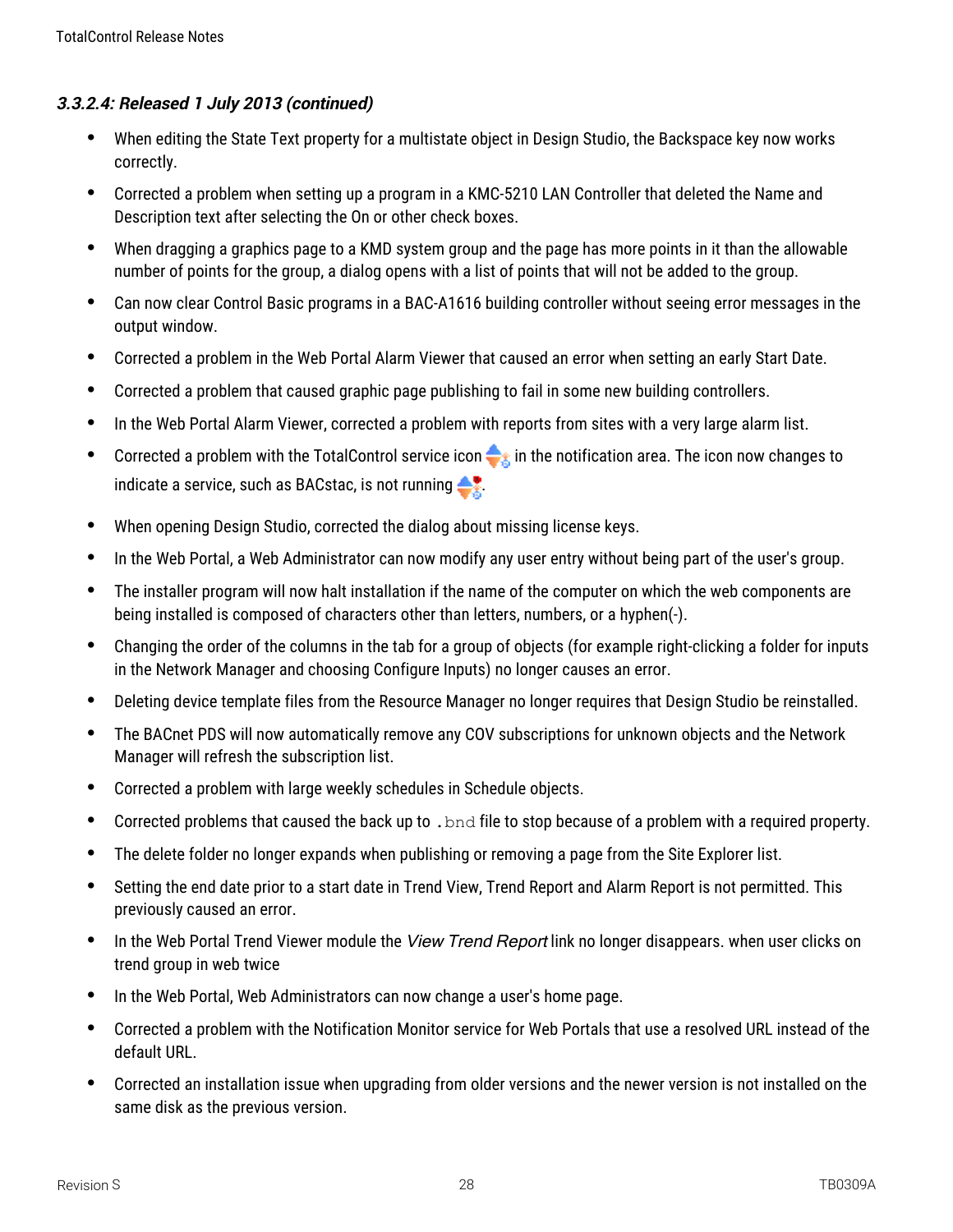- In the Web Portal, the Audit Report Viewer dates are now in the correct order for a computer with Canadian regional settings.
- When cloning devices in the Resource Manager, the device instance will now automatically increment.
- Control Basic programs that use object names will now compile.
- In the Resource Manager, converting an analog input to a binary input now works without errors.
- Scanning and repairing uninitialized or empty configuration files in BAC-58xx and BAC-7xxx controllers now works correctly.
- In a KMD controller in the Network Manager list, right clicking a folder for a group of objects—for example Inputs—and choosing Configure Inputs no longer causes an error.
- A .bnd file cloned in the Resource Manager pane now works correctly when dragging it to a device.
- Corrected a problem that stopped the BACnet PDS when dragging a BAC-A1616BC building controller .bnd file from the Resource Manager to a device in the Network Manager.

## **Version 3.3.1.0: Released 3 December 2012**

#### *New features*

- Added support for Microsoft Windows 8, Windows Server 2012, and SQL Server 2012.
- Now installs SQL Server Express 2008 as the default SQL server for all operating systems except Windows XP Professional 64-bit and Server 2003 32-bit and 64-bit versions. For those versions, SQL Server Express 2005 is installed.

#### *Software corrections*

- $\bullet$  In the Web Portal, the out-of service check box in the priority information dialog  $\bullet$  now works correctly.
- A site database is now created correctly if there is a restart during installation
- The installer no longer tries to install a Flash player that is older than the currently installed player.

#### **Version 3.3.0.8 Released 28 June 2012**

This version includes features and software corrections from all previous versions and service patches.

- TotalControl models TC-BAC, TC-BACUNL, and TC-STUDIO are now listed by the BACnet International Testing Laboratory as an Advanced Operator Workstation (B-AWS).
- Added support for Access Door, Averaging, Command, Event Log, Group, Life Safety Point, Life Safety Zone, Load Control, Multistate input, Multistate output, Structured View, and Trend Log Multiple objects.
- Improved the user interface for BACnet schedule objects.
- Added *Jumpered(12 volt)* check box to the dialog for calibrating Analog Input objects that have the Device Type set to Custom. This will correctly calculate the calibration for the BAC-A1616BC when an input is jumpered for a 0-12 volt input.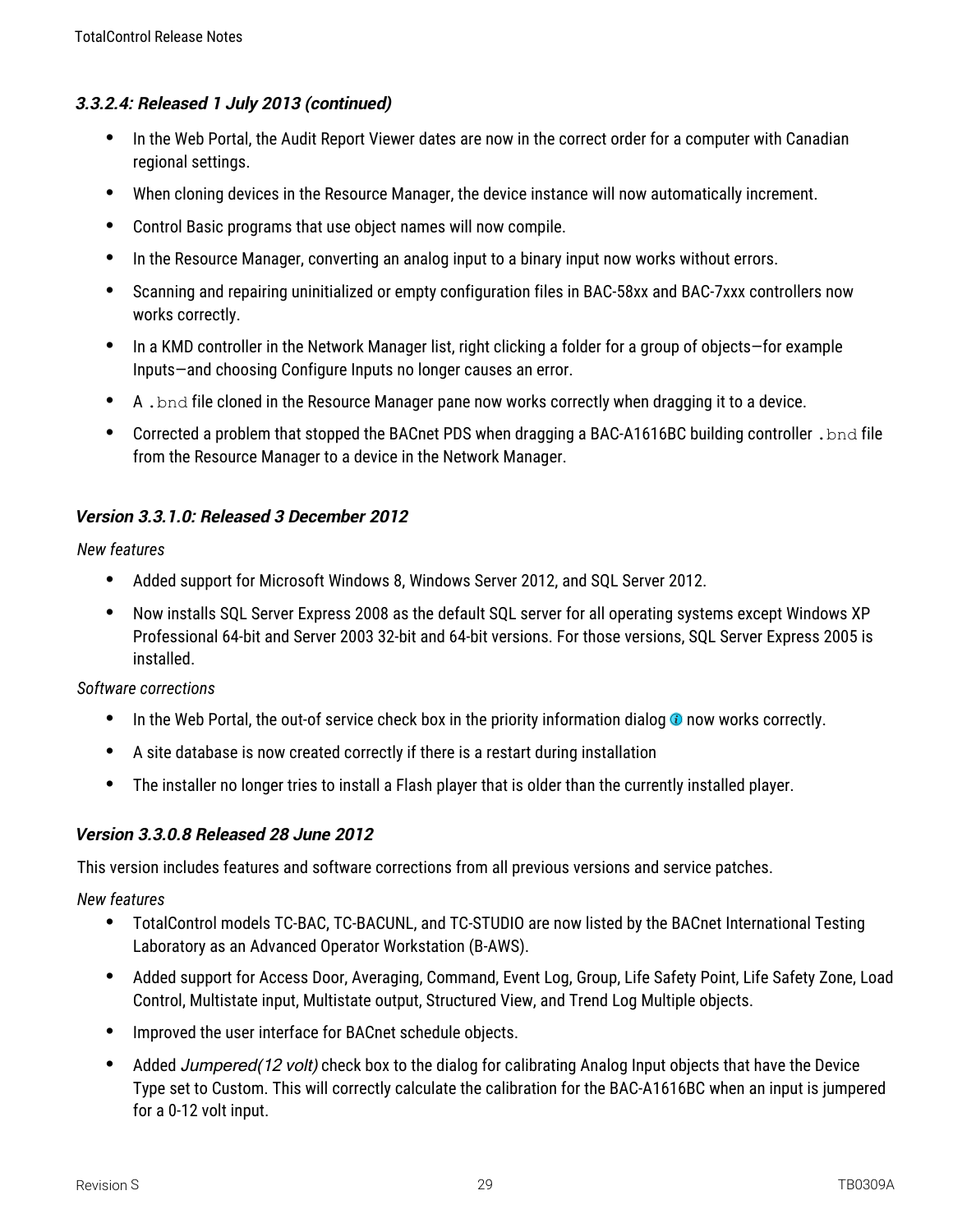## **Version 3.3.0.8 Released 28 June 2012 (continued)**

#### *Software corrections*

- Fixed a memory issue that would cause the System Monitor Engine to shut down without notice.
- Corrected several issues when compiling and saving Control Basic. This includes opening Control Basic either from controllers in the Network Manager or list from files in Resource Manager.
- The Bitmask property in BACnet Event Enrollment objects now display correctly when the property is set to Status Flags and Change criteria is set to Bit String. Previously, it would change when the tab was closed and reopened.
- In the Alarm View module of the Web Portal, the View Alarm Report now lists alarms without error when BACnet alarms are in the report.
- Restoring a group of trend logs from a KMD controller file in Resource Manager now works corrrectly.
- When restoring a BACnet object with priority arrays from a file in Resource Manager, the array is now added to the controller with the same priority values as the original file.
- Time values added to the Exception Schedule in a BACnet Schedule object are now saved correctly.
- After publishing pages to a BAC-A1616BC and the Clean check box selected, the check box is now cleared. The check box is also cleared when the Building Controller Site Manager is closed.

## **Version 3.2.4: Service Pack 3 Released 18 April 2012**

This version includes updates from Service Packs 1 and 2, which were limited releases.

- Corrected handling of an unconfigured NetSensor.
- Improved handling of non-BACnet compliant devices.
- Corrected Kiosks DNS resolution issues.
- Corrected a memory problem with software license keys.
- Improved name handling for OPC networks.
- Updated Control BASIC compilers to correctly handle references to loop objects 6-12.

## **Version 3.2.4: Released 1 June 2011**

This version includes features and software corrections from all previous versions and service patches.

#### *Enhancements and new features*

- A site can now be set to either include or exclude, by security groups, all graphic pages in the Web Portal.
- Added BAC-5841 and BAC-5842 to the model list.
- Added the kiosk mode for automatic page display from the Web Portal of designated computers. Each kiosk requires a license added to a key on the computer running the System Monitor Service.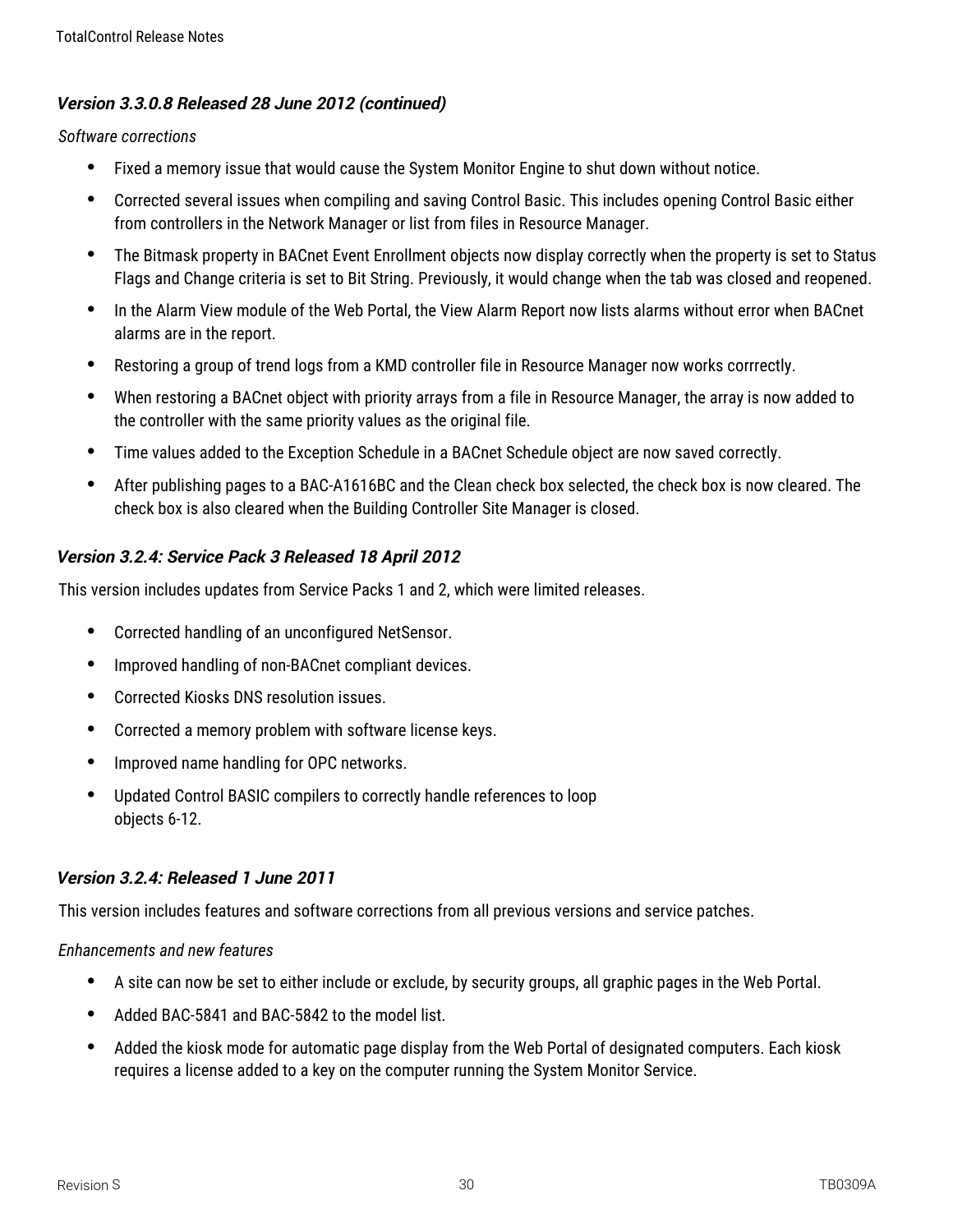# **Version 3.2.4: Released 1 June 2011 (continued)**

- When publishing pages to a BAC-A1616 building controller, TotalControl will now add any folders or images that are missing from the building controller.
- Can now drag a notification handling device from the Network Manager list to the recipient list property in a notification class object.
- In a BACnet trend log object, the object reference property list is filtered to show only properties within the device that can be logged.
- Added check box for using Control Basic object names to Code Editor Options dialog.

- In a BAC-A1616 Building Controller, dragging a notification class object from the Resource Manager list to replace a deleted notification class object no longer results in an exception error.
- In BAC-A1616 building controllers or FlexStats, the notification class properties in unconfigured event enrollment objects are no longer handled as unsupported.
- Improved reliability when sending long Control Basic programs to controllers.
- $\bullet$  In the Web Portal, the BACnet priority icon  $\bullet$  now correctly displays yellow for priorities 1-7.
- Corrected a problem when dragging a multistate value object with only one state to an object in the Network Manager list.
- In the Web Portal, trend log colors are now set to the same color that is selected in Design Studio. In the Trend Configuration module, web safe colors are now the listed colors. All other colors are listed as an RGB value.
- In the loop configuration dialog tab, the priority for writing is now shown with a number.
- When Design Studio scans for devices, device objects are now correctly detected.
- Previously when editing the Object Name in a BACnet program object, using the delete key would delete characters in Control Basic. This is now corrected.
- Corrected problems with the KMD PDS when sending the names, descriptions, and output configurations to KMD-7000 series controllers.
- Corrected missing names and descriptions in the All Point report for KMD controllers.
- Corrected the icons for both the KMD and BACnet All Point reports.
- In the Web Portal Web Administrator module, changing the user's home page now works correctly.
- Corrected problem with changing trend log names in KMD-7000 series controllers.
- Changing an array in a KMD Tier 1 controller now longer results in an exception error.
- Corrected a problem with KMD trend logs that did not include a controller number in the Trended Points list.
- BACnet controllers that use Next Generation Control Basic will always use object names.
- Correct the date and time in KMD-6000 series weekly schedules. Invalid times—such as 2401—will now leave an empty slot.
- Corrected a problem when backing up the KMD Tier 2 controllers that will result in faster operation.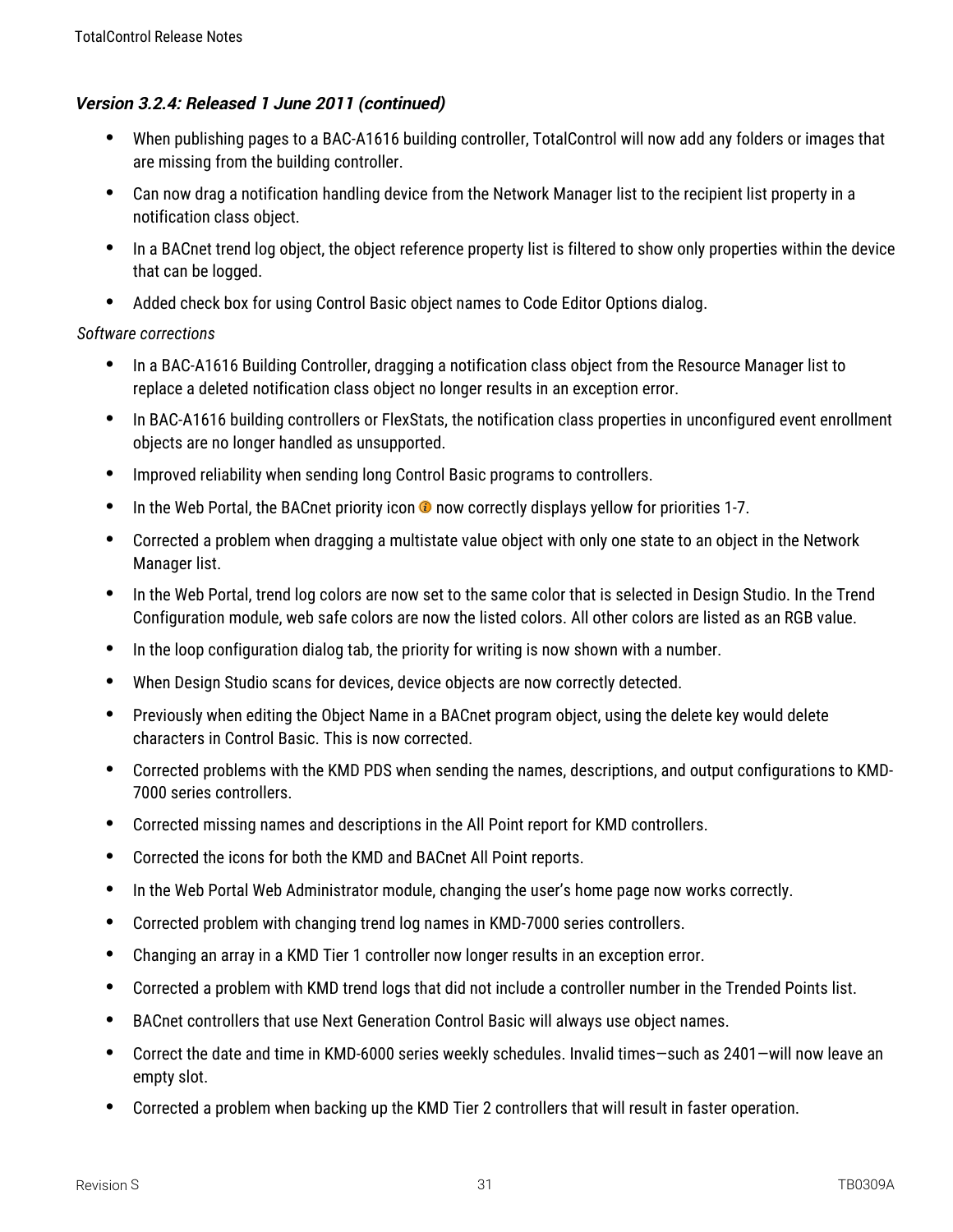#### **3.2 SP2**

- Saving a schedule default in BAC-58xx and BAC-7xxx series controllers with firmware 1.5.0.3 now works correctly. Previously it required two attempts.
- Updated the Update Key utility to better handle corrupt keys and errors returned from the host server.
- Improved the Read Key utility when handling corrupt keys.
- In the Web Portal, the Web Trend Viewer module will now correctly display binary values that have text associated with them.
- In the Web Portal, the Schedule Viewer module now displays binary values as Active/Inactive or On/Off instead of 0 or 1. In previous versions this caused schedule changes to fail.

#### **Version 3.2: Released 13 September 2010**

Version 3.2 is a major release that requires hardware license keys with 3.2 licenses.

#### *Enhancements and new features*

- Can now run on the 64-bit and 32-bit versions of all supported operating systems.
- Added a busy indicator when loading schedules, loading events, or saving changes.
- In the Web Portal Alarm Viewer module, multiple alarms can be selected for archiving.
- Improved memory use when dragging between Resource Manager and Network Manager.
- Automatically initialize zero-length configuration files in KMC BAC-5xxx and BAC-7xxxx series controllers.
- Values of points are now shown in the tab for KMD system groups.
- Cimetrics BACstac configuration is now opened from the start menu.
- When a trend log is logging a binary value set up with COV, the trend line in the Web Portal will extend to the current time.
- Added shortcuts to KMD system groups tab to delete all points or just selected points.
- Can now update the TotalControl system group .XML file when changes are made to system groups with WinControl XL Plus.
- Can lock the TotalControl system group .XML file from changes by selecting or clearing a check box in the KMD service configuration tab.
- Site backup and scheduled backup are now separate commands in the Tool menu.
- Added a shortcut menu command to scan and repair uninitialized configuration files in KMC BACnet controllers.
- Will now recognize more FlexStat models.
- Added support for File Transfer Protocol (FTP) connection to BAC-A1616BC Building Controller.
- Can now enter up to 63 characters for the name and description properties in BACnet device objects.
- In the Network Manager Options dialog, the Include Trend Log Data in . BND files now works for both BACnet and KMD controllers. Wording has been changed.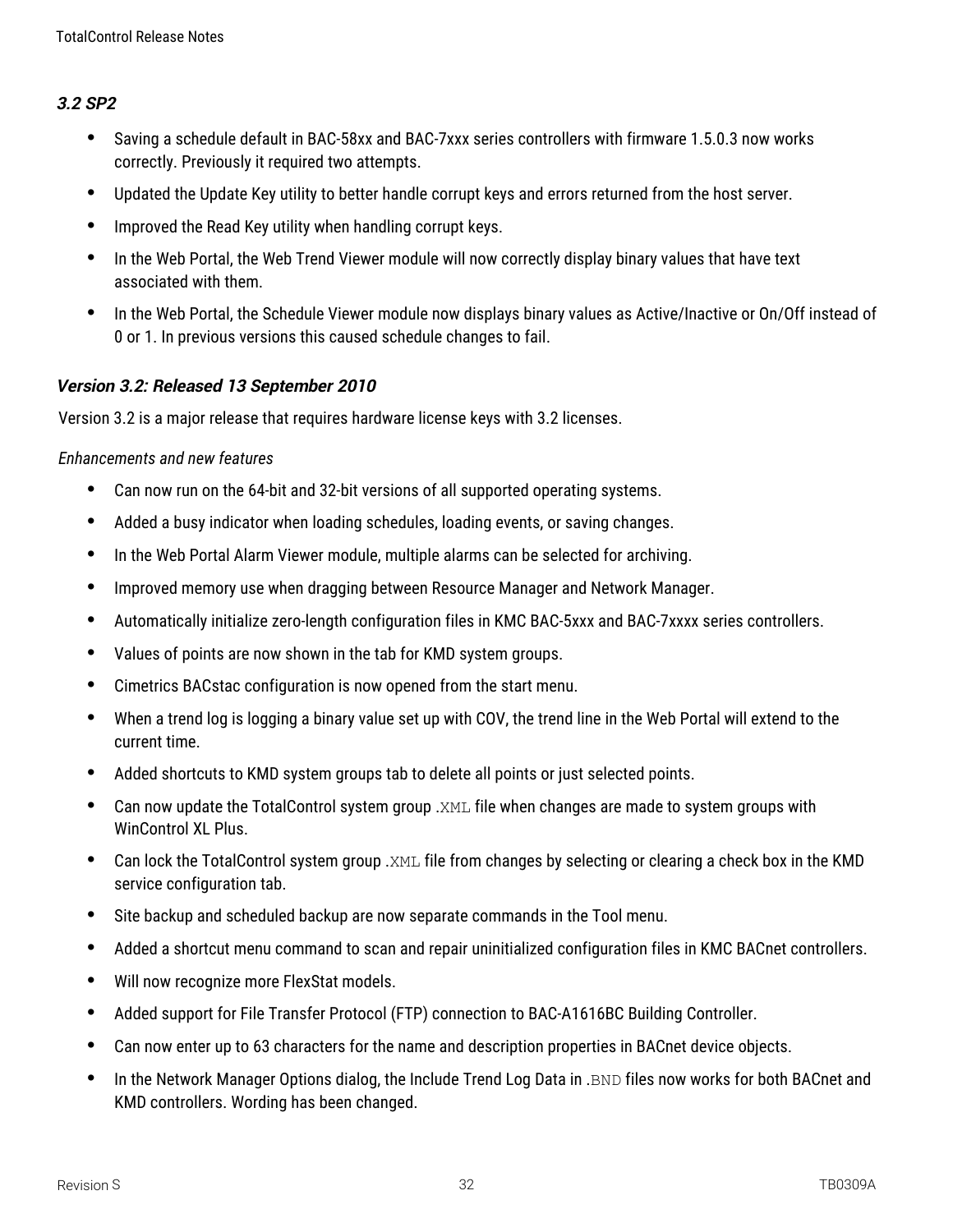#### **Version 3.2: Released 13 September 2010 (continued)**

- Can now go to a specific page of a report in the Web Portal Report Viewer module.
- Hasp drivers for hardware license keys are updated to the same version as BACstage and WinControl XL Plus.

- In the Web Portal, very large audit logs no longer cause an error.
- Monitor Statistics function and check box in both the KMD and BACnet service configuration tab now works correctly.
- Can now restore multiple objects from either KMD or BACnet controllers by dragging from the Resource Manager list to devices in the Network Manager list.
- In Design Studio, the Calendar view for BACnet exception schedules now match the Web Portal Schedule modules.
- Added support to BACnet multistate objects to display the numerical state value for vendor devices that do not support multistate text.
- On KMC BACnet controllers with firmware 1.6.0.3 or newer, the alarm/event property in a notification object is now correct.
- On KMC BACnet controllers with firmware 1.7.0.5 or newer, the feedback value for a binary output object is now correct.
- On KMC BACnet controllers with firmware 1.7.0.5 or newer, the polarity property for a binary input object is now correct.
- On KMC BACnet controllers with firmware 1.6.0.3 or newer, PID loop action property is now correct.
- Corrected a problem when exporting a .CSV file from the Trend View module in the Web Portal.
- Messages and icons in the Output Window now display correctly after scrolling veritcaly.
- A KMD variable formatted as time can now be changed with an interactive text box on a graphic page.
- Points in a Tier 1 system group from a KMD-5500 and KMD-6000 series controller now show the correct value when bound to a graphic element on a page.
- KMD Tier 2 variables VAR33 and up are now saved correctly in system groups.
- Nonrecurring schedules can no longer span two days.
- In the Web Portal Schedule Manager module, analog or binary values can be entered for KMD override schedules.
- In a BACnet schedule object, Calendar View now shows daily and weekly schedules correctly.
- When starting Design Studio, the splash screen closes after a few seconds to prevent it from covering the Log On to Site dialog.
- When starting Design Studio you no longer have to click on the Log On to Site dialog before typing a user name or password.
- In the Web Portal, the last day of the month can now be removed from a KMD annual schedule.
- Design Studio limits names for nonrecurring schedules to 128 charaters.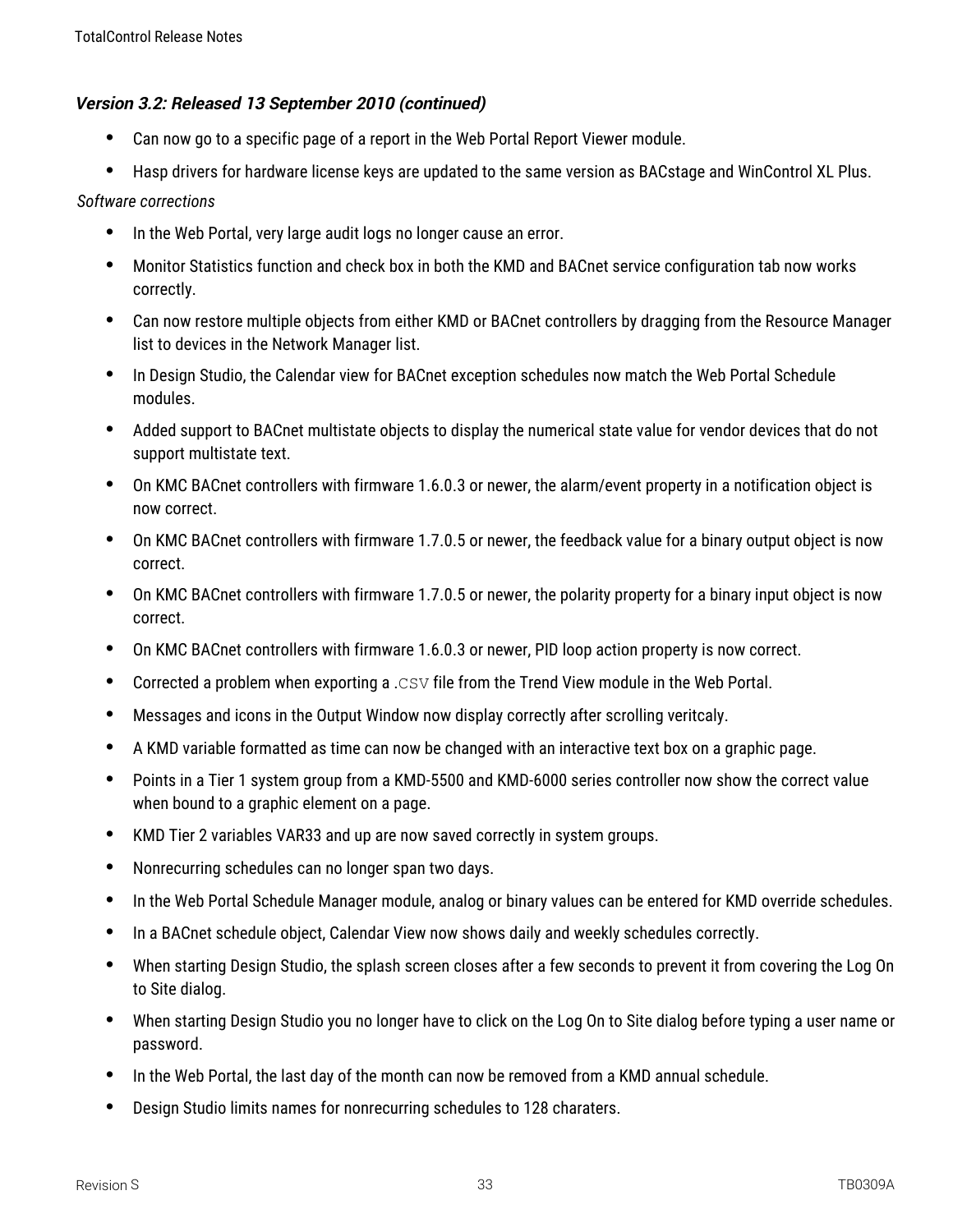## **Version 3.2: Released 13 September 2010 (continued)**

- In the Network Manager list, after selecting an object with the arrow keys the correct object now opens after pressing Enter.
- In the Web Portal, corrected the Schedule Manager module to display Unsaved Changes after changes are made to the schedule.
- Control Basic now checks to make sure that there is at least one RETURN statement for every GOSUB statement.

# **Version 3.1.3: Released 15 June 2010**

*New features and enhancements*

- Audit logs can be searched and filtered in the Web Portal.
- In Design Studio, user can now enter a custom unit in the Dynamic text box.
- PC trend log can now be set by users in Design Studio tools/options/network manager
- Added nonrecurring schedules in the Web Portal for KMD points.
- Added support for automatic display blanking to the NetSensor configuration tab for BACnet controllers.

- Can now clone a .KMD file in the Resource Manager list.
- Trend logs from the BAC-A1616BC Building Controller are now displayed with all records.
- Control Basic programs now run after they are saved.
- Corrected problems with upgrading from TotalControl versions 2.0.5.4 and 3.0.0.9. Should now upgrade correctly on Windows Vista, Windows Server 2008, and Windows 7.
- In Design Studio, the Web Schedule Manager and Web Trend Manager tool tabs can now be open at the same time as other tool tabs.
- Changing a KMD master schedule with Design Studio Web Schedule Manager now correctly changes subordinate schedules.
- Editing KMD override schedules with Design Studio Web Schedule Manager no longer causes an error.Editing a KMD override schedule using the web schedule manager causes an error.
- System groups created from graphic pages in Tier 1 controllers with Tier 2 points will now correctly add weekly schedules to the system group.
- System groups in KMD Tier controllers now retain the correct numbering for variables VAR129-VAR256.
- In Design Studio archived alarms can now we acknowledged without errors.
- Enabling the Auto Refresh option for Site Explorer no longer results in system memory errors.
- In Design Studio the tab for a KMD weekly schedule now will correctly refresh after changes are made from the Web Portal.
- KMD weekly schedules that are not in a system group and are bound to a dynamic text box no longer results in an "Unrecognized PDS response" error.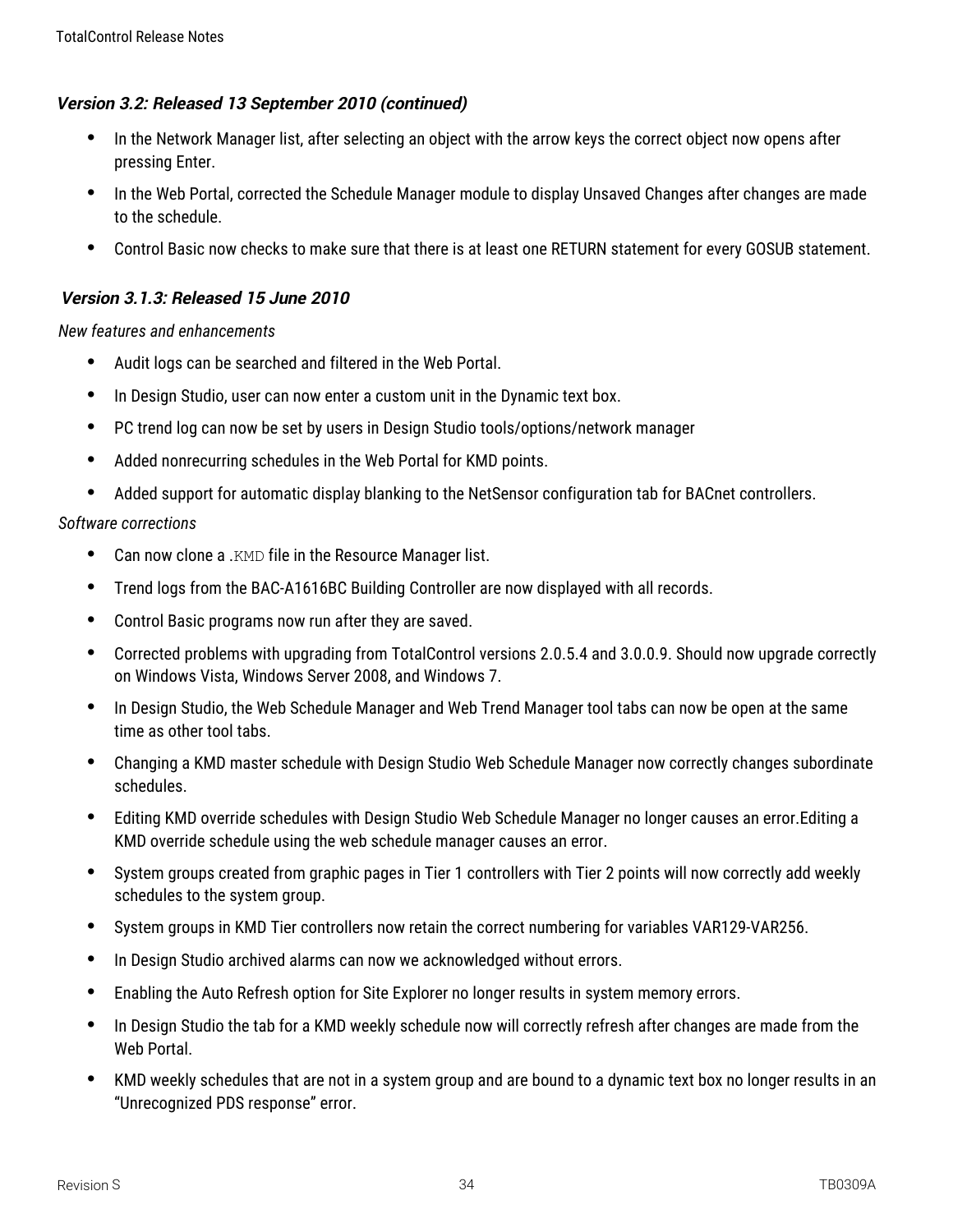## **Version 3.1.3: Released 15 June 2010 (continued)**

Converting a NetSensor .BND file to a .BAC file no longer results in the wrong values.

## **Version 3.1.2: Released 19 April 2010**

#### *Enhancements and new features*

- Delete key now works correctly for both the Web Trend and Web Schedule managers.
- Backup files for KMD controllers now appear in the correct numerical order in the Resource Manager list.
- Items deleted from either the Site Explorer list or Resource Manager list are now placed in the Recycle Bin.
- Added support for Microsoft Windows Server 2008.

### *Software corrections*

- Items in the Resource Manager list are now sorted in numerical order.
- Pressing CTRL+X now works correctly.
- Can now rename files in the Site Explorer or Resource Manager lists.
- Trend log data can now only be archived if the user is logged in.
- The date in the Calender view of the BACnet schedule object is displayed using the computer regional settings.
- When a master schedule is deleted in the Web Schedule Manager, the next schedule in the list is designated as the master schedule.
- When trend logs or trend groups have previously been assigned to a navigation button, the selected trend log or group will be shown in the Trend Selection dialog.
- In Design Studio, appointments in the schedule object calendar view are now aligned. The Show Weekend check box was removed.
- Corrected a memory leak problem with the KMD PDS. The memory leak could have eventually occupied all available RAM.
- In the Web Portal alarm view, the KMD controller mnemonic is now included in the device column.

# **Version 3.1: Released 15 March 2010**

Version 3.1 is a major release that requires hardware license keys with 3.1 licenses.

## *Enhancements and new features*

- Can now run on the 32-bit versions of Windows $^{\circledast}$  7 Business and Windows $^{\circledast}$  7 Ultimate operating systems.
- Added Schedule Manager to the Web Portal. Schedules are presented in daily, weekly or monthly graphic format. Schedules are visually consistent between BACnet and KMD schedules.
- Pages deleted from the Site Explorer list are placed in a Deleted Items folder before permanent removal from the site database.
- Can now remove a page from the Web Portal without deleting the page from the Site Explorer list.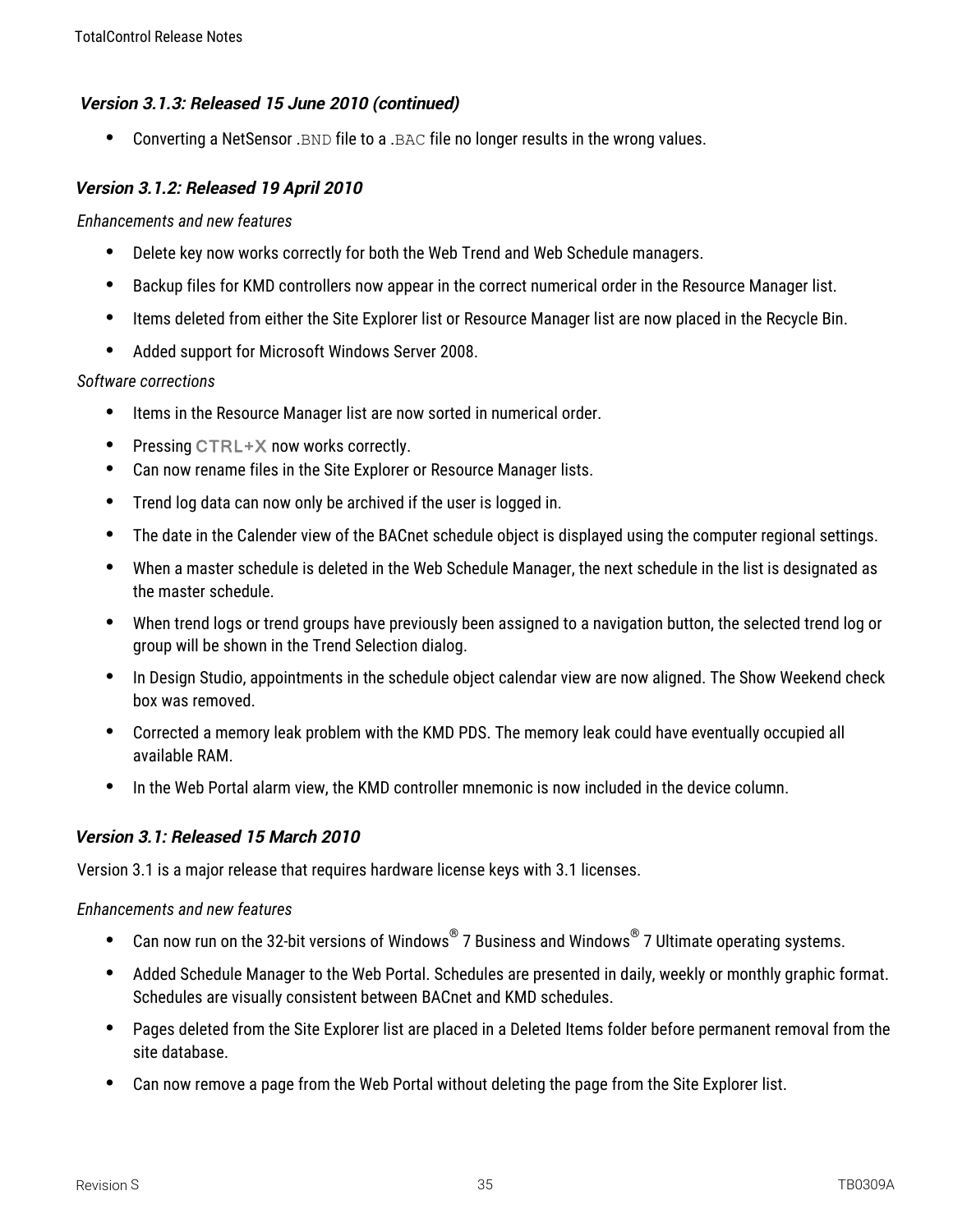- When dragging a page from the Network Manager to a page with the same name in the Site Explorer list, Design Studio now prompts the operator to replace or duplicate the page.
- The order of pages in the Navigation menu of the Web Portal is set by the order of the pages and folders in the Site Explorer list.
- Added Move Up and Move Down commands to the Site Explorer shortcut menus to change the order of the pages in the Site Explorer list.
- Added utility for software license key option.
- Added site and scheduled backup tools and a restore site tool to Design Studio.
- Can now install a TotalControl site using the settings and data from a backup file.
- Can filter schedules, trend logs and alarm view lists for the Web Portal based on security user groups.
- Added the Building Controller Site Management tool. With this tool, graphic pages in a BAC-A1616BC can be added, removed, and sorted without connecting the building controller to a TotalControl site.
- Now supports find-and-replace for Site Explorer pages at the folder and site level. This includes changing the page refresh interval and max staleness properties.
- Can now use either mnemonics or point and object names when entering Control Basic programs.
- The features for Code Editor are now similar whether programming BACnet or KMD controllers.
- Can now open a Control Basic program from a BACnet program object.
- Before closing, Design Studio checks and displays a message if there are web pages not checked in.
- Can now add more than six time/value pairs to the weekly schedules in BACnet schedule objects.
- The Site Explorer list now automatically refreshes at an interval set in the Site Explorer Options dialog.
- $\bullet$  Add an icon for unpublished pages  $\blacksquare$  for the Site Explorer list.
- Added a calendar graphic view to the BACnet schedule object.
- Can now move trends logs between categories in the Web Trend Manager tool.
- BACStage .bac files can be opened in the Resource Manager. TotalControl . bnd files can be exported as . BAC files to the resource folder.

- Changed Sign In to Log On on the Web Portal home page.
- Before deleting a folder from the Site Explorer list, the message now displays the correct number of items that will be deleted.
- When duplicating a folder in the Site Explorer list, only the name of the duplicate folder will have "Copy of" added to its name. Names of all folders and pages within the duplicated folder will have the same names as the original pages and folders.
- Objects in a Resource Manager . bnd file are now listed in the same order as the objects in Network Manager.
- In the Resource Manager, pages and folders no longer remain selected when they should not be selected.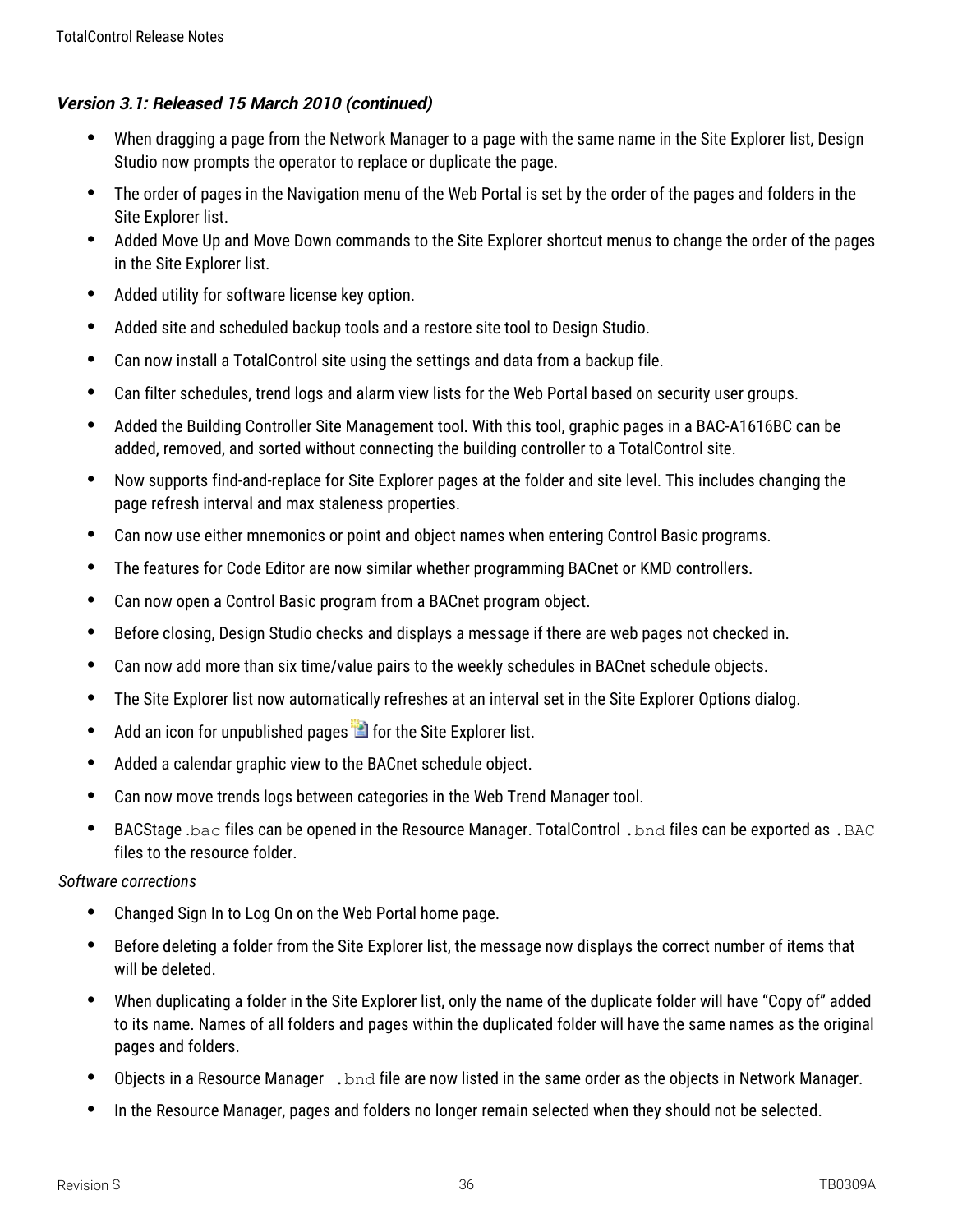- The Web Portal now works correctly for sites with a large number of items (approximately 50,000 or more) that include an exclude-by-user-group setting.
- E-mail alarm messages are no longer sent for KMD controllers that are not online when the KMD PDS starts.
- In the Web Portal controller names are now placed in the alarm list.
- The date in the Web Portal trend viewer is now correct for the regional setting of the computer on which Internet Explorer is running.
- Custom alarm reports now work correctly after the page is opened the first time.
- Alarms from KMD controllers will now be placed in the custom alarm report with names and mnemonics.
- Find-and-replace will now search inside of grouped elements on a graphic page.
- Find-and-replace no longer displays exception errors when pages are closed and then opened before doing the next search.
- Find-and-replace now retains the last search information.
- In the Web Portal, the list for a dropdown text box now works correctly.
- Corrected several issues with the optimization process to reuse animated graphic elements on more than one page.
- The Code Editor now has the correct model and firmware versions when editing Control Basic files opened from the File menu.
- Right-clicking on an empty area of the Site Explorer pane no longer causes an exception error.
- Refresh button added to the Code Editor to reload Control Basic programs from controllers.
- Control Basic GOTO commands now compile correctly for the FlexStat.
- The Code Editor no longer displays a message to send an error report to Microsoft for some programs that have the wrong syntax.
- Changing the filter weight property in a BACnet input object that does not support filter weight no longer causes an exception error.
- Site Explorer Check-in and Check-out buttons now refresh correctly.
- The Resource manager now refreshes automatically after dragging pages within the Resource Manager list.
- Corrected the width of the time/value pair text boxes for the weekly schedule property of BACnet schedule objects.
- The weekly schedule properties in BACnet schedule objects now includes 10 time/value pairs.
- For KMD controllers, trend logs that save data with the Control Basic  $TL = -1$  command now works correctly.
- The shortcut menu for Automatic MAC Addressing is now wider to accommodate Windows Vista and Windows 7 requirements.
- The license status for the system monitor service now lists "Unlimited" for web seats instead of 4294967295.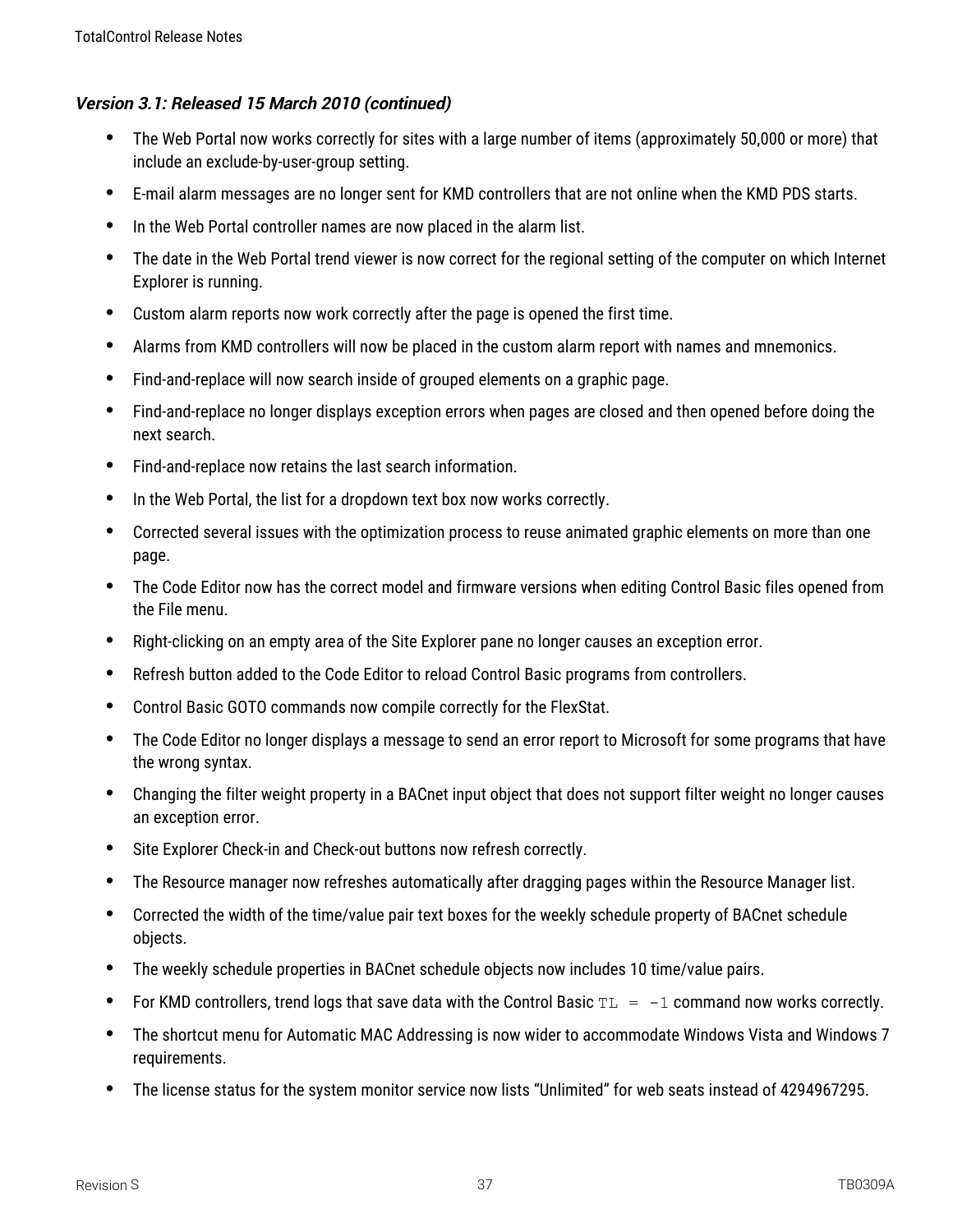- Only minutes and seconds can now be entered in the delay property for KMD output points.
- In the Web Portal, the All Points Report Schedule now clears without error.
- In the Site Explorer list, a checked out page can now be saved using Save As.
- When moving a page from the Site Explorer list to the Resource Manager, a space character no longer replaces the underscore (\_).Removed the code that was replacing space with underscore.
- Attempting to exit Design Studio when not connected to a site no longer causes an exception error.
- Runtime reports now work when the units property is set to any unit of time.
- PC trends for OPC objects now show the correct icon in the Web Portal.
- The PC trend log interval time can now be set to a period greater than 24 hours by entering 1.00:00:00 for one day.
- The automatic refresh feature for Site Explorer now works correctly.
- Reformatted the Web Portal KMD All Points report. The object name and description are displayed in the same column with the description listed inside of parentheses ().
- When using find-and-replace on graphic pages, graphic elements are no longer duplicated.
- Using find-and-replace on site pages no longer deletes graphic elements.
- Publishing to a BAC-A1616BC without a license for graphics no longer causes an error.
- The find-and-replace dialog can no longer be resized.
- Blank lines are now retained in Control Basic for improved clarity and to support existing programs.
- The Code Editor now correctly renumbers the GOTO, GOSUB, and ON-ERROR commands.
- In BACnet notification class object, event enrollment objects are now listed in the correct numerical order.
- NetSensors can now be restored from a Resource Manager . bnd file.
- Pages inside of a folder moved to the resource folder with Windows Explorer are now displayed in the Resource Manager.
- Folders inside of other folders now display correctly when moved in Resource Manager. Exception errors are no longer added to the Output Window.
- Restoring a FlexStat with a . bnd file from the Network Manager now works correctly.
- After regenerating a KMD network with more controllers than permitted by the license, the Network Manager will now correctly display the offline controllers in red.
- The setting for the ASP.NET session timer is retained during installation.
- The Alarm Routing Manager tool no longer permits duplicate entries for People, Alarm Messages Delivery Details, and Classes of Alarms.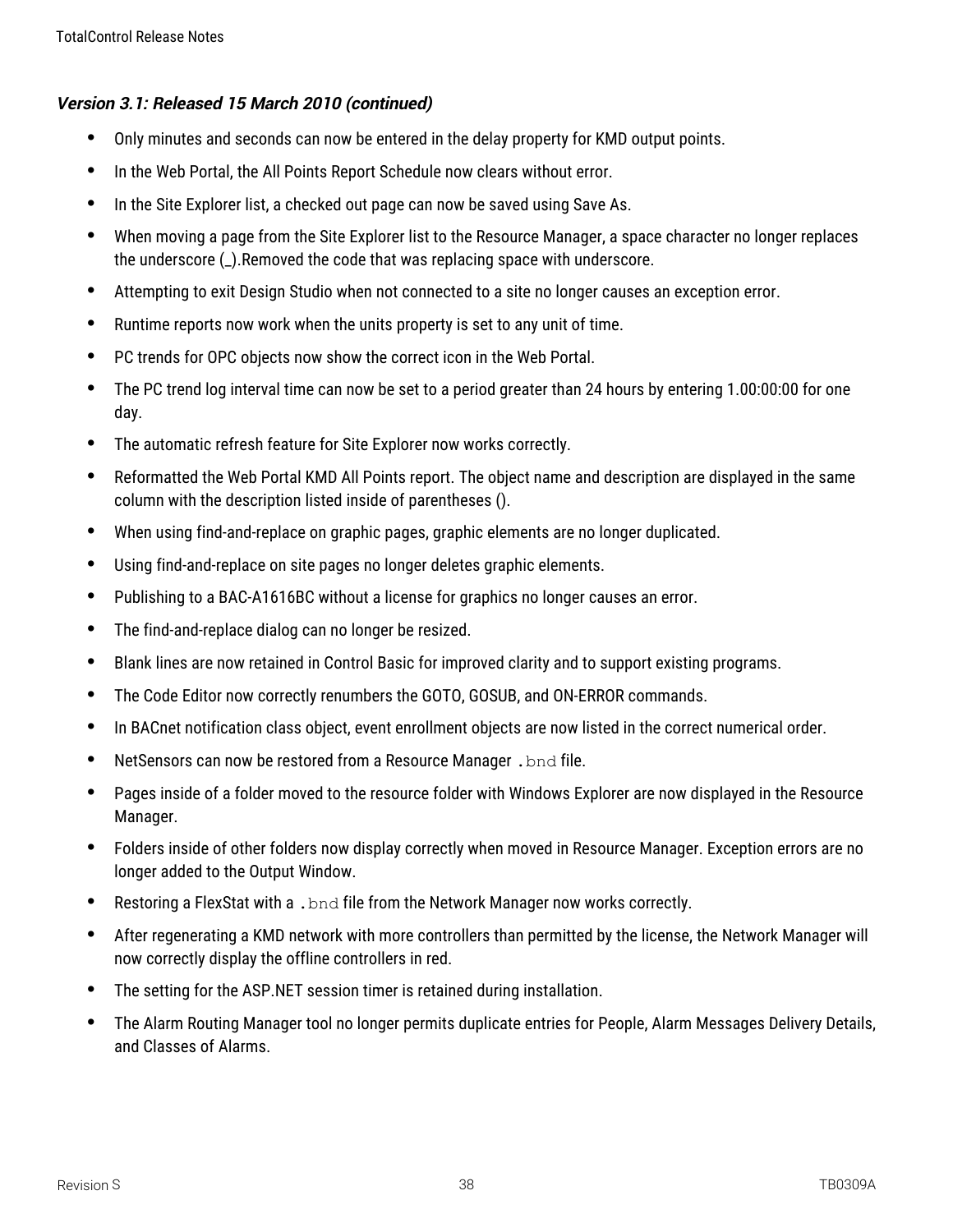- Smart indenting now works when entering FOR, THEN, ELSE and labels (:) in Next Generation Control Basic programs. Smart indenting is not available for KMD controllers or BAC-5800, BAC-7000, BAC-7300, or BAC-7400 series controllers.
- The dialog for the Achieve Trend tool will always remain in front of Design Studio.
- Corrected a problem with Protocol Gateway Manager that listed errors in the Output Window when adding new processes.
- The Achieve Trend tool is now unavailable when Design Studio is not connected to a site.
- The site User Idle Time property is now retained during an upgrade.

## **Version 3.0: Released 17 August 2009**

Version 3.0 is a major release that requires hardware license keys with 3.0 licenses.

### *Enhancements and new features*

- Added a trend category to the web trend manager.
- Can now use wildcard entries for BACnet dates.
- Navigation buttons can now be linked to a specific schedule page.
- Revised the installer to automatically install the correct version of Microsoft.NET, IIS, and if required SQL 2005 Express. Users can now choose to perform either a typical or custom installation.
- Replaced individual icons in the notification area with the TotalControl Service Control Panel.
- In the Web Portal, pausing the pointer over a trend log will display the time and value for the data under the pointer.
- Can now connect to a KMD Tier 1 controller with a URL in addition to the IP address.
- In Graphics Designer added OK and Cancel buttons to dialogs that add trend logs or schedules to a navigation button.
- Improved the commands for checking pages and folders in to and out of Site Explorer.
- Shortcuts for expanding and collapsing the Site Explorer list now include Expand All, Collapse All and Export.
- Trend logs, groups, and categories can be organized in the Web Portal.
- Added a check box in the installer to place a Design Studio icon on the desktop.
- Added an export shortcut command for all of the graphic pages in a folder that is in the Site Explorer list.
- Pages duplicated in the Site Explorer list have a number appended to the name.

- BACnet tables are now correct for Type II and Type III thermistors.
- FlexStat schedules now correctly change between binary and analog assigned objects.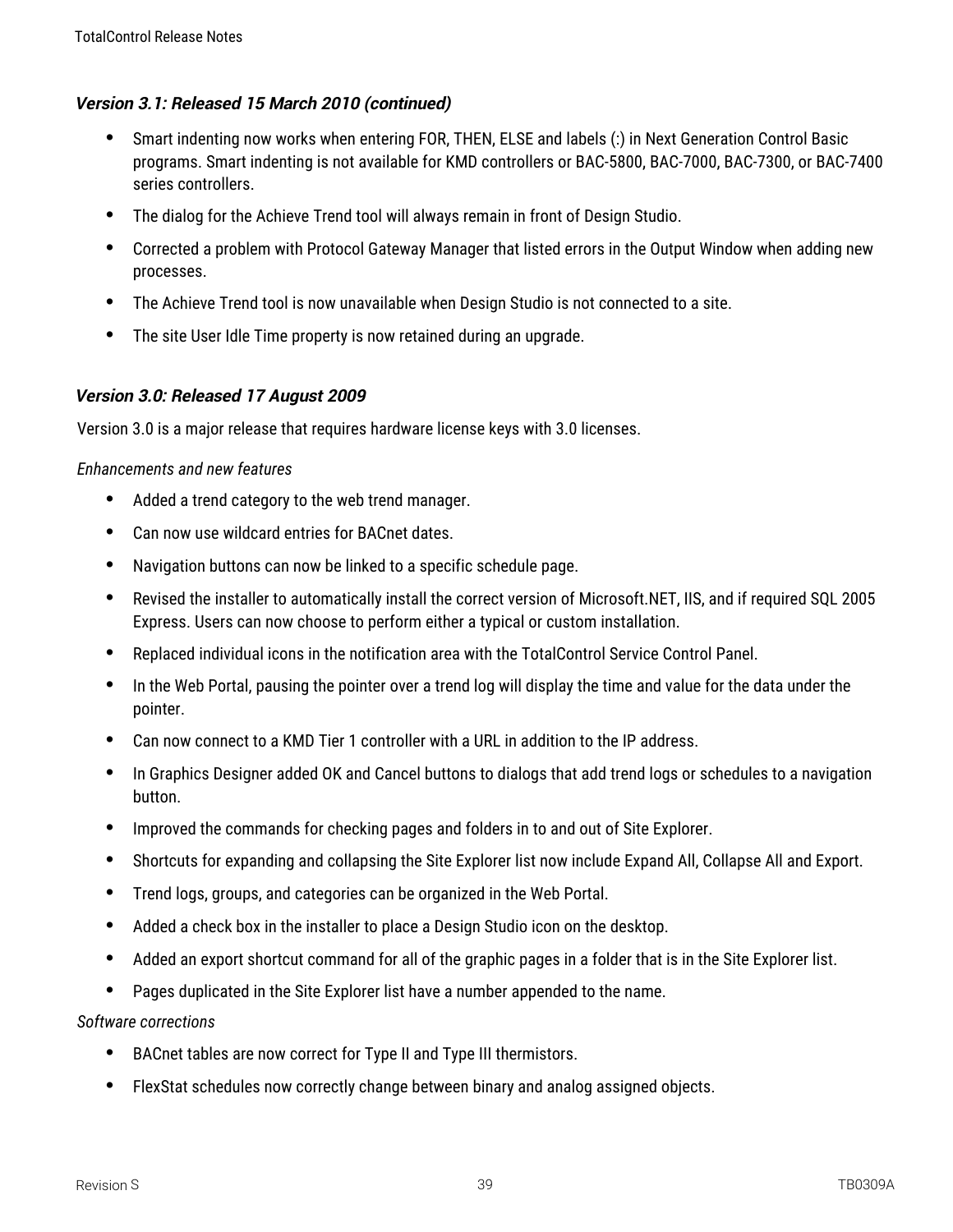#### **Version 3.0: Released 17 August 2009 (continued)**

- In Windows Vista the dialog for objects that use calendars, the calendars are no longer cut off.
- Entering an apostrophe (') in a BACnet device name no longer causes an error in Design Studio.
- Corrected problems with the dynamic text box element and graphic pages when using French as the regional language.
- A schedule end time that is earlier than the start time can no longer be entered in a schedule.
- You can now drag a single .  $diagram$  file from the Resource Manager list to an empty site in Site Explorer.
- Submitting an invalid date to a BACnet schedule in the Web Portal no longer causes the PDS to stop running.
- Wildcards entries in calendar objects now work correctly.
- Corrected a problem with trend logs when using wildcard start and stop dates in the BAC-A1616BC.
- Corrected a problem with the Trend service that prevented FlexStat trend logs from being stored correctly in the database.
- Only the correct number of devices can be added to the recipient list in a notification class object.
- Changed *Integration* to Protocol Gateway in the Audit report.
- During installation, a location can now be chosen for the Utilities folder.
- The Protocol Gateway service now uses remote licensing correctly.
- Error and warning messages now remain on top of other windows or close the splash screen.
- Removed an extra parentheses ( ) in the name of several graphics library elements.
- Site names are no longer case sensitive.
- In Design Studio, deleting a user with a checked-out page no longer locks others out of the site. Any user can now open the site and check in the checked-out page.
- Can now acknowledge and archive alarms from the Web Portal with a browser that is set for Uruguay regional language settings.
- Changed the icon used to show that a graphic page has a pending update.
- Changed icons used in save dialog boxes.
- During installation on computers with Vista, installation windows now stay in front of other windows.
- Corrected a problem in the Web Portal when viewing alarm reports and from a browser that is set to Uruguay regional language settings.
- Page breaks added to the Audit report.
- When deleting alarm histories, clicking and dragging no longer selects multiple alarms.
- The dynamic text element now displays bound values when using Dynamic List colors.
- The status of a Control Basic program running in a FlexStat is now displayed correctly in the Output Window list.
- User idle time is now stored correctly in the database.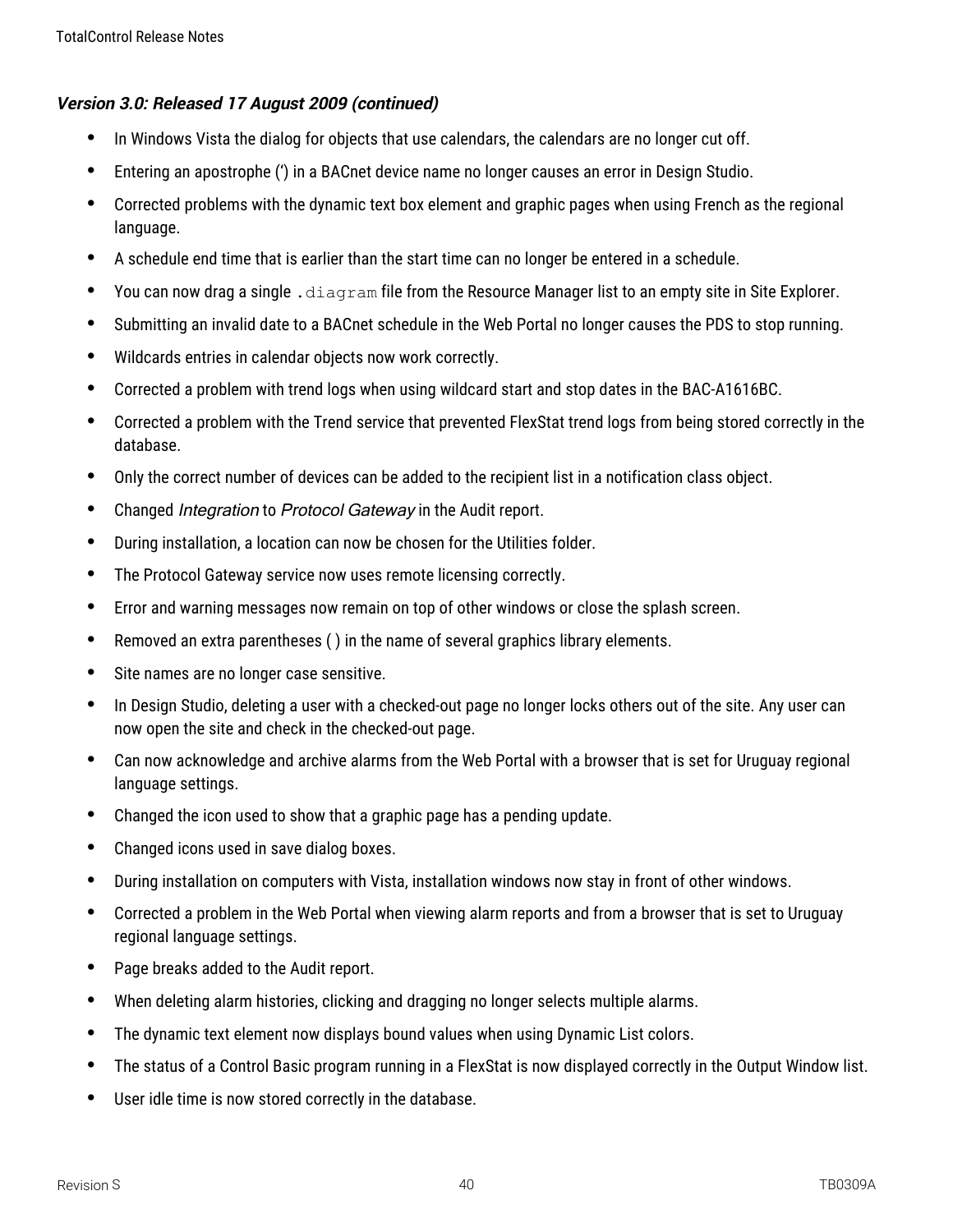#### **Version 3.0: Released 17 August 2009 (continued)**

- An e-mail message of a BACnet event now correctly shows the notification as a either a TC Event or a TC Alarm.
- The installation window is now wider to eliminate the horizontal scroll bar.
- Unimplemented shortcut menus have been removed from Site Explorer.
- Changed the refresh icon that is displayed when testing a graphic page animation in Design Studio.
- Corrected a problem when connecting the Trend service to the database using an IP address.
- When regenerating a BACnet network all open objects are now closed.
- Corrected several problems with KMD reports.
- The dynamic text box element colors no longer appear as transparent when published.
- The installer now checks for and makes the correct settings for ports, permissions and firewall exceptions for the SQL server.
- Corrected a problem with the hardware key that caused licensing to fail.
- Can now access pages that were checked out by a user name that is no longer in the Security Manager list.
- Can now change a folder in the Site Explorer list to checked out if there are checked out pages in the folder.
- Corrected a problem with KMD reports the erroneously listed Description not found.
- Corrected a problem with the All Point report for KMD Tier 2 points
- Object ID information is now placed in the alarm viewer object column.
- In the Design Studio web trend manager an OPC trend is now displayed with the PC trend icon.
- Automatic scaling for trend groups in the Web Portal now works correctly.
- When programming a FlexStat, selecting Run in the Control Basic editor no longer results in errors in the Output Window list.
- Scaling for KMD trend logs in the Web Portal is now handled the same as scaling for PC and BACnet trend logs.
- Hexadecimal values are no longer displayed in the BACnet All Point report.
- Corrected a problem when adding a site with the same name as a site in the known site list but the site is hosted on a different server.
- Active graphics pages now stay in front of other pages when closing dockable items such as Site Explorer or the Output Window.
- Corrected publishing error messages.
- Quick view in the Web Portal trend viewer module now works correctly.
- Custom banner for web pages now works correctly.
- Corrected a problem that disabled the find and replace dialog when a graphics page was saved and either the properties pane or the graphics library pane was undocked.
- Corrected the tab order in the e-mail setup dialog.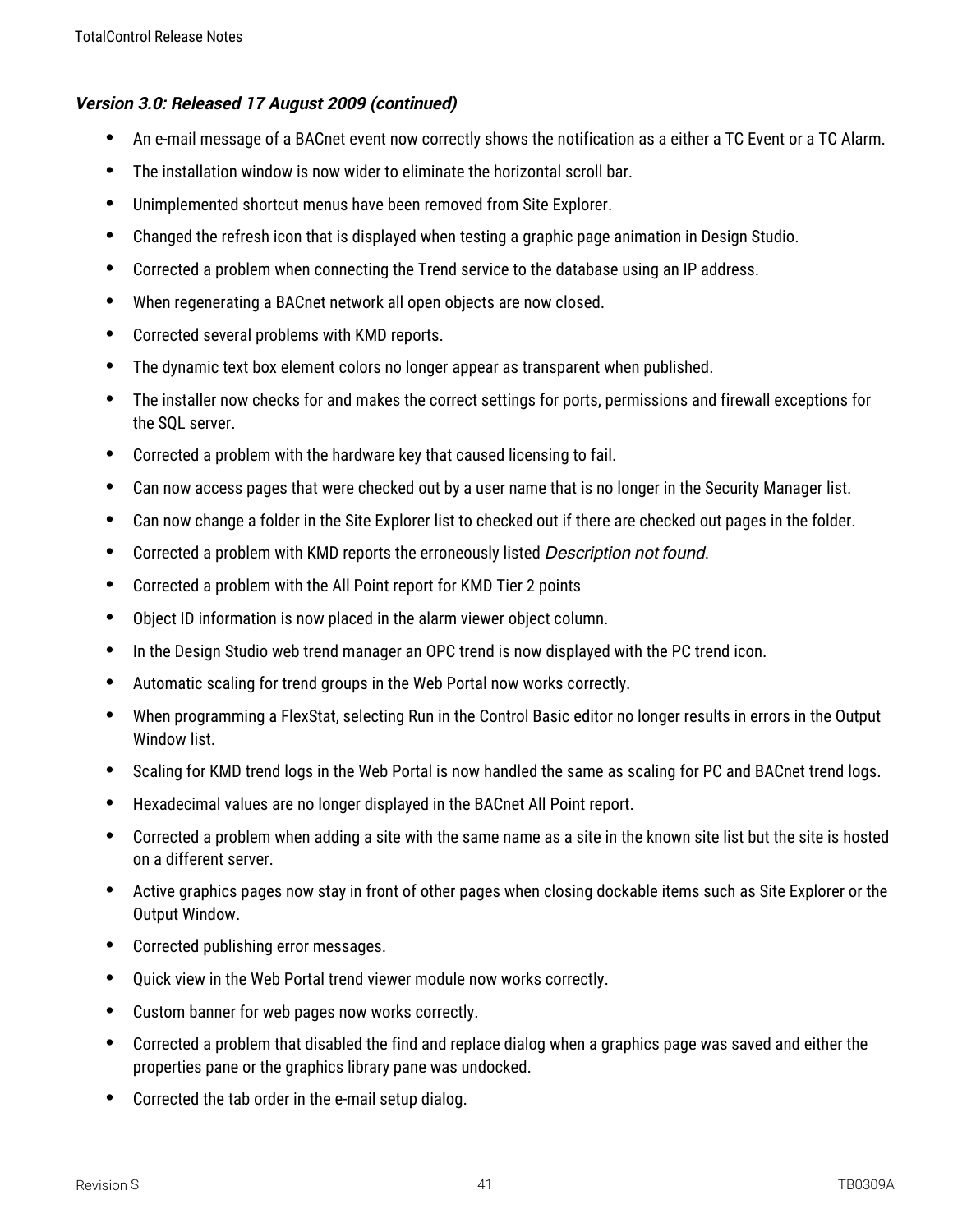## **Version 3.0: Released 17 August 2009 (continued)**

- Corrected a problem when sending Control Basic programs. A Control Basic program that is in the editor dialog is no longer deleted if their is an error.
- Changed *Integration Process* to *Protocol Gateway processes* in an error message in the Output Window.
- The pointer changes to the hourglass icon during database migration.

## **Version: 2.0.5.4 (Released only as <sup>a</sup> patch)**

Corrected a problem with Graphics Designer pages when publishing pages wider than 999 pixels.

## **Version: 2.0.5.3 (Released only as <sup>a</sup> patch)**

- The KMD PDS will now support address translation by adding F: in front of the public IP address of a Tier 1 controller.
- Corrected a problem with the license configuration for the Protocol Gateway Service.

## **Version: 2.0.5.2 (Released only as <sup>a</sup> patch)**

 Corrected a publishing problem with the dynamic text box element. The element now publishes withe the correct color settings.

### **Version: 2.0.5.1 Released 8 May 2009**

*Features and enhancements*

- Added Protocol Gateway service to Building Services and configuration tool to Design Studio.
- Added OPC PDS to Building Services and configuration features to Design Studio.
- Added support for the BAC-10000 FlexStat series controllers.
- Added over 180 new elements to the graphics library.
- The installer now checks for and—if not present—installs Microsoft.NET 3.5.
- Time and date formats for Design Studio are now set by Windows regional time and date format settings.
- Time and date formats in the Web Portal are now set by the browser language settings.
- The  $\ldots$  xml settings files are now either updated or generated during installation instead of being replaced.
- The .  $xml$  configuration files are now located in the Windows Documents and Settings folder.
- Added a shortcut for the Resource Manager resource folder to the Windows Start menu in the Design Studio group. The folder is now located in the Windows Documents and Settings folder.
- When installing Design Studio from the Building Services CD, both created and updated sites are added to the Known Sites list in Design Studio. If there is only one site in the list, it will open by default.
- When upgrading versions, the Notification service uses the e-mail settings from previous installations.
- Can now run on 32-bit versions of Windows Vista Business, Vista Ultimate or Windows Server 2008.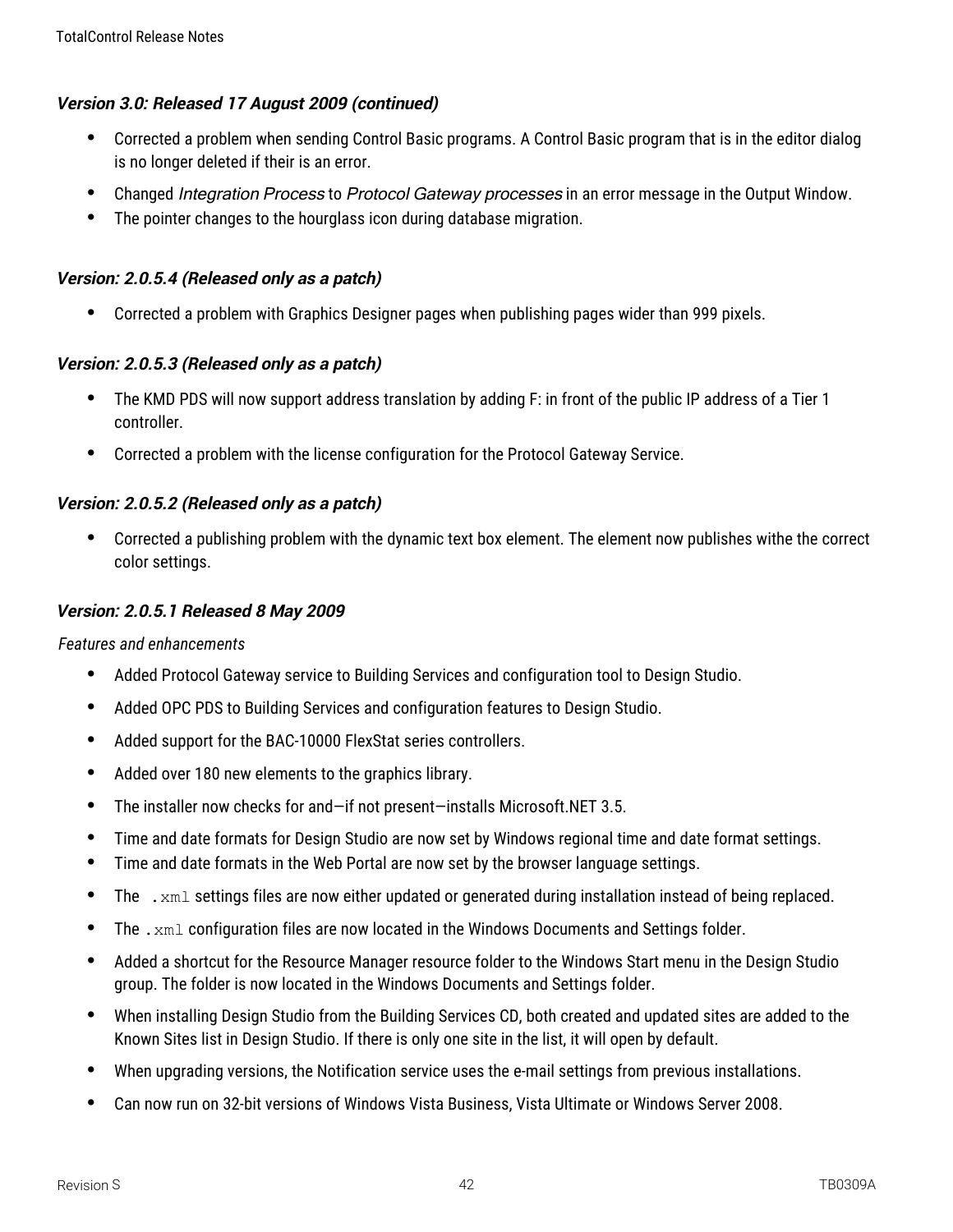- Runtime logs from KMD controllers now display in a tabular format in the Web Portal.
- Text and background in dynamic text boxes can now be configured to change color based on the value of the point to which it is bound.
- Added KMD System Groups to improve updating values in web pages.
- Added interprotocol points to support the KMD-5205 and KMD-5270 models licensed for the Modbus protocol.
- Added the keyword MODBUSTRANSFER to Control Basic for models KMD-5205 and KMD-5270 licensed for the Modbus protocol.
- Added default names for objects and points without a name property. Examples include KMD PID loop controllers, tables, and runtime logs.
- The license server now sends a message before disconnecting.
- Can now change the license server port in the file  $confiq.xml$ .
- Images imported with the Picture element from the Custom graphics library are now scaled the same as other elements.
- Navigation buttons now have a security group exclusion list.
- In the Web Portal, attempts to navigate to a page to which the user does not have access will display a message rather than automatically signing out the user.
- Added an option to direct each web user to a specific page when signing in to the Web Portal.
- Added time synchronization to the shortcut menus for BACnet networks in the Network Manager list.
- To reduce network traffic, COV subscriptions are now automatically created only when binding BACnet binary and multistate objects to an element on a graphics page.
- Added an audit report log to the Web Portal.
- The information icon  $\odot$  for Web Portal text boxes changes to yellow  $\odot$  when a value is entered at a BACnet priority higher than 8.
- A trend log report can now be viewed in the Web Portal.
- Alarms and events in the Web Portal alarm viewer now use the same colors as Design Studio to identify alarms (light red) and events (green).
- Names in the workspace tabs are shortened to improve readability.
- All pages within a folder in the Site Explorer list can now be published at one time to the Web Portal. Checked-out pages are skipped and added to the Output Window list.
- The Replace dialog remains open when switching between graphic pages. Values are retained for additional searches.
- Added page information detail to Output Window messages that result from problems when publishing pages.
- During installation the user has the choice to add exceptions to the Windows firewall.
- BACstac driver settings are preserved when upgrading the BACstac driver while installing the BACnet PDS.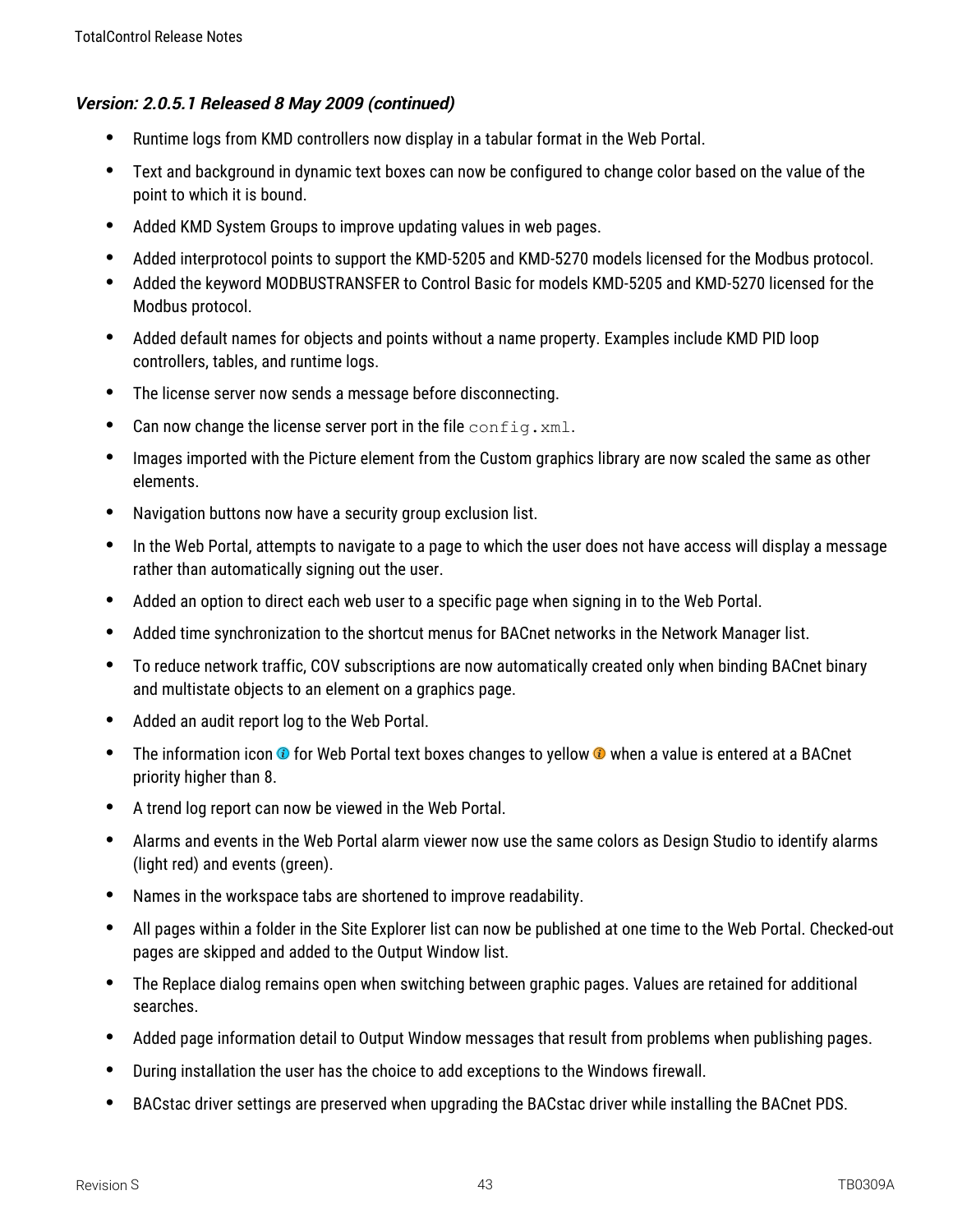- Graphics Designer will no longer permit a change to multiple selected graphic elements on an open diagram page. Previously this resulted in an error.
- OPC trend logs are now correctly deleted from the web trend manager.
- Corrected a problem with web pages that had elements bound to point that are no longer online. Pages now continue to load data instead of waiting on the value from the point.
- Design Studio will now connect correctly to sites with the same name but hosted on different computers.
- A navigation button that links to a user URL now displays the path as the ToolTip.
- The Save and Open dialogs for program files now start at the last location used.
- An extra dialog was removed when saving Control Basic programs.
- Disabled trend logs are now marked as disabled with an icon in the Web Portal trend viewer.
- Reduced the precision of floating point numbers for the All Reports options for both the KMD and BACnet protocols.
- $\bullet$  Design Studio will no longer open a corrupt.  $diagram$  graphics page file.
- Corrected a problem that would occasionally cause the BACnet PDS to stop when Present Value was manually changed.
- Errors reported using the View Alarm Report link in the Web Portal Alarm Viewer module are now reported as the actual error rather than a general internal error.
- Changed the time limit for opening a diagram page from a site database to 2 minutes.
- Filtering by device for a report now works correctly.
- Canceling the installation of a BACnet PDS no longer causes an unhandled exception error.
- Corrected a problem with opening shortcut menus when right-clicking an item in the Network Manager list.
- Corrected a problem with the installer that incorrectly placed SQLEXPRESS in the configuration file.
- E-mail credentials are now update correctly when upgrading versions.
- The e-mail notification default notification is set to KMC during installation.
- The KMD PDS no longer stops when the connection to a network is lost.
- Messages for the Protocol Gateway service are now added to the Output Window list.
- Corrected a problem that caused the KMD PDS to stop working when adding a new KMD network.
- In the Web Portal the precision of the values a trend report is limited to two decimal places.
- In the Web Portal All Points report, a report can no longer be generated for a KMD PDS. Reports are generated only for the controllers in the KMD networks.
- In sites with multiple KMD networks, controllers in the Web Portal All Point report are now listed in the correct network.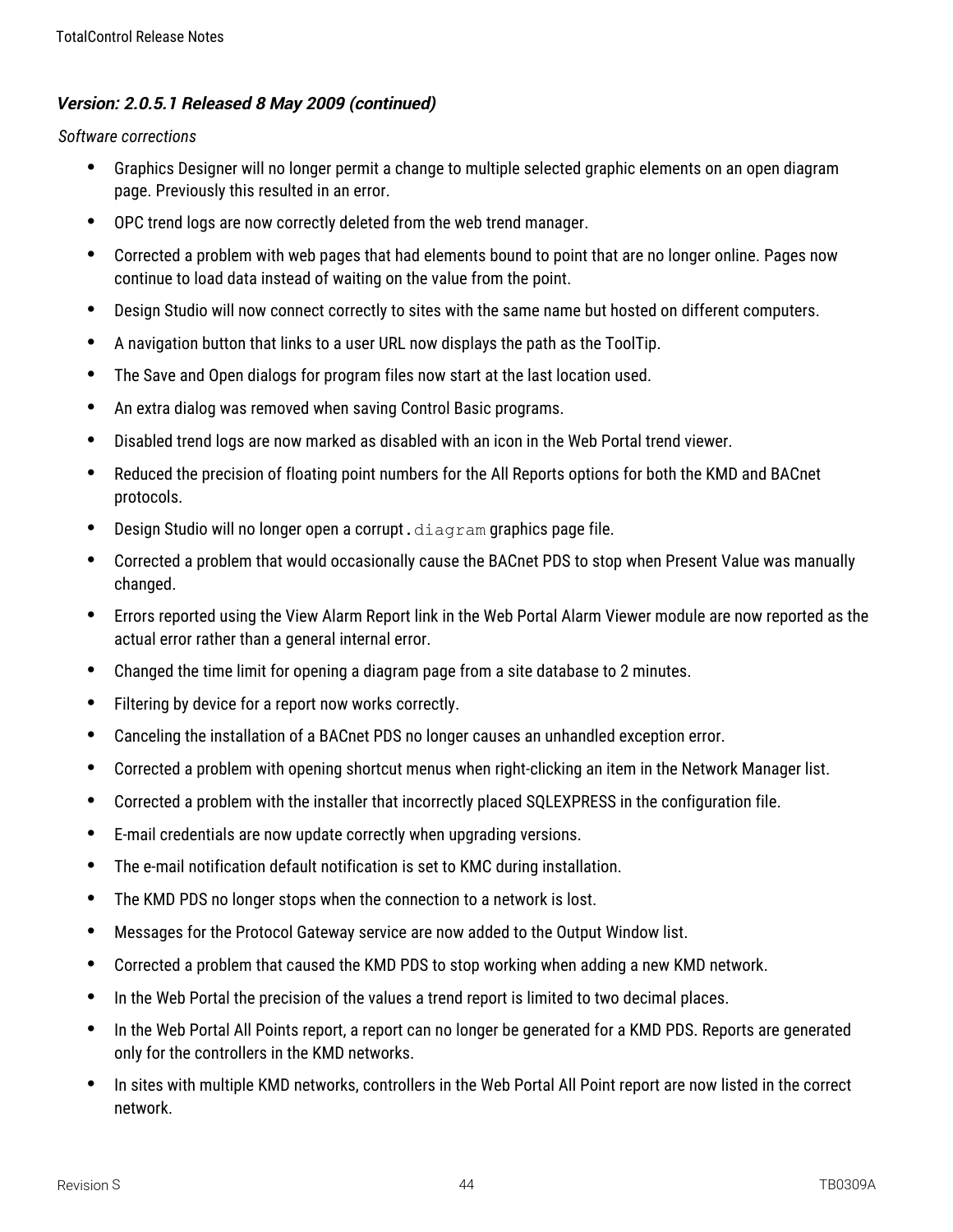- The KMD All Point Report now displays both the point name and format in the format *name (description).*
- All configuration tabs now have now have scroll bars.
- **•** Remote license settings are now correctly retained in an  $\cdot$  xml file.
- The operating period for a technician key is now reset correctly when the key is removed.
- Can now set up input tables for the BAC-A1616.
- Added scroll bars to the Alarm Routing Manager tool and other configuration tabs in Design Studio.
- The timer property in a KMD program object is now enabled with a check box.
- The ToolTip for a BACnet device in the Network Manager list now includes the vendor name.
- Changed the KMD weekly schedule configuration tab to correctly display the On/Off column.
- A KMD PID loop now includes an hours selection for the repeats property.
- Verifies that the rate property for KMD PID loop is within an accepted range.
- The delay property for KMD binary output points now accepts only minutes and seconds in a mm:ss format.
- A BACnet or KMD PDS is no longer counted as a device against the number of devices in the license.
- All trend log groups now display all trend logs for the group in the Web Portal.
- When configuring a device in the Network Manager list with a device file from Resource Manager, the operator is now required to either enter a name if the device does not have a name or to correct duplicate names.
- BACnet Control Basic programs now transfer correctly from the Resource Manager to a device in the Network Manager list.
- Corrected a problem with the remote license service that permitted both remote and local connections for each license on a key.
- Invalid characters can no longer be added to BACnet multistate variables or other properties that use character strings.
- E-mail headers now use plain text.
- When updating an existing site, the database type is now correctly added to the files SystemMonitorConfiguration.xml and web.config.
- In a configuration tab for a BACnet device, the device network property is now read-only.
- The time properties in the configuration tab for a BACnet service will now accept values in hh:m:ss format.
- Corrected a problem with devices remaining licensed when a hardware key is removed.
- Darkened the present value text for the BACnet calendar object.
- Values for Type II and II thermistor tables now load automaticly.
- The Description column in a report for KMD controllers remains empty for points that do not have descriptions. Previously "Description not found" was listed in the report.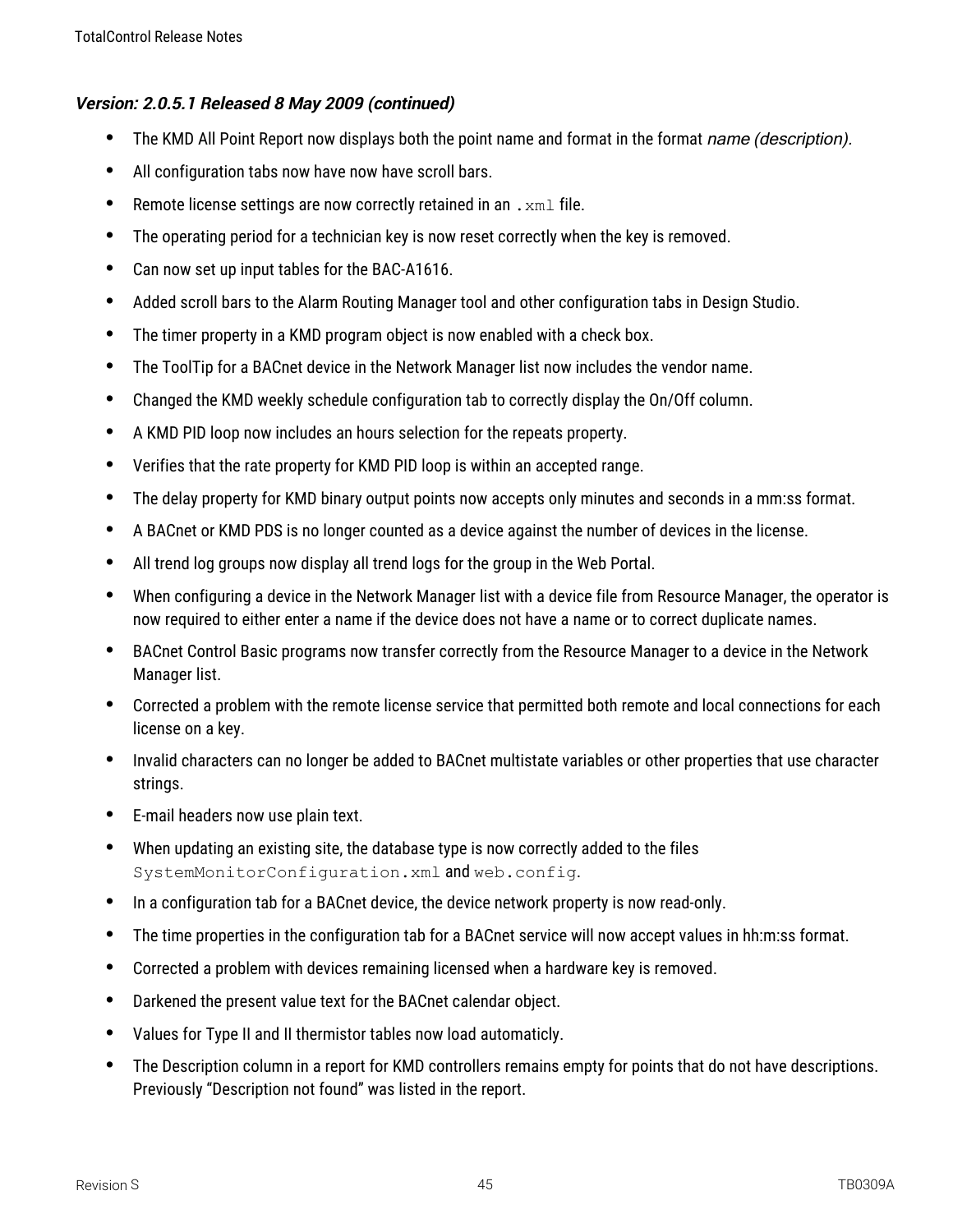- The default values for Type II and Type III thermistors now load correctly to device tables. This includes the advanced application controllers and the BAC-A1616.
- Alarm routing messages are now active only for supported event enrollment objects.
- PC trends now start correctly after the computer restarts.
- Corrected a problem with the KMD PDS that incorrectly reported that the number of devices has exceeded the licnese.
- When renaming an alarm class or user in Alarm Routing Manager, the item remains selected when editing is finished.
- Corrected problems seen when editing schedules in the Alarm Routing Delivery Details dialog.
- In the Web Portal, the page for continuing or canceling a manual snapshot has been reworded.
- Alarm reports in the Web Portal alarm viewer now sort correctly.
- Corrected the options list for the KMD Manual reports list. Options now include choices other than All Devices.
- The name of the user that acknowledged an alarm in the Web Portal is now stored in the database.
- Filtering now works correctly for KMD reports.
- Alarms from BACnet and KMD controllers now use the custom message text as the e-mail subject. If there is no custom message text the routing information is used for the subject.
- Dragging a page from the Site Explore list will no longer appear to bind to anything but a navigation button.
- Control Basic objects can now be restored from the Resource Manager pane even if they are set to read-only status.
- The linear gauge text color now displays correctly in the Web Portal.
- Can now view trend log data for the legacy KMD Tier 2 controllers (KMD-5500, KMD-6000 and KMD-6900 series controllers).
- The alarm count now displays correctly in the Web Portal.
- BACnet trend log objects now reference the correct event enrollment object.
- When copying several elements at one time and then pasting them to a page, the elements now remain the correct size.

## **Version: 2.0.3.x**

*New features and functions*

- Enhanced regional date and time formats.
- You can now specify an alternate path to an external database when upgrading trend log data from versions earlier than 1.8. This is for databases with millions of rows of trend data that do not have enough disk space.
- Added support for the BAC-10000 series (FlexStat) controllers.
- Added Filter Weight to the KMD input configuration tab.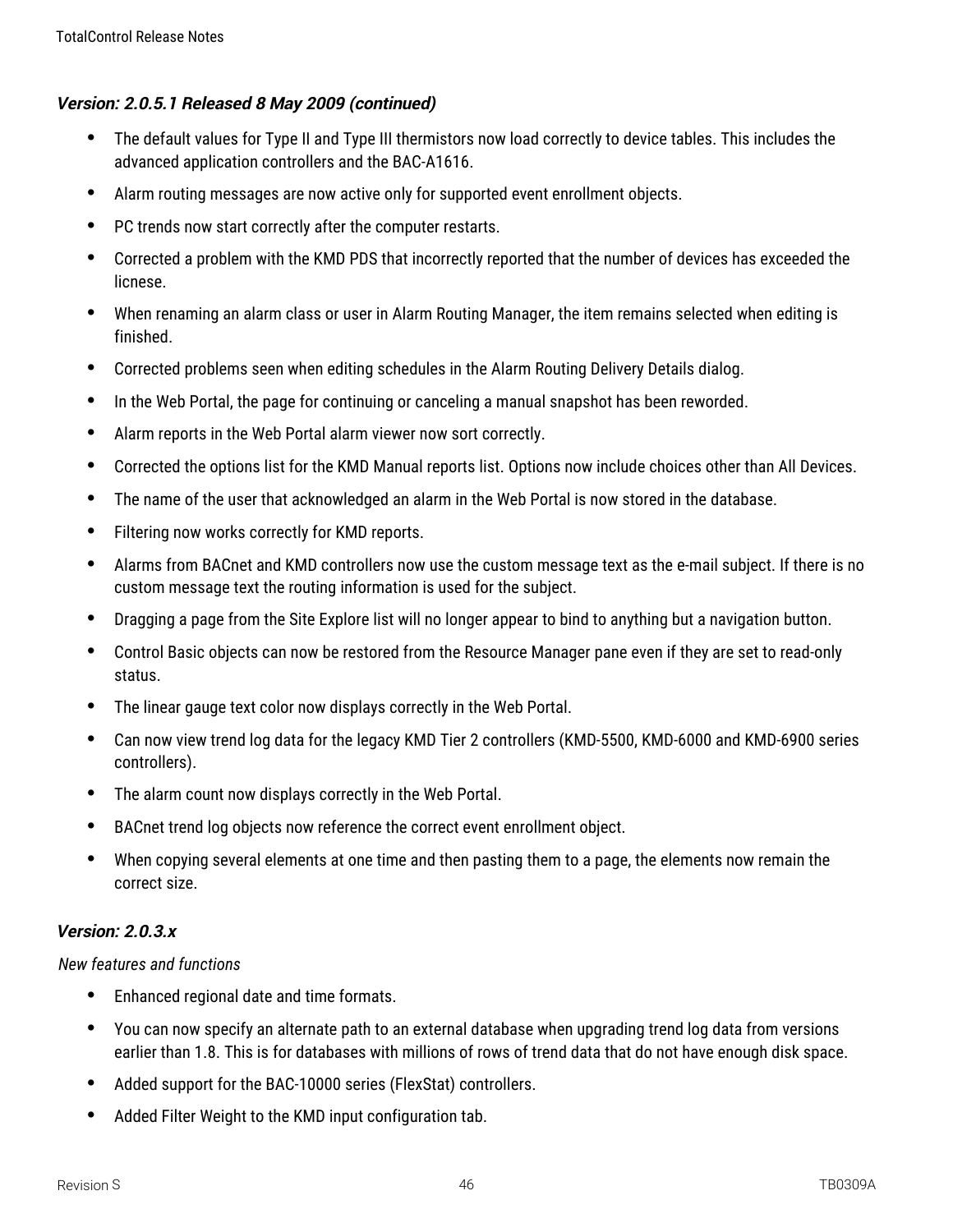#### **Version: 2.0.3.x (continued)**

#### *Software corrections*

- The delete key now works correctly when editing a program configuration tab.
- You can now specify a network level broadcast by putting an asterisk \* into the MAC address field of a notification class recipient.
- Tooltips added to the Out of Service check boxes as a reminder that the present value is decoupled.
- Corrected a problem with notification class objects. Only valid network numbers can now be entered in Network when the Network and Mac option is selected.
- Changed device backup so that offline devices are skipped.
- PC trend logs from OPC objects now use the default log interval of 00:15:00.
- The Building Service installer will now stop installation of the web components if IIS is not installed on the computer.
- Corrected a problem that caused the BACnet PDS to stop responding during device discovery.
- Corrected a problem that caused the BACnet PDS to stop responding under some conditions when writing property.
- Improved handling of schedules for KMC BACnet BAC-5800, BAC-7000, BAC-7300, BAC-7400 series controllers.
- Icons showing the analog or binary state of KMD inputs, outputs and variables are now correct.
- Will now correctly back up a KMD-5800 or KMD-7000 series controller by dragging them from the Network Manager list to Resource Manager.
- BACnet Control Basic programs now transfer correctly from Resource Manager to devices in the Network Manager list.
- The . bnd and . kmd template files are now installed in Resource Manager as read-only files.
- Can now set up input tables in the BAC-A1616 Building Controller.
- Notification service now attempts to establish subscriptions after the first failed attempt to connect to a BACnet PDS.
- A BACnet PDS no longer counts against the number of licenses in a key.
- Corrected problems with the utilities ReadKeys and UpdateKey.
- BACnet PDS no longer stops when handling a large number of COV subscriptions.

#### **Version: 2.0.2.x (Limited release)**

#### *New features and functions*

- Added regional date and time formats.
- Added calibration for BAC-A1616BC Building Controller input objects.
- Added Device Type selection for BAC-A1616BC Building Controller.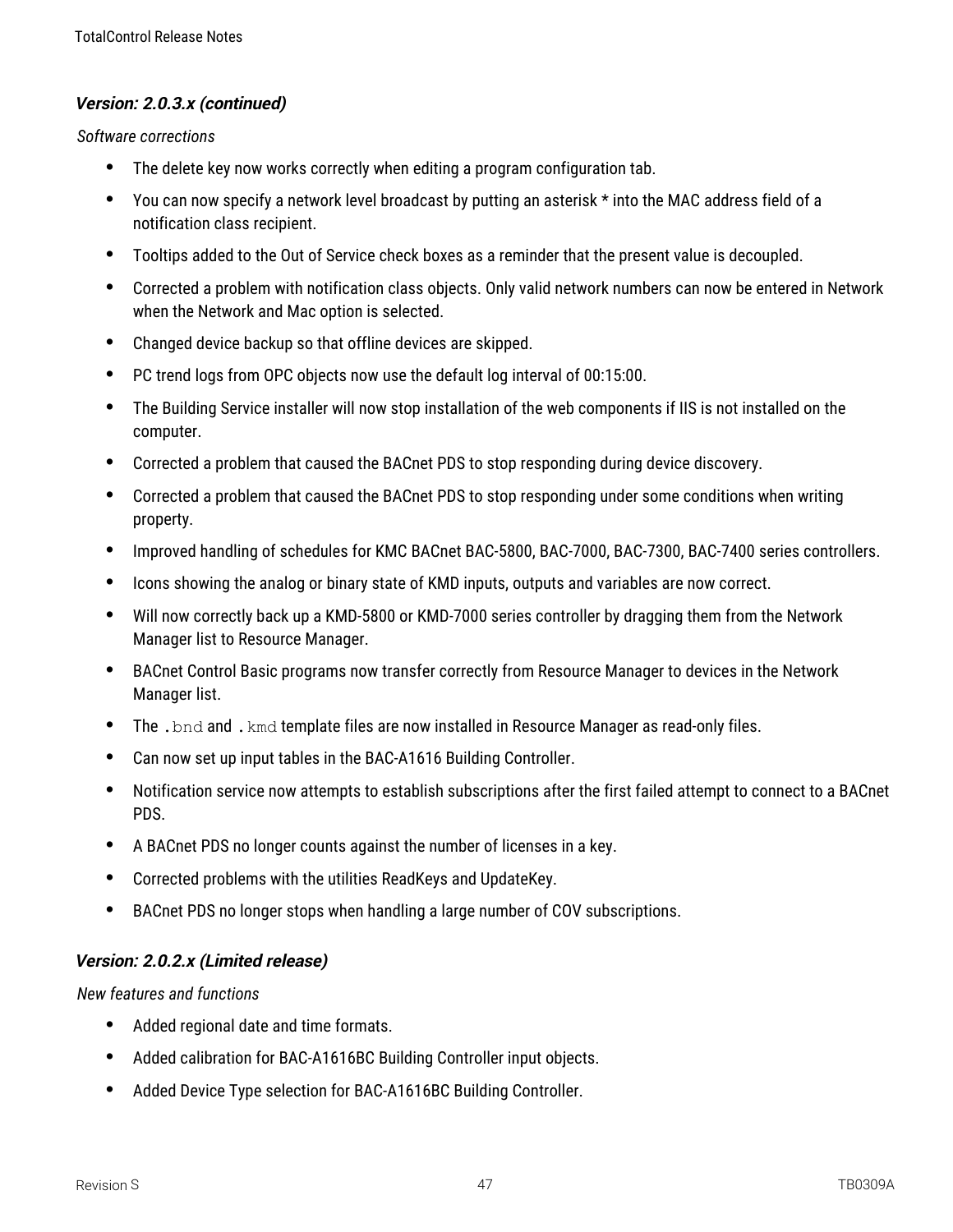# **Version: 2.0.2.x (Limited release) (continued)**

- Added KMD controller device templates to Resource Manager.
- When multiple configuration tasks are running, clicking Cancel now stops all of them rather than just the current task.
- Changed defaults for graphics pages. Max Staleness is now 15 seconds and Refresh is now 20 seconds.
- E-mail passwords are now encrypted when stored.
- Inactive users are now automatically logged off.
- User passwords can be set up with expiration dates.
- KMD Variable with date time unit to give DateTime to client.
- Added the scale data type to the BACnet accumulator configuration tab.
- Added support for creating objects by dragging them from the Resource Manager list to the Network Manager list.
- Added handling for single Unicode strings (not arrays) in BACnet devices.
- Added handling for read-only . bnd and . kmd files in Resource Manager.

- All data is now moved correctly when transferring a complete device or controller to or from the Resource Manager.
- Entering non-numeric characters for schedules now results in an error message rather than an exception error.
- Removed COV Property from a graphic elements binding info.
- Can now use find-and-replace to search for multiple elements on a graphics page.
- Binding a graphic element to BACnet object with a present value of NAN (not a number) no longer produces an exception error.
- The names for KMD points are now added to the Network Manager list when a new network is added.
- Double-clicking a folder in the Resource Manager list will now expand to reveal the contents of the folder.
- The navigation button no longer shifts position when publishing a page to the Web Portal.
- When deleting time values in KMD weekly schedules, the time is now deleted in both Design Studio and the schedule in the Web Portal.
- Changing a BACnet input object in the Resource Manager by right-clicking the object and then choosing Convert To Accumulator from the shortcut menu no longer results in an exception error.
- A graphic page deleted from the Site Explorer list is now removed also from the published pages in the Web Portal.
- BACnet priorities are now relinquished correctly in a configuration page that was opened by dragging an object from the Network Manager list to an open configuration page.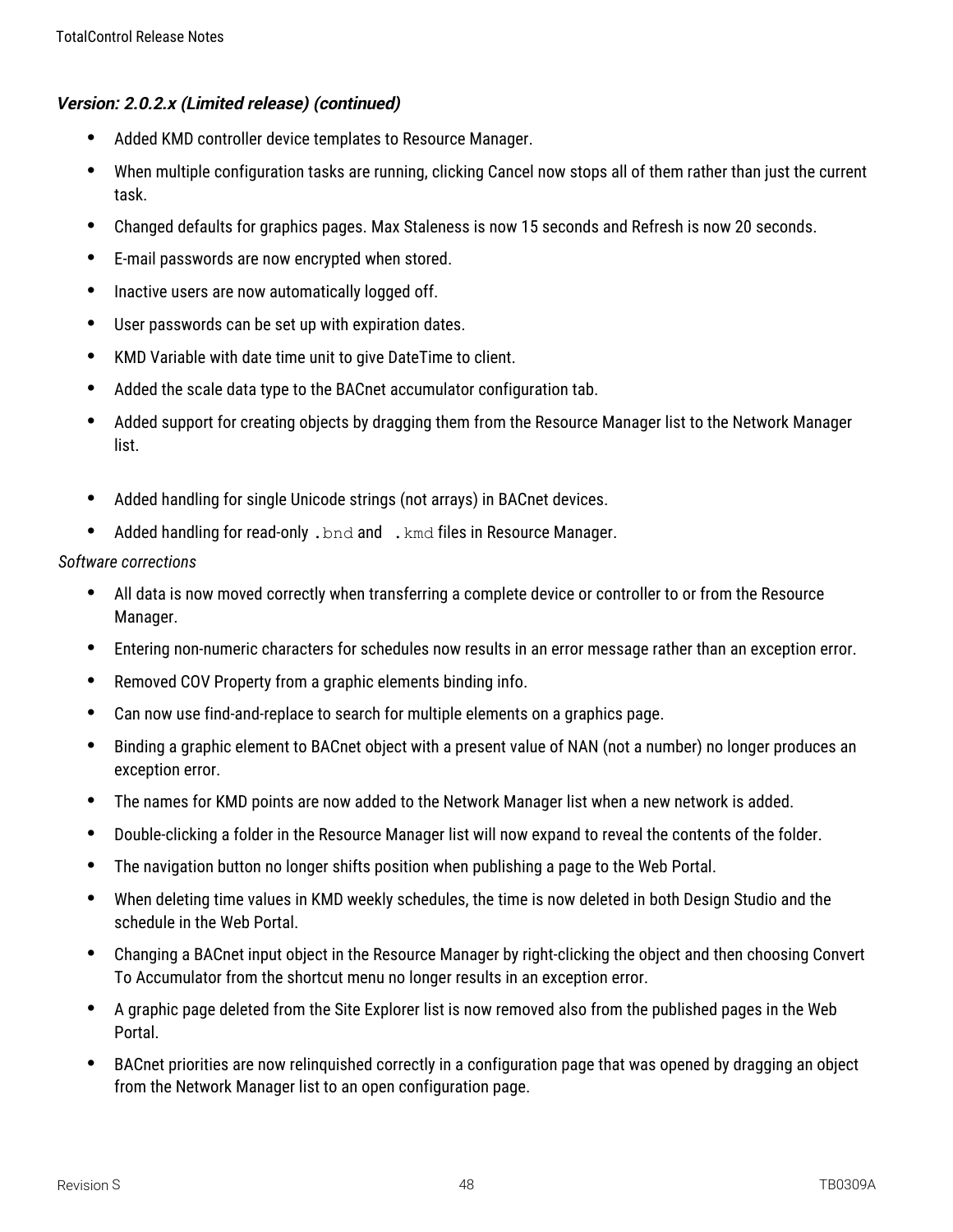## **Version: 2.0.2.x (Limited release) (continued)**

- Corrected a problem with BACnet device object configuration tab that prevented some objects from being edited and saved.
- A BACnet schedule object configuration tab can now be updated by dragging a schedule object from the Network Manager list to the open configuration tab.
- Corrected a problem that caused an exception error when typing dates in BACnet exception schedules.
- Design Studio is now limited from creating more than six calendar entries for the BAC-A1616BC Building Controller.
- Code Editor now correctly refreshes a Control Basic program that was opened from a KMD controller.
- Can no longer edit a Control Basic program for a controller that is off-line or not licensed.
- Changed the LED graphic element defaults. An LED will now appear to be On when bound to an active noninverted binary object or digital point.
- Corrected a problem with the Web Portal that prematurely logged out users.
- Increased number of variables for the KMD-5205 and KMD-5270 from 128 to 256.
- Corrected the sequence for the UP ARROW and DOWN ARROW keys when using the Trend Log configuration tab.
- In the Network Manager list the BACnet device icon now indicates correctly when a device goes offline and then returns to an online state.
- Control Basic (.cb) and diagram (.diagram) files now open correctly when double-clicked in the Resource Manager list.
- Corrected an exception error created when dragging a KMD point from the Resource Manager list to an element on a graphics page.
- The Design Studio pointer now changes to the hourglass  $\overline{\mathbb{Z}}$  while opening a site.
- Changed the lockout time for Design Studio and Building Services from five minutes to one minute. Design Studio or a building service can now be restarted one minute after removing and replacing a technician key in the computer hosting the license server.
- Fixed Accumulator Scale control to display proper scale data type.
- $\bullet$
- Folders in Resource Manager can now be renamed correctly.
- Binding information for BACnet objects bound to graphics page items no longer includes the BACnet network number.
- Erroneous error messages are no longer placed in the Output Window list when changing either KMD input or output points from analog to binary.
- Resource Manager no longer lists duplicate pages after dragging a site from the Site Manager list.
- Can now drag a site from the Site Explorer list to the Resource Manager pane.
- The configuration tab for BACnet Trend Log properties now expands correctly.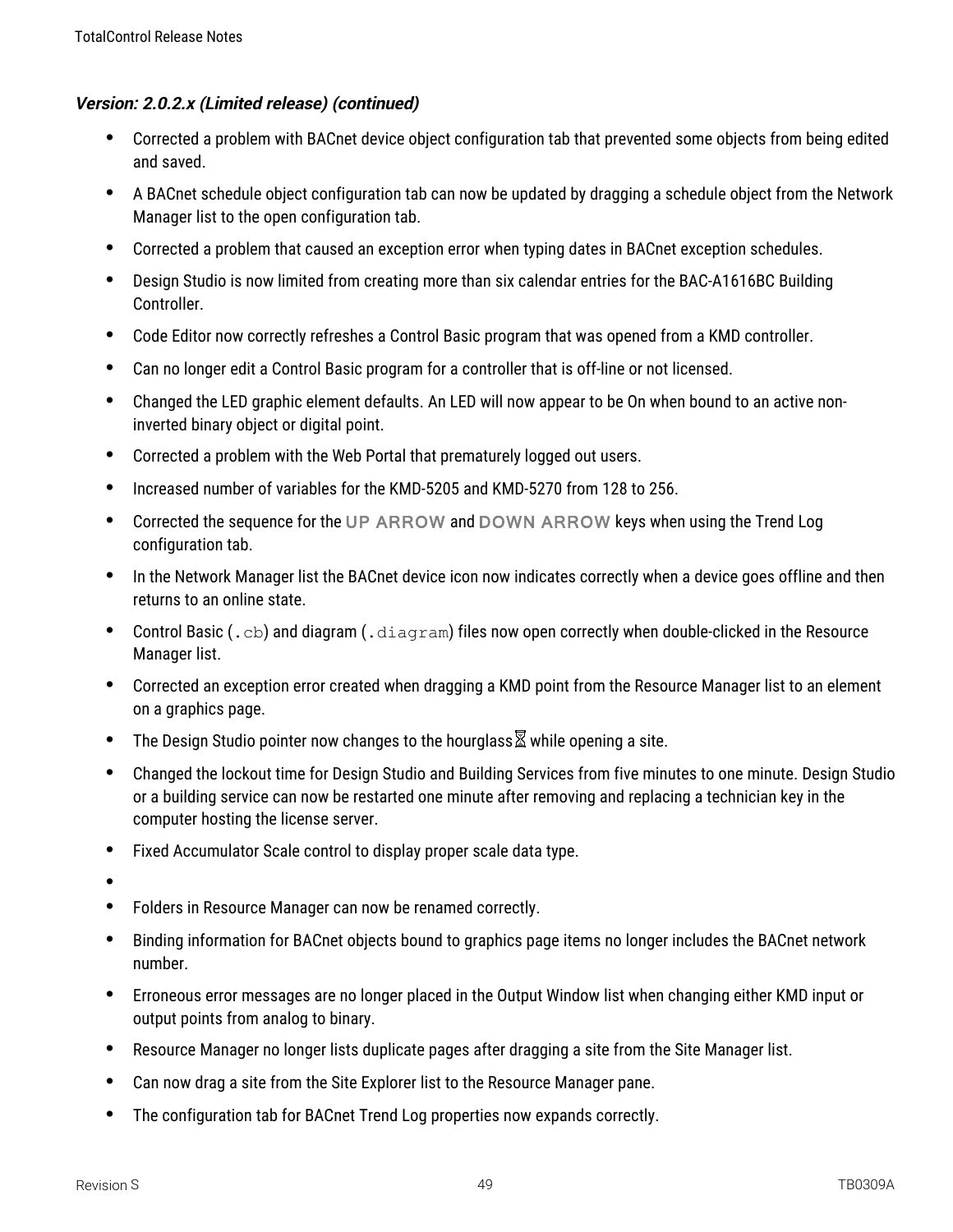# **Version: 2.0.2.x (Limited release) (continued)**

- Elements bound to KMD points and BACnet objects now use the mnemonic for BACnet objects and KMD points as the default ToolTip.
- Corrected the order in which the TAB key selects fields in the Web Trend Manager.
- Corrected a problem with COV subscriptions in the BAC-A1616BC Building Controller. If only the out-of-service flag changed, Present Value would report an unrecognized data type.
- Corrected a problem with BACnet schedules that always set the effective date at 2047.
- Fixed KMD variables icon.
- When right-clicking an item in the Network Manager list, there is now an Expand All command in the shortcut menu.
- Configuration tabs for points and objects now have an Expand All button.

## **Version: 2.0.0.x**

### *New Features and functions*

- The installer program now converts sites from version 1.3 and later to version 2.0.
- Improved Resource Manager support for KMD controllers.
- A hardware license key for Building Services can now be hosted on a remote computer.
- Added an expiration message for technician keys.
- Added Design Studio to the available options when installing Building Services.

- Corrected a problem in the Web Portal with trend logs that are hyperlink targets from another page. Trend logs would not display after changing the time span and clicking Update Chart.
- Design Studio no longer closes unexpectedly when trying to delete an object from the Database Trend Configurations list in the Web Trend Manager.
- Corrected a problem that caused an unhandled exception error when using find-and-replace for bound BACnet objects.
- The navigation button no longer shifts position when a graphics page is published to the Web Portal.
- After publishing a page to the Web Portal, Design Studio now remains the active program.
- Trend logs from binary objects now scale correctly in the Web Portal.
- Trend logs no longer display in the Web Portal after they are removed from a trend group in Design Studio.
- The color for the linear gauge animation element now displays correctly in the Web Portal.
- Trend logs from KMD controllers now refresh correctly in the Web Portal.
- Corrected a problem that caused an unhandled exception error when editing a PC trend.
- Corrected a problem that caused an unhandled exception error when attempting to open an already open configuration tab by right-clicking the object and choosing Configuration from the shortcut menu.